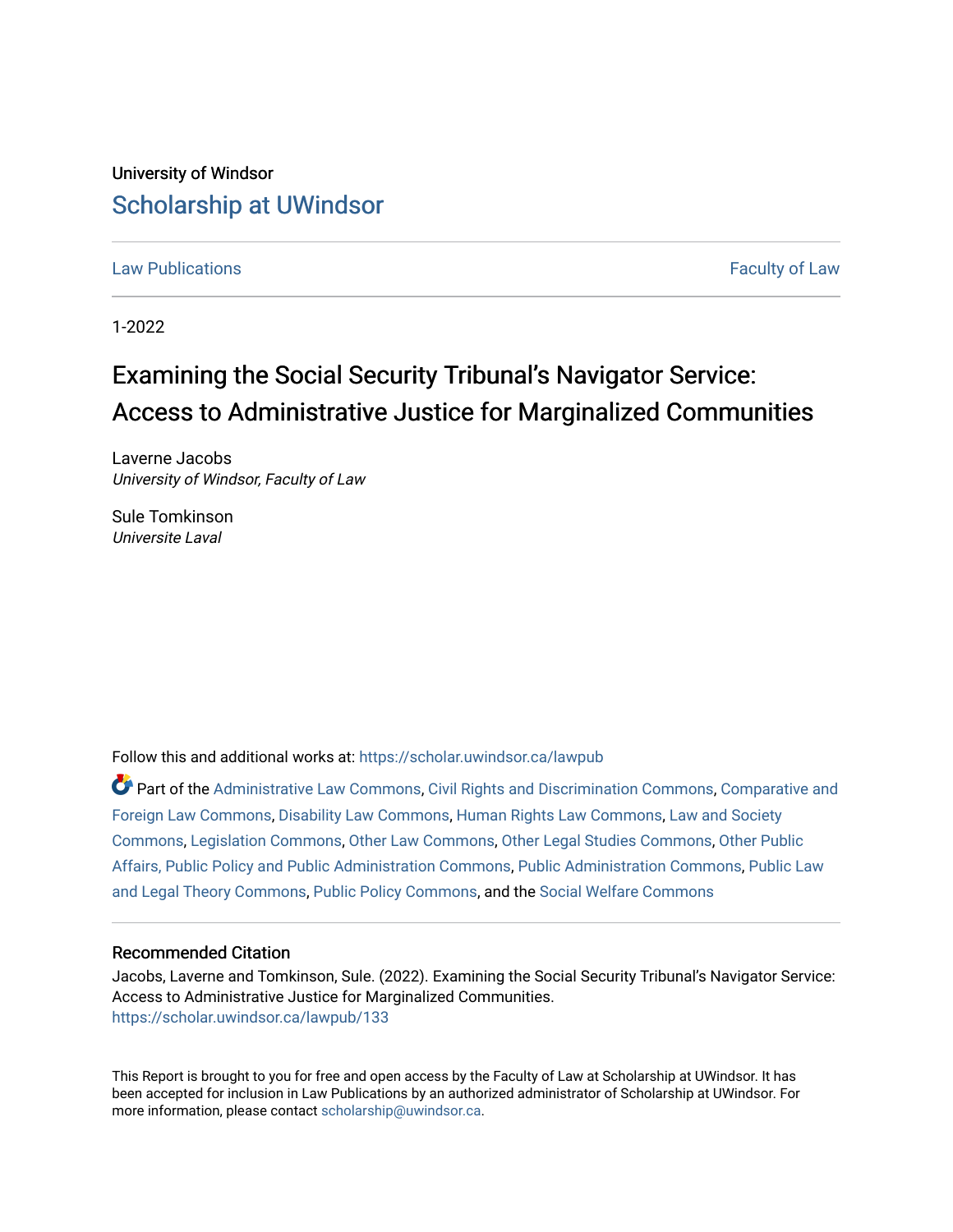# **Examining the Social Security Tribunal's Navigator Service: Access to Administrative Justice for Marginalized Communities**



## **FINAL REPORT**

Laverne Jacobs, Professor, Faculty of Law, University of Windsor Sule Tomkinson, Associate Professor, Department of Political Science, Université Laval

 **January 2022**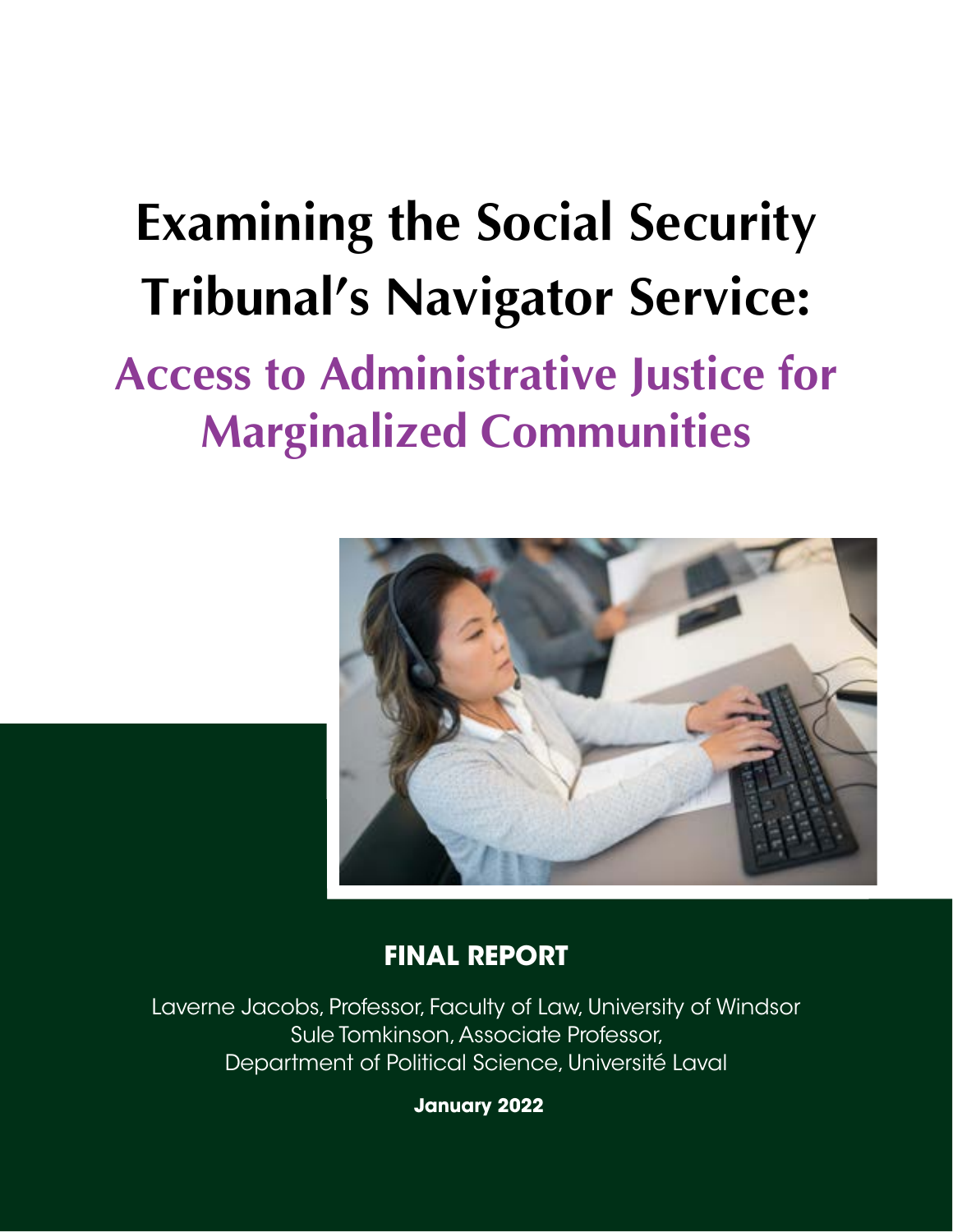## Examining the Social Security Tribunal's Navigator Service: Access to Administrative Justice for Marginalized Communities

© Laverne Jacobs and Sule Tomkinson, 2022.

This research study was supported by:

## The Law, Disability & Social Change Project

The Law, Disability & Social Change (LDSC) Project is a research and public advocacy centre at the University of Windsor, Faculty of Law. The LDSC Project team conducts research into current legal and policy issues to help empower people with disabilities to fully achieve their rights and, more generally, to foster and develop inclusive communities. The Project aims to further the motto "nothing about us without us". The team undertakes a variety of projects that feed grounded research and theory into policy development and legal decision-making. Additional information about the LDSC Project may be found at:

https://lawdisabilitysocialchange.com/about/.

## The Centre for Policy Analysis (Centre d'analyse de politiques publiques, CAPP)

The Centre for Policy Analysis (Centre d'analyse de politiques publiques, CAPP), founded in 2000, contributes to the advancement of knowledge in the field of public administration and public policy analysis. Its members form a competent scientific community and collaborate with numerous provincial, federal and international departments and agencies. CAPP organizes activities and provides services that promote scientific innovation, dissemination and use of knowledge. The Centre is supported by the Department of Political Science and the Faculty of Social Sciences of Université Laval. More information about the Centre can be found here:

<https://www.capp.ulaval.ca/> .

This report may be downloaded at the following link free of charge:

<https://lawdisabilitysocialchange.com/sst-report/>.

Graphic design by Donna Bulger.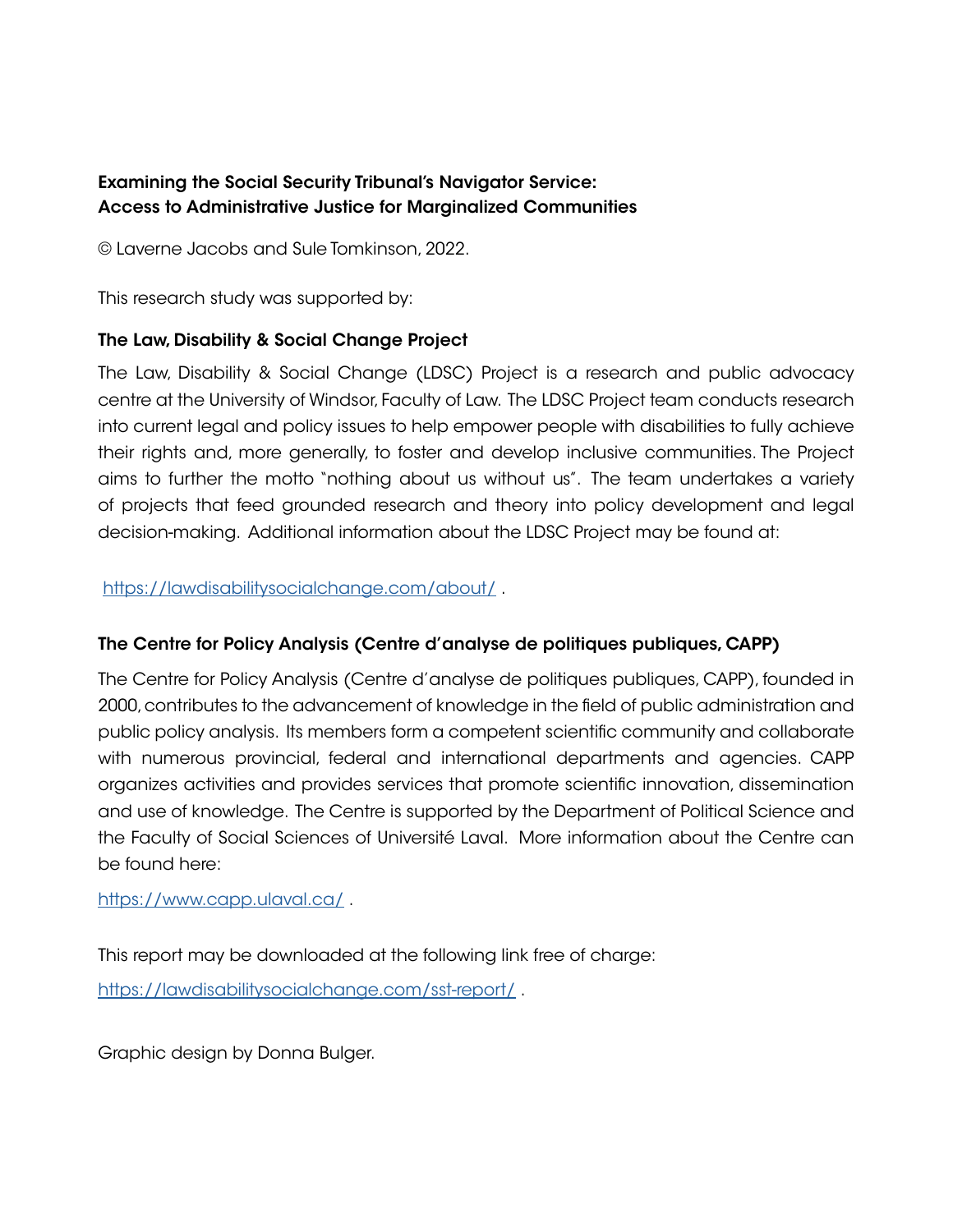## **Table of Contents**

| <b>Acknowledgements</b>                                            | ii             |
|--------------------------------------------------------------------|----------------|
| <b>Executive Summary</b>                                           | <b>iii</b>     |
| <b>Glossary of Terms</b>                                           | $\vee$         |
| <b>Introduction</b>                                                | 1              |
| 2 Methodology                                                      | $\overline{4}$ |
| 3 Findings                                                         | 6              |
| a) User experiences – generally                                    | 6              |
| i. Knowing the case to be met                                      | $\bf 8$        |
| <b>Emotional support</b><br>ii.                                    | 9              |
| iii. External pressure from insurance companies                    | 10             |
| b) User experiences – tribunal users from marginalized communities | 12             |
| i. Being "newly disabled"                                          | 12             |
| ii. User perceptions of disability, and ableism                    | 13             |
| iii. Experiences of systemic inequity within the healthcare system | 15             |
| iv. Unfamiliarity with government departments                      | 16             |
| c) Navigator perspectives                                          | 17             |
| i. Navigator perceptions of access to justice and marginalization  | 18             |
| a) Explaining the appeal process and the key criteria              | 18             |
| b) Empowering the users through information                        | 21             |
| c) Facilitating the hearing                                        | 23             |
| ii. Training, Peer Support and Availability of Tribunal Management | 25             |
| iii. Challenges of the Navigator role                              | 26             |
| <b>Conclusion and Recommendations</b>                              | 30             |
| <b>5 Appendix A - Questions for User Interviews</b>                | 31             |
| <b>6 Appendix B - Questions for Navigator Interviews</b>           | 33             |
| <b>7 Bibliography</b>                                              | 35             |

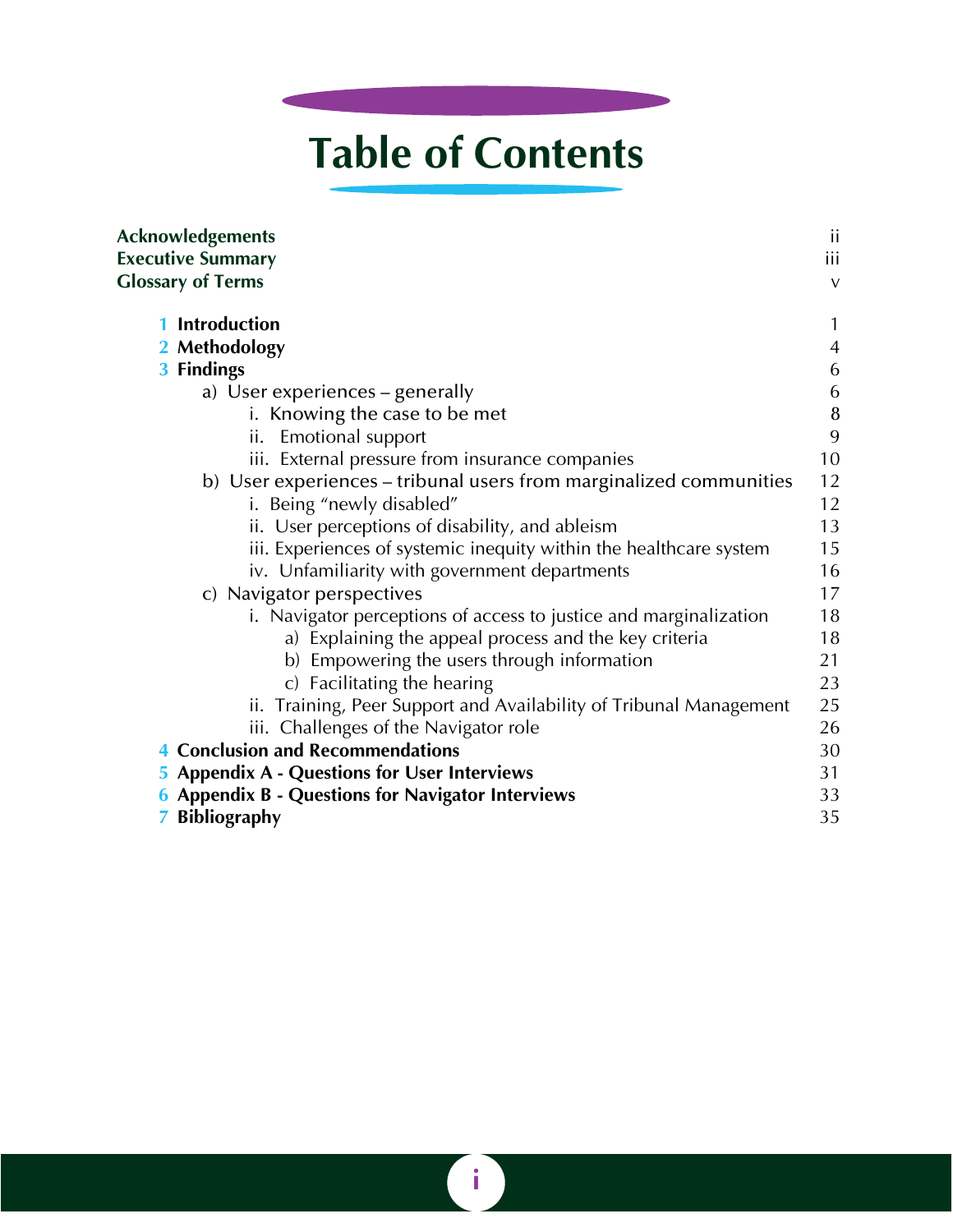## **Acknowledgements**

<span id="page-4-0"></span>We are grateful to the Social Security Tribunal (SST) users who shared their stories with us. Thank you for taking the time to speak with us, and for trusting us with your stories. You have shared your experiences for the benefit of the study and to improve the administrative justice system. We also wish to thank the navigators whom we interviewed and the government officials who were interviewed and provided documentary information.

We thank the SST and especially its Chairperson, Paul Aterman, for the interest in having this evaluative study done and for their openness and cooperation. We are also grateful to the members of the Administrative Tribunals Support Service of Canada and the evaluation team of the Secretariat to the Social Security Tribunal of Canada, led by Glenn Ng, for their helpful support and assistance with recruitment.

Thanks to our student research assistants, who formed part of our immediate research team: Marianne Vigneault (Université Laval), Lucia Chiara Limanni (Windsor Law) and Samantha Rouble (Windsor Law). Thanks also to the Windsor Law student research assistants who comprised our extended team: Dalal Hjjih and Nadia Shivratan. The Windsor Law students work at the Law, Disability & Social Change Project. Rachelle Prince and Meris Bray at Windsor Law also provided valuable assistance.

And finally, we are grateful for the generous support from the Department of Justice Canada.

The opinions expressed in this document are those of the authors alone.







Centre d'analyse des politiques publiques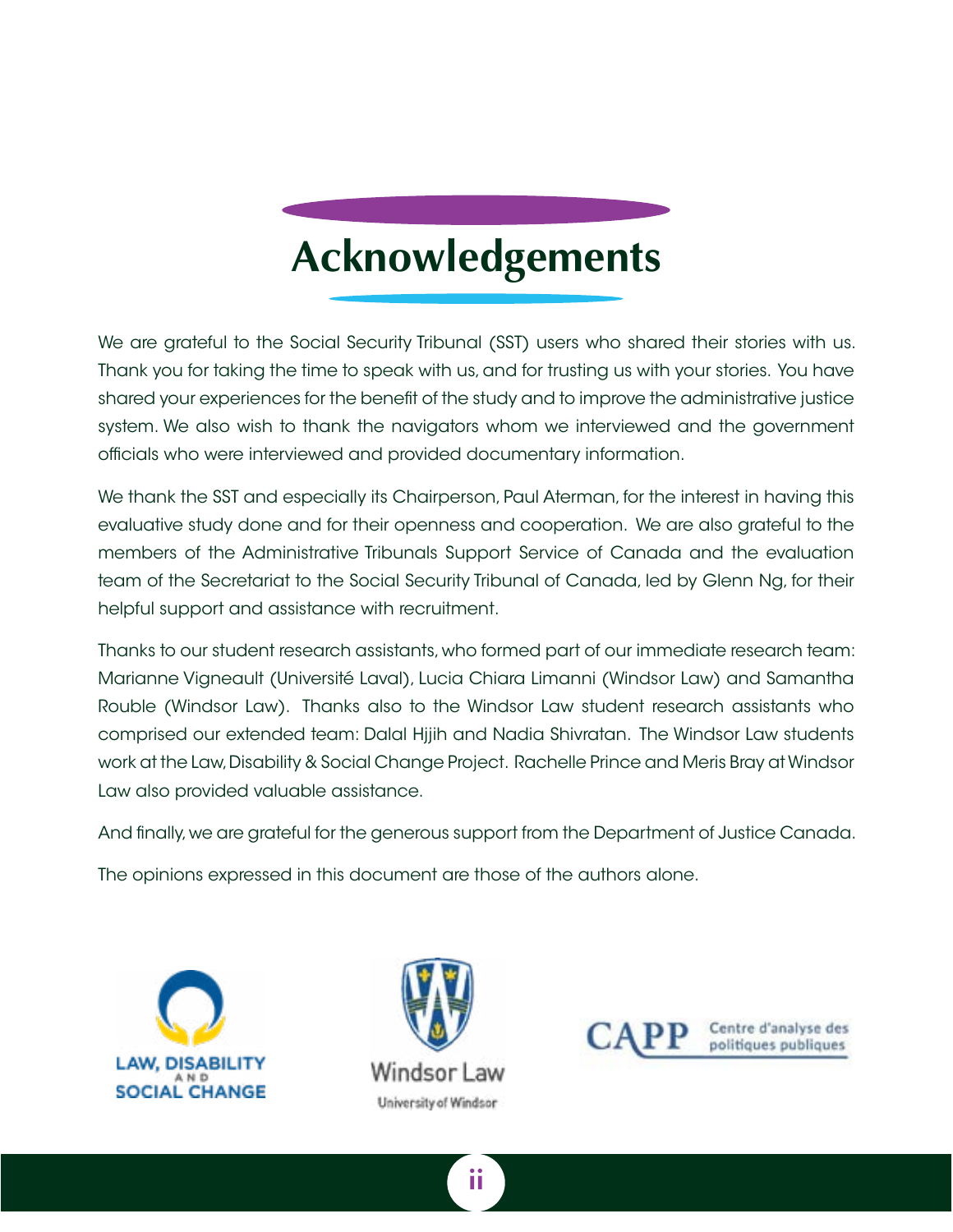## **Executive Summary**

<span id="page-5-0"></span>This report provides the findings, analysis and recommendations of a research study conducted on the federal Social Security Tribunal's Navigator Service (SST Navigator Service). The SST Navigator Service was established in 2019 to ensure that appellants without professional representation are well-informed and feel comfortable at their hearings. The study examines the use of the Navigator Service for Canada Pension Plan–Disability (CPP– Disability) appeals heard by the Income Security - General Division of Canada's Social Security Tribunal.

This research study focuses on access to administrative justice on the ground. It examines how the SST Navigator Service facilitates access to CPP disability benefit decision-making as well as the ways that the Navigator Service could be improved. As part of its focus, the study examined how well the Navigator Service supports users from marginalized communities. The SST serves users who are often at the intersections of being people with disabilities and people who live with low income. Statistically, a significant proportion of people who live with low income in Canada are also women, immigrants and/or visible minorities. The SST Navigator Service therefore presents an opportunity to consider how individuals from these and other marginalized communities are experiencing the system and how the service may be helpfully improved.

Through 36 semi-structured interviews and documentary analysis, the researchers considered the perspectives of parties who have used the Navigator Service and received at least one tribunal decision between the Service's inception in November, 2019 and April, 2021. They also spoke with the navigators and, for context, gathered information from relevant government officials involved in the design, implementation and running of the Navigator Service.

The findings show, among other things, that the users appreciate the Navigator Service and that navigators provide value to SST appellants seeking CPP – Disability benefits. Navigators assist appellants to know their case, they provide emotional support, explain the appeal process, and empower users through information. At the same time, navigators expend considerable emotional labour and require ongoing mental health and other supports.

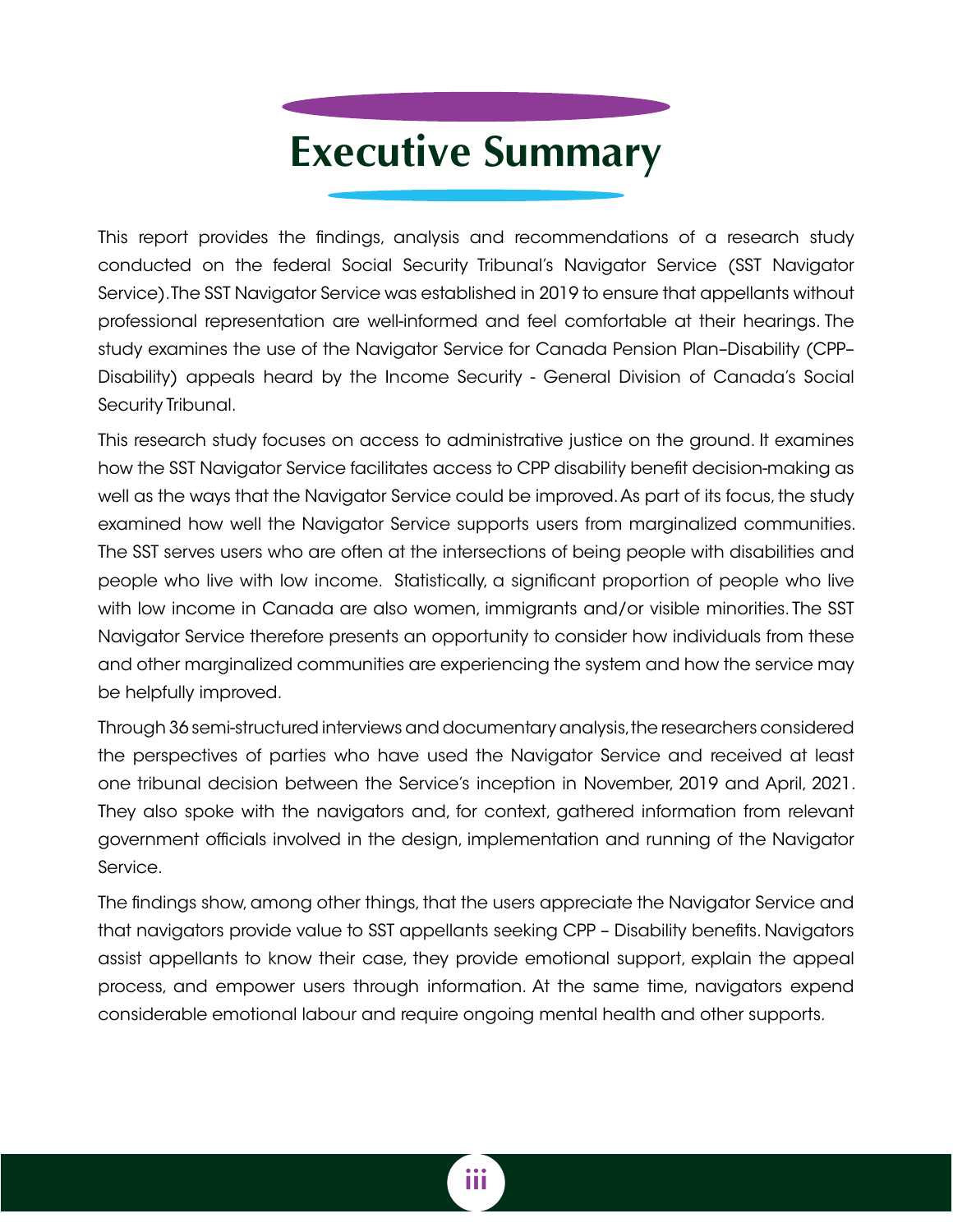The interviews conducted also show that appellants from marginalized communities could benefit from greater multilingual service, and support with recognizing their disability rights as part of the SST appeal process. All appellants could benefit from alternate means of explaining the process (such as through infographics), at-home support to assist with preparing large volumes of paperwork and additional means of filing documents.

The report provides recommendations to help keep the SST Navigator Service strong. It concludes that navigator services may be beneficially adopted by other administrative tribunals at the federal level, and in the administrative justice systems of the provinces and territories. Navigator services may also be beneficial in other jurisdictions beyond Canada.

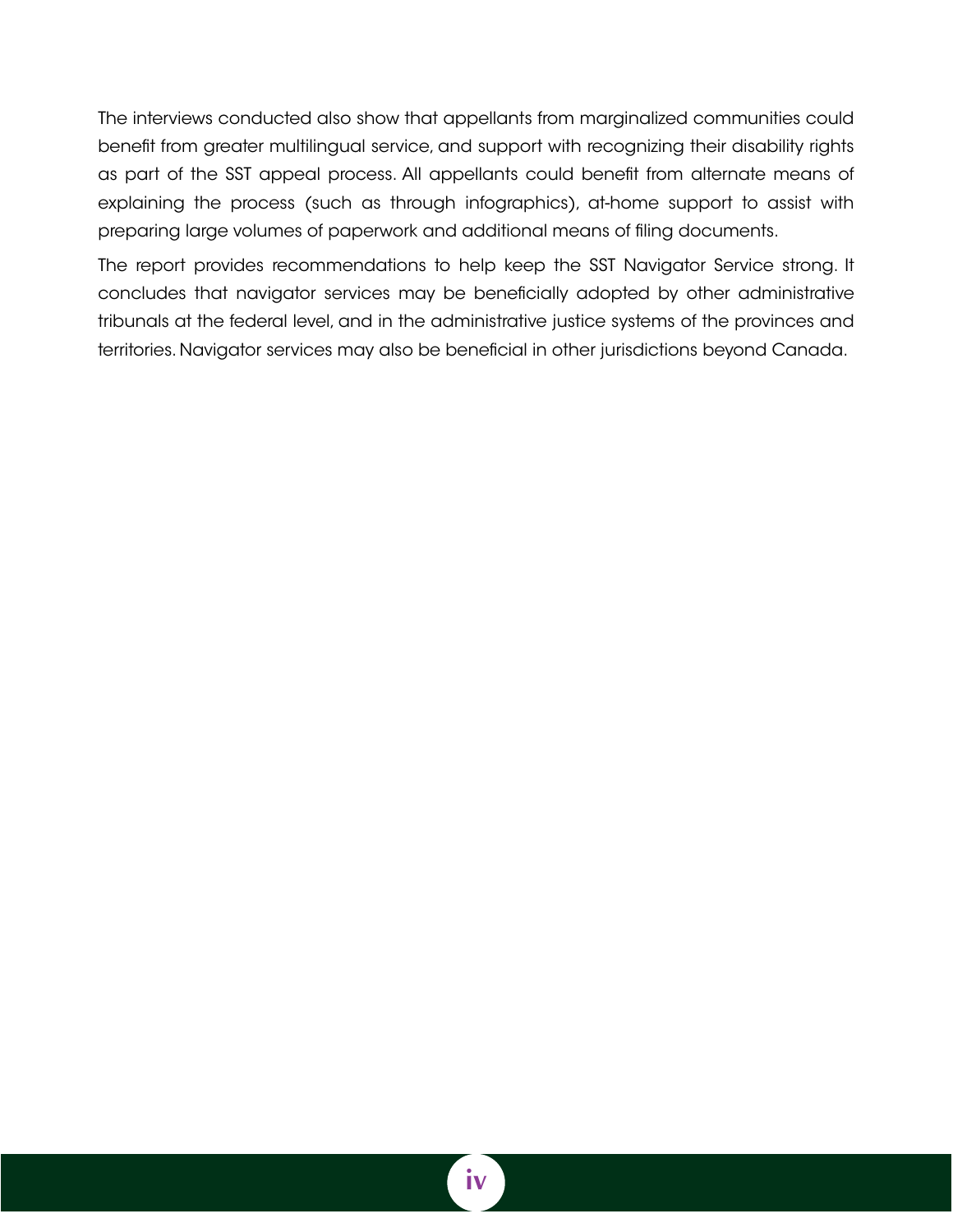## <span id="page-7-0"></span>**Glossary of Terms**

| <b>AD</b>                    | Social Security Tribunal, Appeal Division                    |
|------------------------------|--------------------------------------------------------------|
| <b>CPP</b>                   | Canada Pension Plan, RSC 1985, c C-8                         |
| <b>CPP - Disability</b>      | Canada Pension Plan - Disability                             |
| EI                           | <b>Employment Insurance</b>                                  |
| <b>ESDC</b>                  | <b>Employment and Skills Development Canada</b>              |
| GD                           | Social Security Tribunal, General Division                   |
| <b>GDIS</b>                  | Social Security Tribunal, General Division - Income Security |
| <b>OAS</b>                   | Old Age Security                                             |
| <b>SST</b>                   | Social Security Tribunal                                     |
| <b>SST Navigator Service</b> | Social Security Tribunal's Navigator Service                 |
| <b>The Tribunal</b>          | Social Security Tribunal                                     |

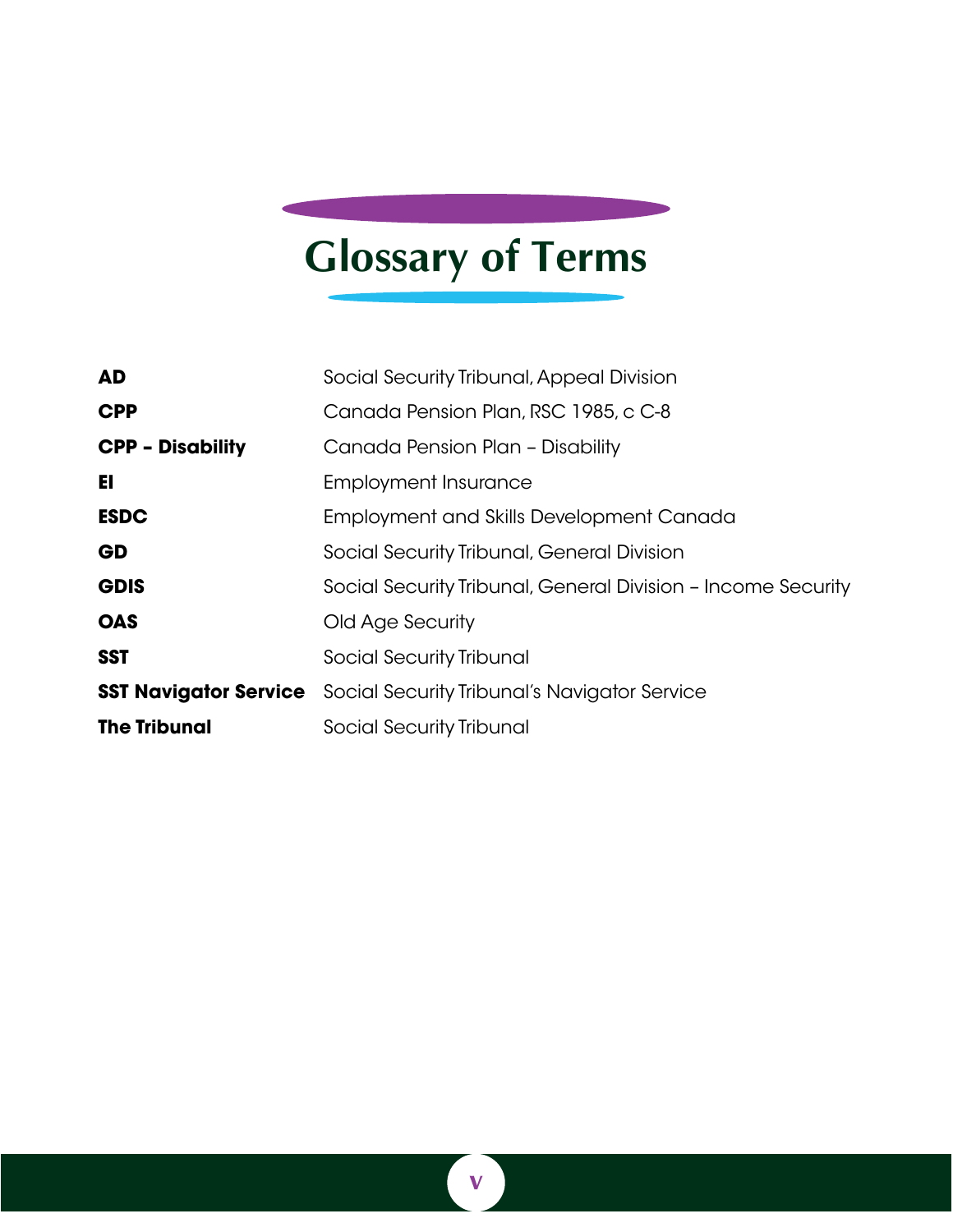# <span id="page-8-0"></span>**Introduction**

This report provides the findings, analysis and recommendations of an independent research study conducted on the federal Social Security Tribunal's Navigator Service (SST Navigator Service). The SST Navigator Service was implemented in 2019 to assist litigants who do not have professional representation.<sup>1</sup> The study examines the use of the Navigator Service for Canada Pension Plan–Disability (CPP–Disability) appeals heard by the Income Security - General Division of Canada's Social Security Tribunal. This study focuses on access to administrative justice on the ground.<sup>2</sup> It aims to understand the ways in which the Navigator Service facilitates access to CPP disability benefit decisionmaking as well as the ways that the Navigator Service could be improved. It considers the perspectives of parties who have used the Navigator Service and received at least one tribunal decision between the Service's inception in November, 2019 and April, 2021. It also considers the perspectives of the navigators and, for context, gathers information from relevant government officials involved in the design, implementation and running of the Navigator Service.

The SST Navigator Service was established with the foundational goal of ensuring that appellants without professional representation are well-informed and feel comfortable at their hearings. The Navigator Service was not designed around efficiency: those involved in its development have been clear that its purpose is not and has never been about the faster movement of files, or to save money. The SST Navigator Service was created in response to a review of the federal social security system that was conducted in 2016 – 2017. $3$  This review identified several shortcomings in the SST Appeal process, including that it was legalistic and difficult for a layperson to navigate.<sup>4</sup>

As a system designed to be client-centric and to assist litigants without professional representation through the processes of an adjudicative tribunal, the SST Navigator Service forms part of a family of navigational tools that are newly developing in the administrative justice system across Canada. However, the SST's Navigator Service is by far a leader in navigational tools. It is presently one of the most developed systems, if not the most developed system, within administrative tribunals in Canada.



<sup>&</sup>lt;sup>1</sup> The SST provides information about its Navigator Service on its website. Please see Social Security Tribunal of Canada, ["Your Appeal-Navigators"](https://www.sst-tss.gc.ca/en/your-appeal/navigators). For more information about the SST generally, see the Social Security Tribunal of Canada website

<sup>2</sup> On access to justice generally see Trevor C. W. Farrow, 2014."What is Access to Justice?" 51(3) *Osgoode Hall Law Journal* 957-988.

<sup>&</sup>lt;sup>3</sup> See KPMG LLP, <u>Review of the Social Security Tribunal of Canada for Employment and Social I</u> [Development Canada](https://www.canada.ca/content/dam/esdc-edsc/documents/corporate/reports/evaluations/social-security-tribunal-review/Review-of-the-SST-AF-EN.pdf) (October, 2017).

<sup>4</sup> *Ibid* at 96.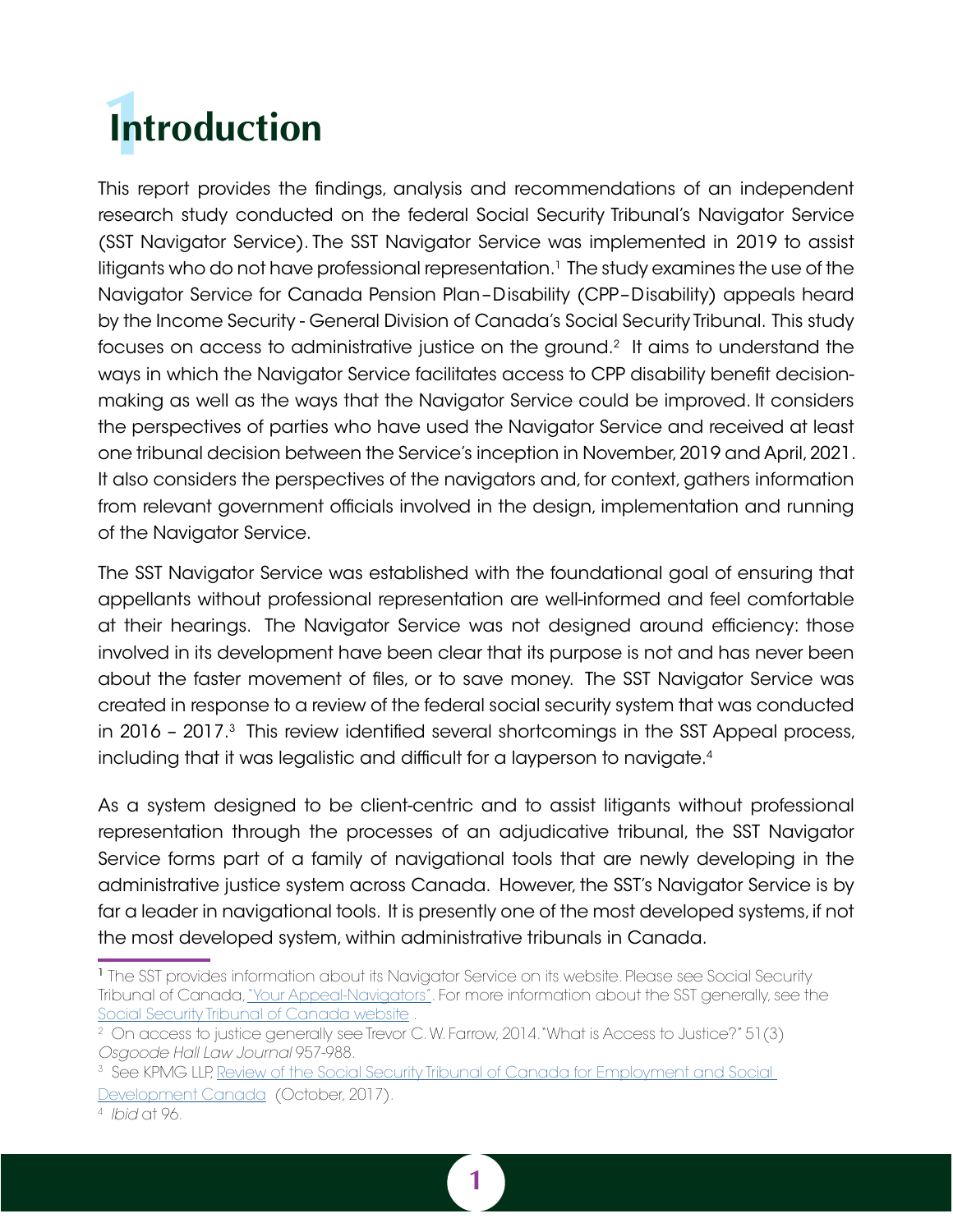The SST Navigator Service was first implemented at the General Division – Income Security (GDIS) for CPP–Disability appeals. During the time frame covered by this study, the SST and its Secretariat had 11 full-time navigators exclusively dedicated to working one-on-one with individual appellants for CPP–Disability appeals at the GDIS. After that, the Navigator Service was extended to all appeals across the Appeal Division of the SST, followed by a further extension to Employment Insurance (EI) files involving the *Canadian Charter of Rights and Freedoms*, 5 GDIS Old Age Security (OAS) files, CPP Non-Disability appeals and GD EI Group Appeals.<sup>6</sup>

Navigators have been trained to check in regularly with appellants to ensure their readiness for hearings. They are in frequent contact with appellants, and assist them by answering questions concerning the material in their file, what documents they will need for the SST hearing, and the nature of the hearing. They get to know each of their appellants well, and work to understand their personal circumstances relevant to their

files. They are trained to work within the limits of providing information, while refraining from providing legal advice.

By way of background information, under the statutory framework, there are many steps for an individual who is pursuing CPP–Disability benefits. An individual interested in receiving a CPP–Disability pension will apply for CPP – Disability by completing an application form and submitting



it to the responsible minister under s 60 of the *Canada Pension Plan.7* As a practical reality, this form is submitted to Service Canada, which is a branch of Employment and Social Development Canada.<sup>8</sup> If unsuccessful, the applicant has the right to ask for their application to be reconsidered by the minister.<sup>9</sup> If this reconsideration application fails, the applicant may make an appeal to the  $SST<sup>10</sup>$  The factors considered for eligibility are provided in both the CPP and its regulations. They include requiring that an individual have a "severe and prolonged mental or physical disability" and that they meet a minimum qualifying period.<sup>11</sup>

<sup>5</sup> *Canadian Charter of Rights and Freedoms,* Part I of the *Constitution Act, 1982*, being Schedule B to the *Canada Act 1982* (UK), 1982, c 11 [*Charter*].

<sup>6</sup> See Social Security Tribunal, Canada, 2021 Progress Report, "Justice is a Service for Everyone" [https://](https://www.sst-tss.gc.ca/en/our-work-our-people/2021-progress-report-justice-service-everyone) [www.sst-tss.gc.ca/en/our-work-our-people/2021-progress-report-justice-service-everyone](https://www.sst-tss.gc.ca/en/our-work-our-people/2021-progress-report-justice-service-everyone) (September 2021) at 11.

<sup>7</sup> See *[Canada Pension Plan](https://laws-lois.justice.gc.ca/eng/acts/C-8/index.html)* (RSC 1985, c C-8) (CPP), s 60.

<sup>8</sup> See Information about the Canada Pension Plan program, available at: [https://www.canada.ca/](https://www.canada.ca/en/employment-social-development/corporate/contact/cpp.html) [en/employment-social-development/corporate/contact/cpp.html.](https://www.canada.ca/en/employment-social-development/corporate/contact/cpp.html)

<sup>9</sup> CPP *supra* note 7, s 81.

<sup>10</sup> CPP *ibid*, s 82.

<sup>11</sup> See CPP *ibid*, s 42(2). The types of evidence required for determination of disability are outlined in the *[Canada Pension Plan Regulations](https://laws-lois.justice.gc.ca/eng/regulations/C.R.C.,_c._385/index.html)* CRC, c 385, s 68.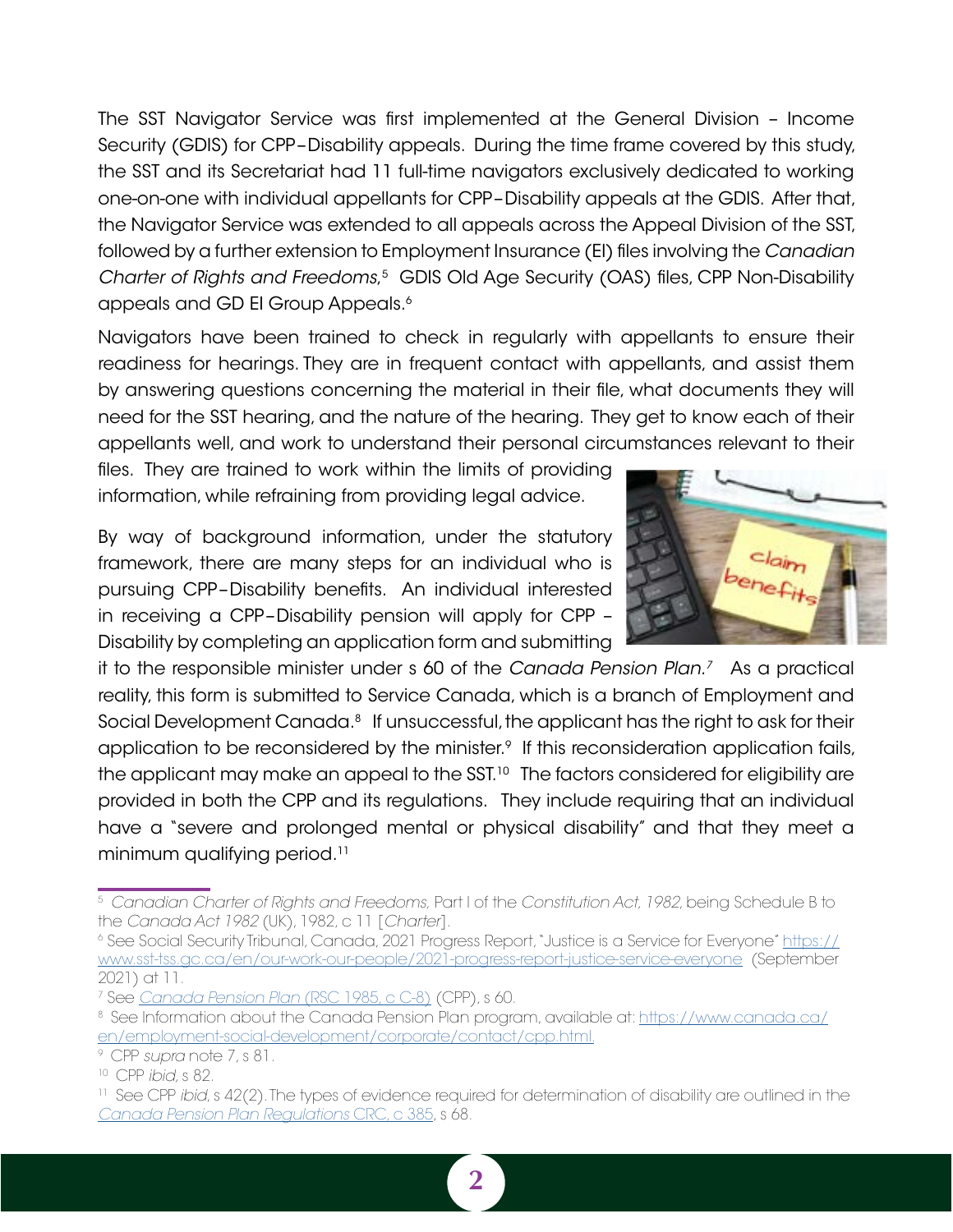The original application for CPP – Disability benefits and the reconsideration are completed in writing. By contrast, the appeal at the SST involves a hearing. Appeals to the Social Security Tribunal are first decided by the General Division. It is a fresh reconsideration to which new evidence can be brought by the appellant.<sup>12</sup> After that, if the person seeking benefits would like to appeal further because they are dissatisfied with the result, they may bring an appeal to the Appeal Division of the SST. Appeals to this Division are not based on a fresh reconsideration but, instead, seek only to determine if an error was made by the General Division of the SST.<sup>13</sup>

The COVID–19 pandemic began four months after the Navigator Service was first implemented. For the tribunal users interviewed, this meant that their hearings took place by teleconference (phone) or videoconference. The majority of tribunal users interviewed had opted to have their hearings by teleconference and expressed satisfaction with the hearing process. One user who had participated in an in-person oral hearing at another tribunal in the past indicated that they experienced less stress with the phone hearing because they did not have to anticipate being face-to-face with the opposing party, although the other party was not present in any event. As for the navigators, they noted that although the pandemic and the ensuing closures and lockdowns facilitated reaching users by phone, it also rendered getting medical appointments and ultimately preparing their case harder for users.

This research study was undertaken with a view to fulfilling two goals. The first is to take stock of the strengths and weaknesses of the SST Navigator Service in order to share knowledge about this novel service more broadly. Navigator services may be beneficially adopted by other administrative tribunals at the federal level, and in the administrative justice systems of the provinces and territories. In our view, the Navigator Service may also be beneficial in jurisdictions beyond Canada. Second, the study aims to consider how the Navigator Service is doing with respect to marginalized communities, in particular. The SST serves users who are often at the intersections of being people with disabilities, and people who live with low income. What we know from statistics is that many people who live with low income are also women, immigrants and / or visible minorities.<sup>14</sup> The SST Navigator Service therefore presents an opportunity to consider how individuals from these and other marginalized communities are experiencing the system and how the service may be helpfully improved.

<sup>12</sup> See CPP *ibid*, s 82, and *[Department of Employment and Social Development Act](https://laws-lois.justice.gc.ca/eng/acts/H-5.7/page-4.html#h-256363)* (SC 2005, c 34), s 54.

<sup>13</sup> *[Department of Employment and Social Development Act](https://laws-lois.justice.gc.ca/eng/acts/H-5.7/page-4.html#h-256363)* (SC 2005, c 34), s 58(1).

<sup>&</sup>lt;sup>14</sup> See Statistics Canada, National Household Survey, 2011, "Persons living in low-income

[neighbourhoods"](https://www12.statcan.gc.ca/nhs-enm/2011/as-sa/99-014-x/99-014-x2011003_3-eng.pdf) [Statistics Canada, National Household Survey] showing that 36.6% of residents in low-income neighbourhoods were immigrants and that visible minorities "accounted for a higher proportion of the population inside low-income neighbourhoods than in other neighbourhoods" at 7-8. See also [Table 1 - Proportion of selected population subgroups by neighbourhood type](https://www12.statcan.gc.ca/nhs-enm/2011/as-sa/99-014-x/2011003/tbl/tbl1_3-eng.cfm).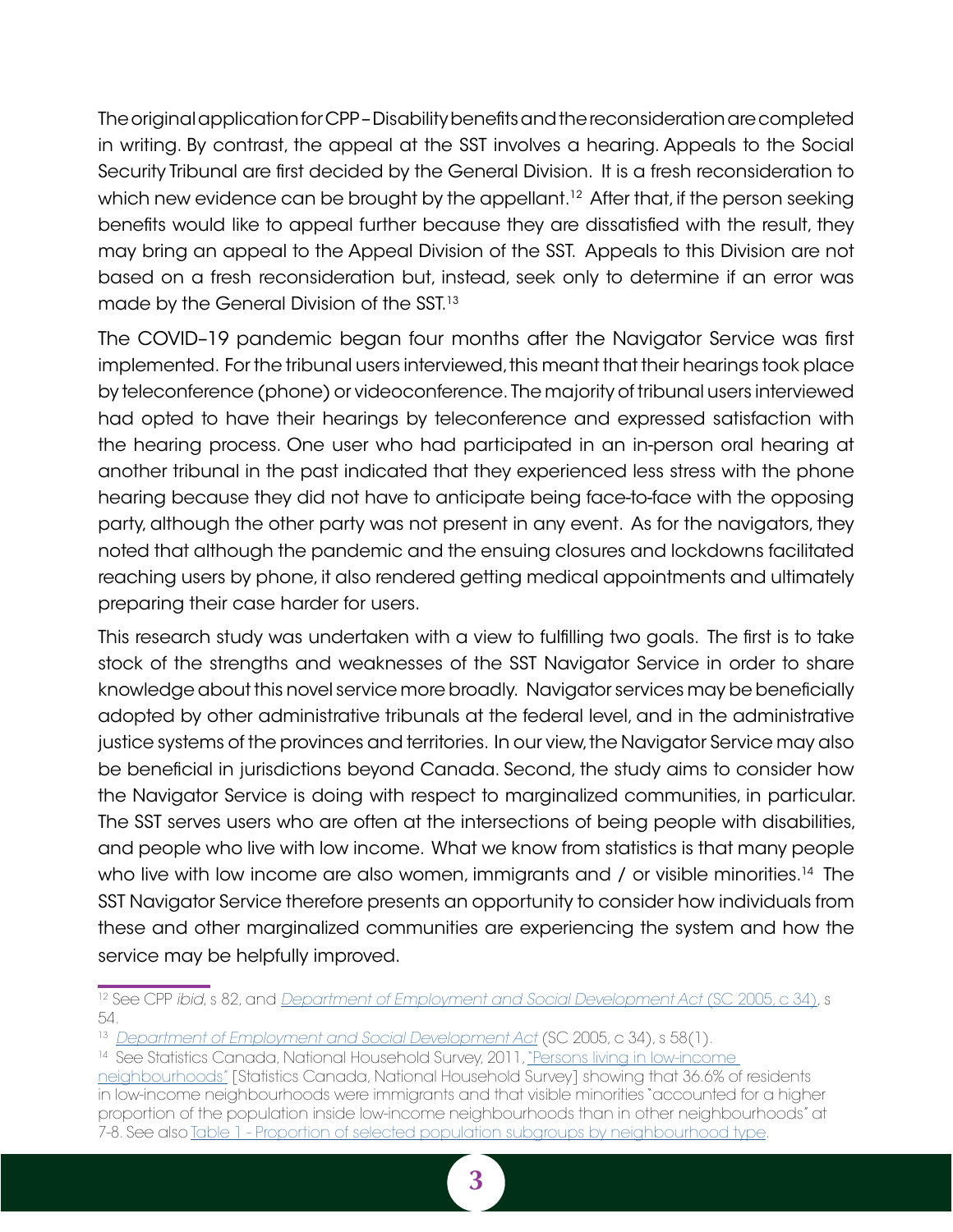<span id="page-11-0"></span>

This study relied on 36 semi-structured interviews and on document analysis. Interviews were conducted with 21 former tribunal users (appellants), with 11 navigators, and with four (4) key government officials involved in the design, implementation and running of the SST Navigator Service.15 The interviews were conducted between June and September 2021.

The 21 former appellants interviewed had each brought an appeal regarding an application for CPP–Disability benefits before the SST's General Division – Income Security (GDIS) between 2019 and 2021. During that time, they had been assigned and worked with a navigator. At the time of their interview, their CPP–Disability case had been finalized and the GDIS decision rendered. A small proportion of the interviewees (n=3) appealed a negative decision of the General Division to the Appeal Division (AD). For these appellants, the AD decision had been rendered as well by the time - they participated in the study. The majority of the appellants who appeared before the AD (n=2) did not have a navigator at the AD level. Only one of the appellants before the AD had a second navigator during their appeal.

Potential user interviewees were contacted first by the Secretariat to the Social Security Tribunal of Canada in the Administrative Tribunals Support Service of Canada to see if they would be interested in participating in the study. Those who were interested agreed to have their contact information shared with us. In contacting the potential interviewees, we explained that we were University professors, independent of the SST, and that the study was independent of the SST and of government. We explained the nature of the study to the interviewees and obtained their oral or written consent to participate before proceeding.

The user interviewees (n=21) were asked about their case, about the ways in which the navigator worked with them, and about the strong points and areas for improvement of the Navigator Service. They were asked to indicate if they self-identified as an individual from a marginalized community and, if so, to provide any comments they may have on how the system might be improved for their community or communities. The full set of questions asked of the interviewees is provided in Appendix A.



<sup>&</sup>lt;sup>15</sup> This project was approved by the Research Ethics Board of the University of Windsor (Certificate # 39161 - REB# 21-085) and by the Research Ethics Committee of Université Laval (Approval #: 2021-058 / 26-04-2021).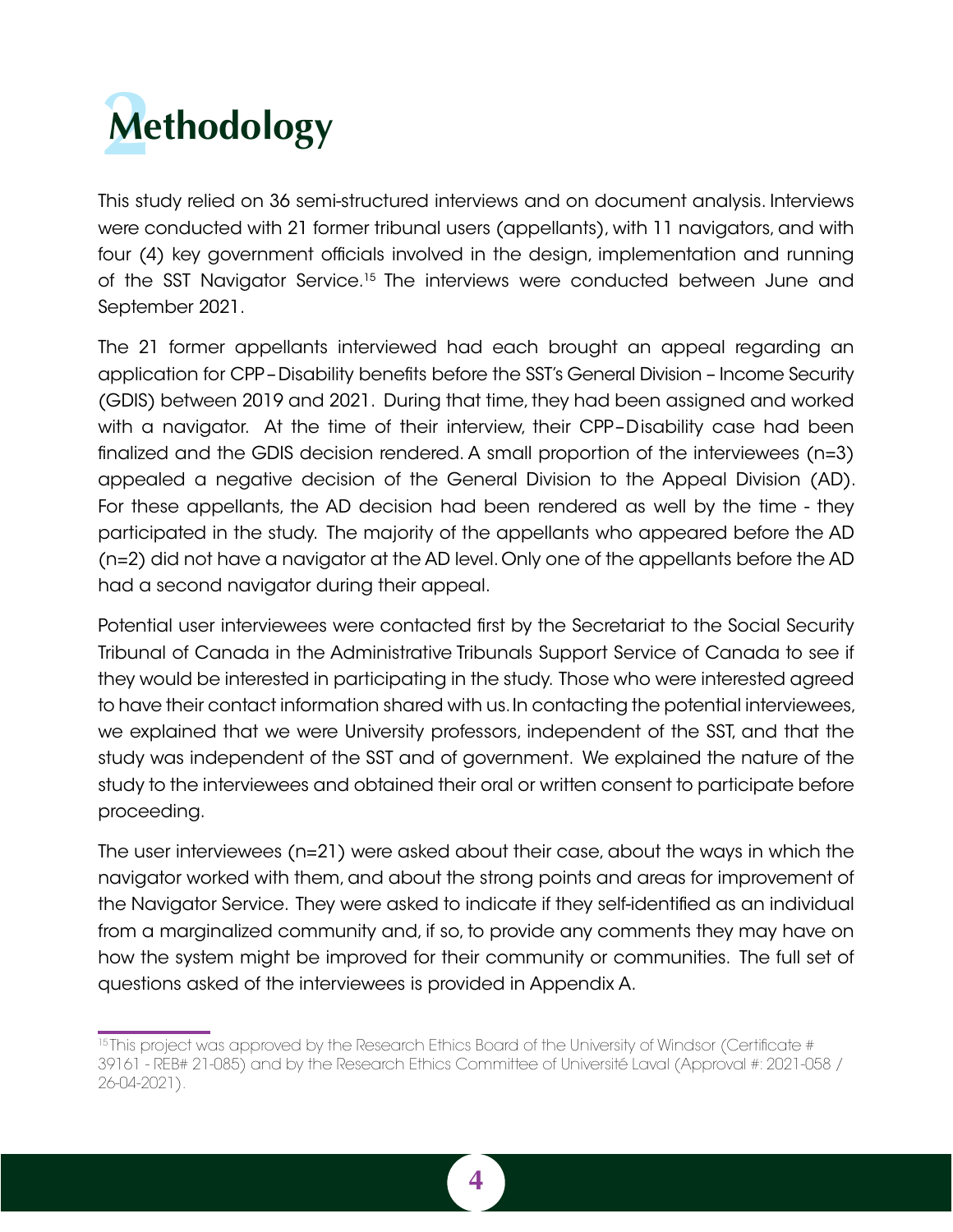The 11 navigators constituted the full complement of navigators who worked on CPP – Disability files since the Navigator Service was initiated for those appeals. In order to present the nature of our study and research objectives, we held a group meeting with the navigators in early June, 2021. We explained that we were university professors acting independently of the government and the SST and that we were interested in their experiences and perceptions of the Navigator Service. We invited the navigators for individual interviews and obtained their oral or written consent before proceeding with the interview.

The navigator interviewees were asked about their professional background, how they became a navigator, the aspects of their job that they enjoy and the ones they find challenging, as well as the types of tribunal users they navigate. They were asked to share a memorable case where they felt like they made a difference for the navigated user. They were also invited to share their experiences working with users from communities that have been marginalized in society. Finally, they were asked to offer their reflections on how the Navigator Service could be improved to better serve users from marginalized communities and users more broadly. The navigator questions can be found in Appendix B.

Data was reviewed by the two researchers who identified prominent themes.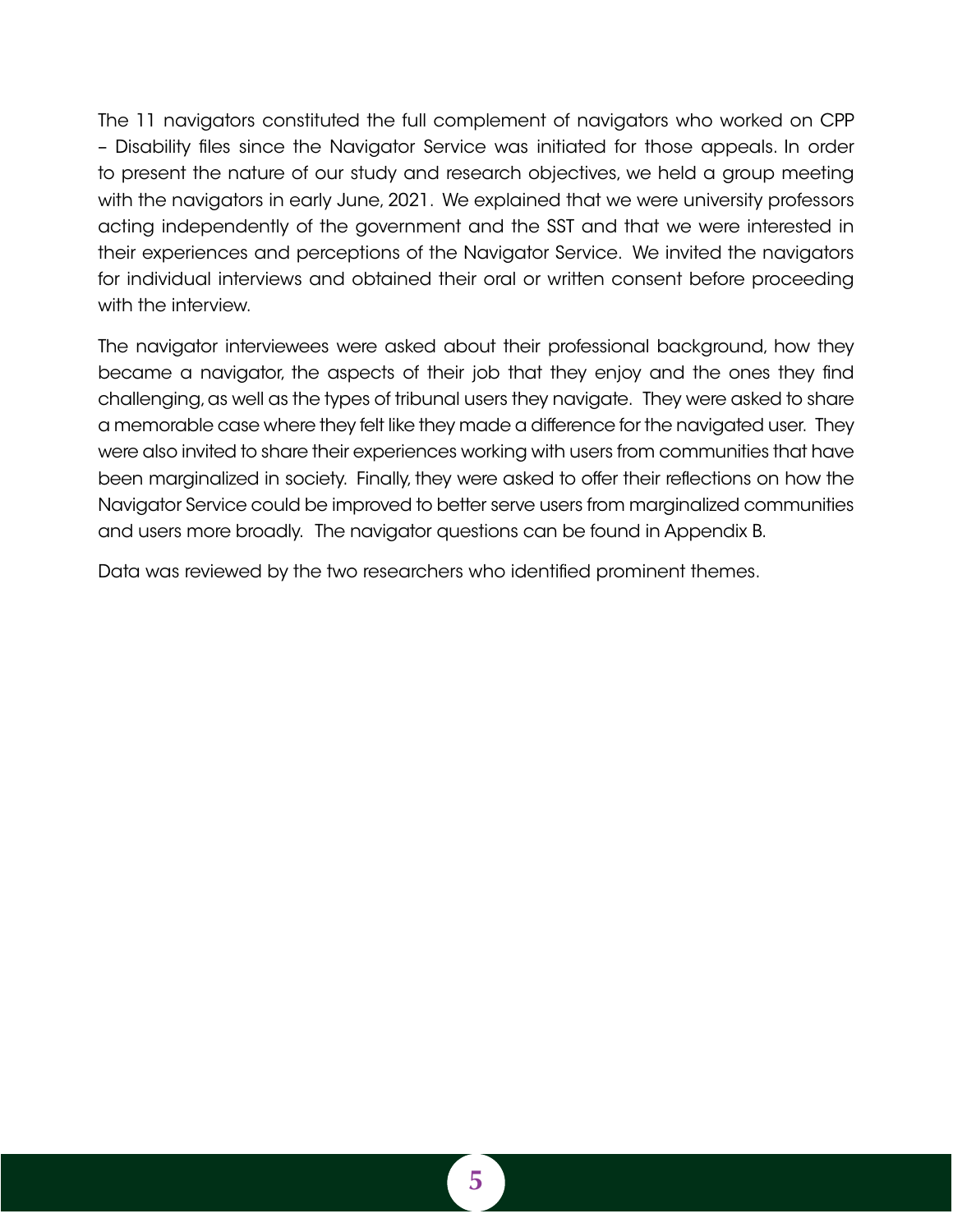<span id="page-13-0"></span>

## a) User experiences – generally

Overall, the tribunal users interviewed expressed having very positive experiences with the SST Navigator Service. The researchers repeatedly heard glowing expressions of gratitude by users for the work that their navigators did for them. Several indicated that their navigator explained clearly and effectively what needed to be done and were thankful for a service that made the system less foreign and complex. One metaphor that was used to describe the valuable work of the navigator was that the navigator clears a path for the appellant who starts off at a deficit and faces a number of roadblocks that they could not even anticipate because they had never been there before. Navigators were highly praised not only for the substantive work that they did in preparing users for their hearings, but also for their responsiveness. As one interviewee stated: "The responsiveness is just outstanding."

A number of interviewees had several different legal processes taking place simultaneously in their lives, including their appeal before the SST. These legal processes included working through private insurance claims and trying to obtain funding from their provincial social assistance administrative regime. This made the SST process an additional burden to go through, especially if one had to do it on their own. Similarly, all the appellants were dealing with their appeal at the same time as taking care of themselves and the medical issues that brought them to apply for CPP-Disability benefits. Because of these stressful life circumstances, they appreciated having their navigator's services.

In terms of general elements to improve, a repeated concern was that there was a significant amount of paperwork. More than one interviewee mentioned that there were upwards of 1,000 pages to their file. Although they appreciated the organizational efforts of their navigators, including that they



numbered each of the documents before sending them to the appellants, they stated that it was overwhelming to go through all the paperwork to make sure that they were prepared. The users experienced difficulties related to physical and literacy challenges. Physically, having the ability and time to go through all of the paperwork posed a barrier for some, often, but not exclusively, because of their medical conditions. Others indicated that it was psychologically disturbing to see the comments made by doctors about them, especially if they did not agree with diagnoses or how they had been made. For many, it was also difficult to have to print off this paperwork due to financial costs and logistical reasons. Many tribunal users did not have printers.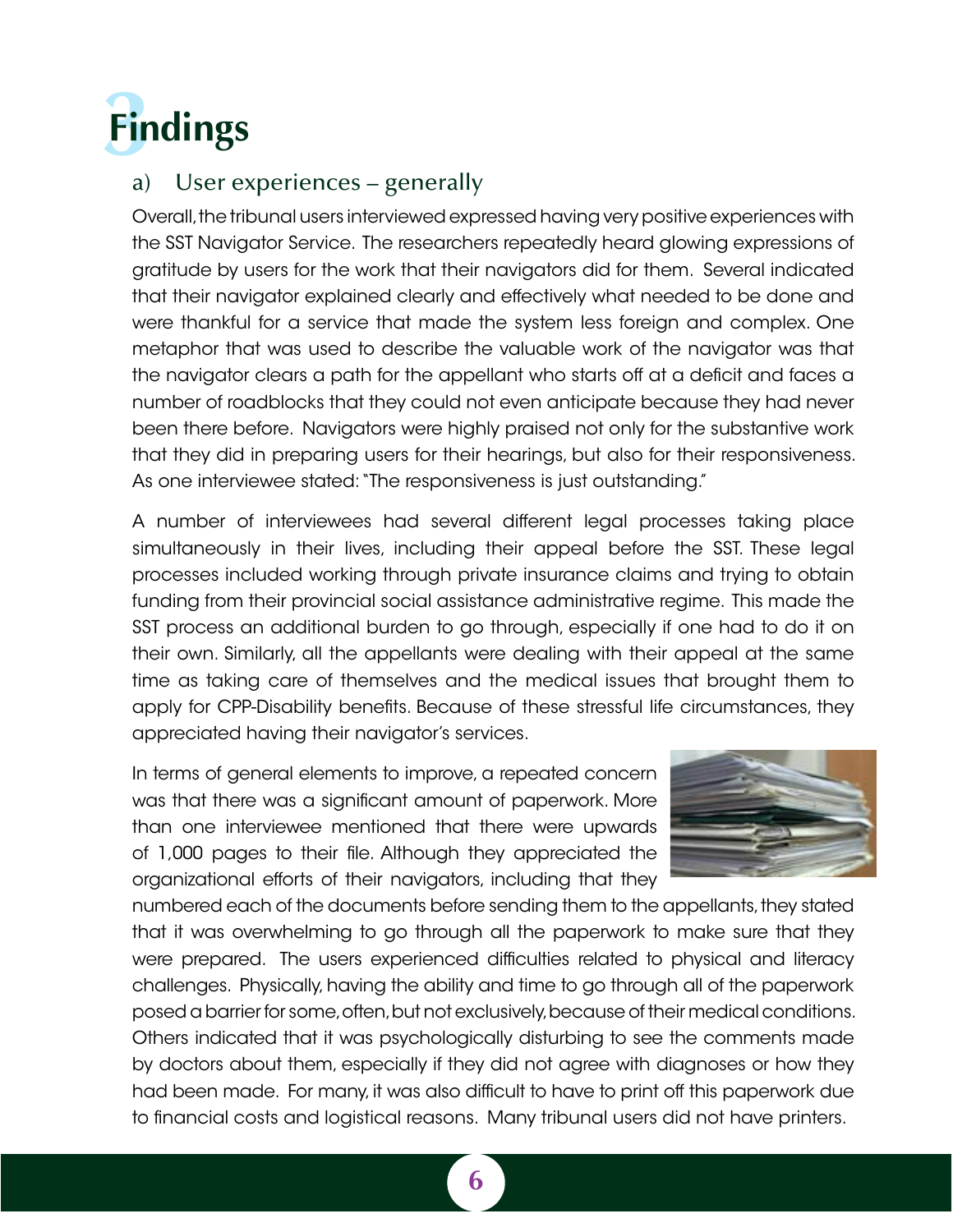The extent to which there should be reliance on friends and family of the appellants/ users to assist with the Navigational Service is an important question that arose through the interviews. This question came up with respect to appellants who experienced literacy challenges. A number of interviewees indicated that they did not have relatives, support workers or others in the home who could assist with sorting through papers, filling out paperwork, etc. A similar issue arose for those who did not speak English or French fluently. For these users, the quality of the service they received depended on whether they had at-home assistance with language interpretation when speaking with navigators on the telephone. In the opinion of the researchers, it would be wise to provide navigational services in additional languages, including sign language interpretation, and to consider collaborating with community organizations that may be able to provide additional in-home assistance with the handling of paperwork and other service delivery tasks.

It was also suggested that at the initial meeting with the apellants, the navigators should emphasize that they are there to help as opposed to the legal limitations of what they can do. The users/appellants realized that there are limitations to the service that the navigators can provide, but the relationship could start off on a more empathetic note in some cases with more emphasis on how they can help before entering into what they cannot do.

In addition to these general suggestions for improvement, we outline below notable themes that emerged from interviews with navigated appellants. We found that these themes reflect some of the most important lived experiences of tribunal users and can be used to help shape the future institutional design of the Navigator Service. We discuss three themes relating to users generally first, followed by four themes relating to users from marginalized communities.

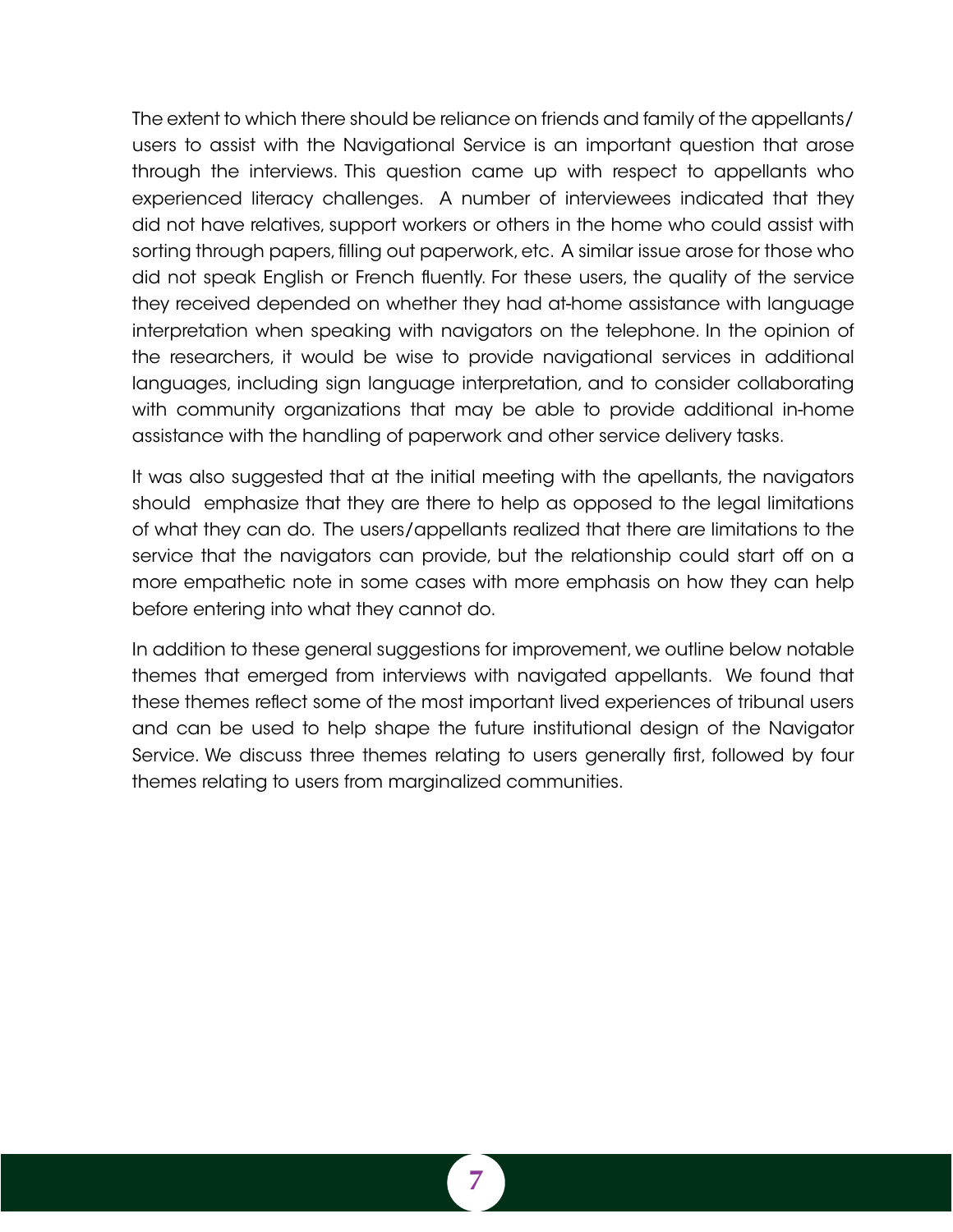#### <span id="page-15-0"></span>i. Knowing the case to be met

Knowing the case that one has to meet is a fundamental principle of administrative law.16 Yet, for a person seeking CPP – Disability benefits, an appeal to the General Division of the SST is often the first time that they see all the medical and other evidence used to reach the earlier decisions to deny them benefits. This is because an appeal to the SST General Division opens the door for a reconsideration of the evidence that is in the file, along with the ability to introduce

"[N]avigators … are the people who guide people through, otherwise it would not be a fair appeal…[J]ust to say how… strongly I feel about it, they're not only an ingredient in the process… they are outright oxygen in the process. … [I]t's like a fire needs oxygen, fuel, and…a spark."

new relevant evidence. The appellant has better access to their file through the navigator who takes them through it. They can see what is already in the file and can work to gather the additional documents they feel necessary to make their case for benefits. Several interviewees indicated that before they started their SST appeal, they did not know what evidence or material the minister had relied on in their case. If a doctor's note had been provided, they often did not know how the doctor had described their case.

Some tribunal users expressed surprise and dismay at either the evidence used to construct their narratives at the ministerial level or at the way in which the material was brought together. Many felt that the evidence was "cherry picked" with material from doctors' notes being pulled together to support an inadequate case for their claim. In some cases, there was also surprise expressed that the evidence of certain doctors who did not know their medical conditions as well as others was chosen over those who knew their files well.

Before working with their navigators, who went through the evidence used and made sure that they had all of the material in their files, these interviewees had not known or been able to respond to the case against them. Interviewees were therefore grateful for the opportunity to know, identify and, where possible, correct mistakes in their file. Many interviewees were also gravely concerned about the lack of information shared with them during the first instance decision-making and at the reconsideration stage prior to their appeal to the SST.



<sup>&</sup>lt;sup>16</sup> See e.g. one of the early contemporary Supreme Court of Canada cases concerning this principle, *Cardinal v Director of Kent Institution*, [1985] 2 SCR 643.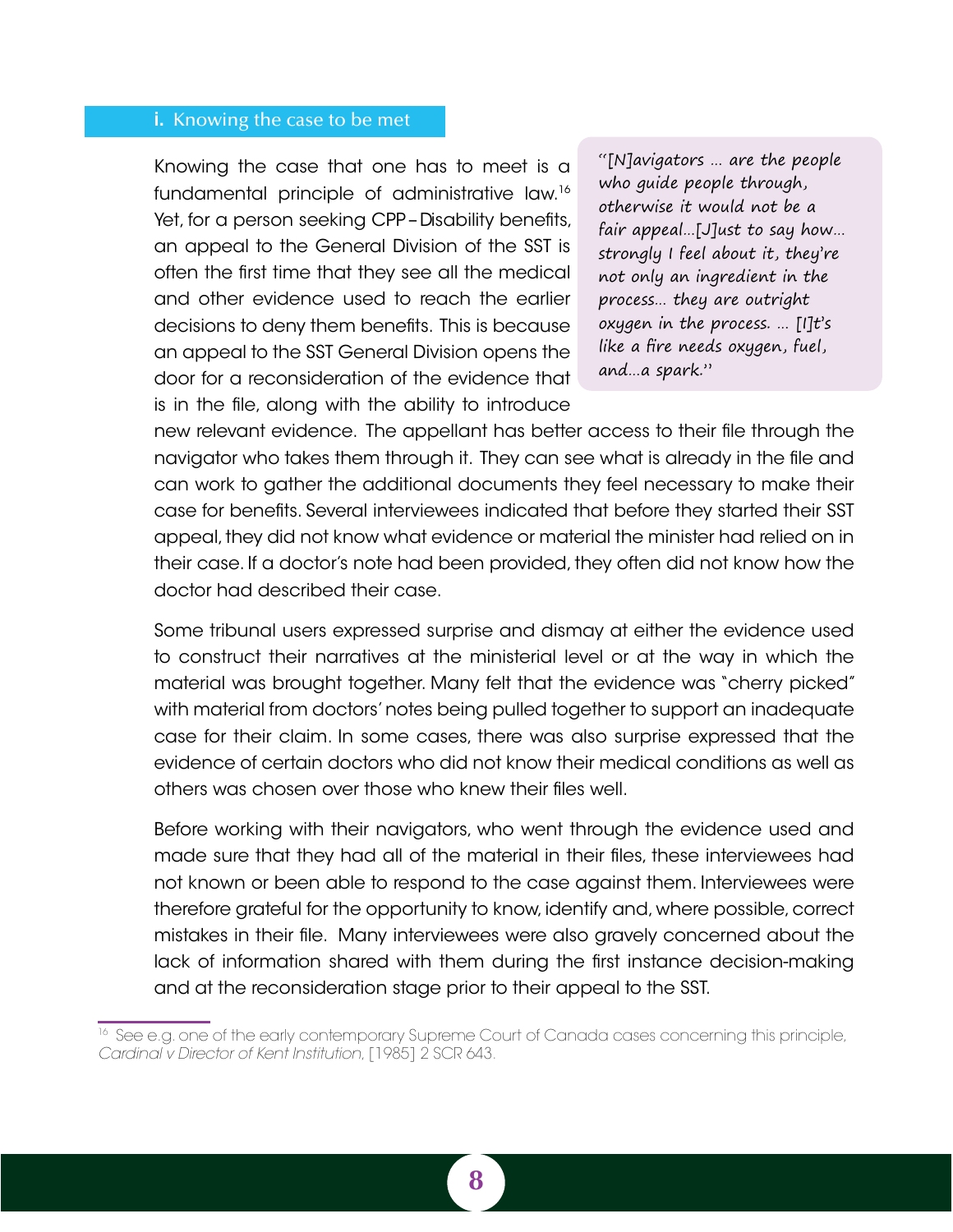<span id="page-16-0"></span>An interviewee who was successful at the Tribunal shared the following reflection on their experience: "[I]t was the first chance I'd had… to actually explain the experience that I was going through."

This interviewee expressed gratitude for the work of their navigator and saw the Navigator Service as a key element for securing fairness in the overall process of seeking disability benefits. In this former appellant's words:

"[N]avigators … are the people who guide people through, otherwise it would not be a fair appeal…[J]ust to say how… strongly I feel about it, they're not only an ingredient in the process… they are outright oxygen in the process. … [I]t's like a fire needs oxygen, fuel, and…a spark."

#### ii. Emotional support

By far, emotional support was one of the aspects of the Navigator Service that navigated appellants appreciated the most. Interviewees described the emotional support they received in various positive ways. Many of the interviewees discussed how the navigators boosted their confidence, served as a calm presence, validated their feelings, and put their mind at ease, especially after going through an earlier denial of benefits by ESDC.

The emotional support of a navigator can have an incredible significance for those who seek CPP - Disability benefits. In some cases, the work of the navigator was particularly impactful. One interviewee described how the navigator's compassion and work in making sure they understood the process and what was needed literally kept them alive. This person was experiencing extreme physical pain due to their medical condition, which had been misdiagnosed. "I would have committed suicide", this interviewee said, "I would probably be dead if I didn't have [the navigator's] help… I would've given up."

In some cases, emotional support is necessary because of a lack of knowledge of the administrative justice system. One appellant described the experience learning that they would have to go to the tribunal as:

"…very stressful. In my brain when I hear the word tribunal I see… like on TV where it is you and you are walking and they are all looking at you… you know… I really did not know what it was about …I said, you know what? If [my spouse] and I have to live on Kraft dinner for the rest of our life, I am not going to do this. I am done. I am done fighting. I am not a fighter."

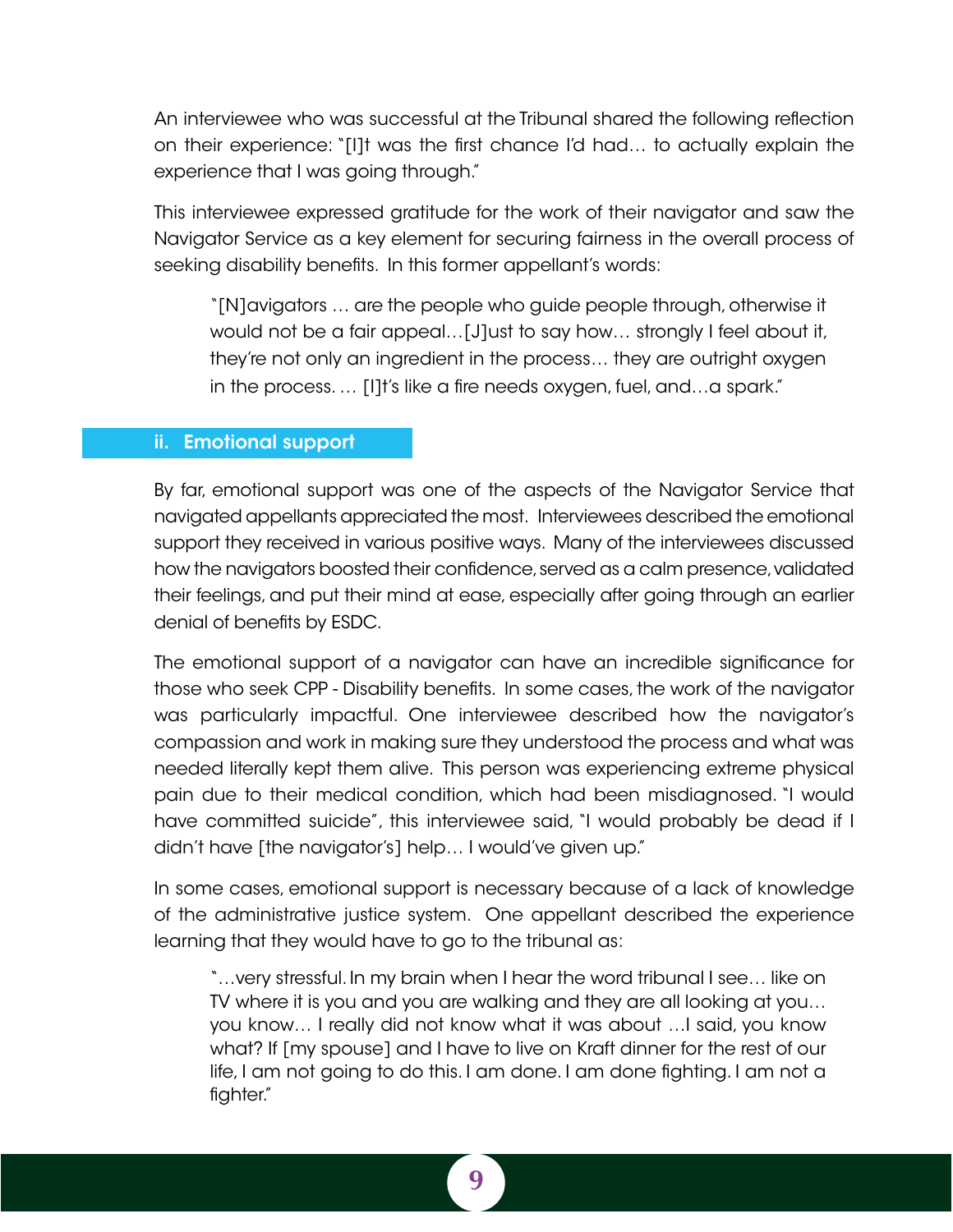<span id="page-17-0"></span>In other situations, emotional support is necessary for the psychological aspects of the tribunal hearing itself. For example, as one user stated: "[The navigator] really prepped me for the emotional piece that was going to occur."

Others faced several simultaneous challenging life experiences. For example, one interviewee indicated having to pay off her debt, credit cards and running out of money while also dealing with her appeal before the SST. She said that the navigator's support to go through an amount of paperwork that she found overwhelming and during an urgent time "kept her sane".

Finally, one interviewee spoke generally about the compassion showed by their navigator and expressed how important it was to them as they went through the SST appeal process. By compassion, they explained that the navigator spoke about the technical aspects of the process, but that they could be interrupted at any time to be asked for more comprehensive explanations. The navigator could also be counted on to appreciate, with kindness, and on a human level, what the appellant was going through.

The SST navigators clearly take on a heavy individual burden of emotional labour to provide this emotional support to tribunal users. Appropriate supports for the navigators are important to maintain their mental health. At the time of this study, mental health supports for navigators had been introduced. It will be important to continue and to develop this support and training. Referrals to additional outside supports for users had also been established and, similarly, should be maintained.

#### iii. External pressure from insurance companies

Some users of the SST discussed how their appeal was generated by their insurance companies. They were not particularly motivated to re-apply after having been denied CPP-Disability the first time. Some may not have been motivated to apply for CPP-Disability at all if it had not been for their insurance company directing them to do so. This may be in the insurance contract. One interviewee described the pressure this way:

"I said I do not understand that. I said… I am living my life. I am doing everything that I can. I am writing stuff down… I have done all this stuff that I think I can do for myself. I am walking, exercising, losing weight… doing all the good things… nothing has changed other than I am trying to live with this. Nope, apply again. So back to the drawing board I go again… back to the doctor I go again.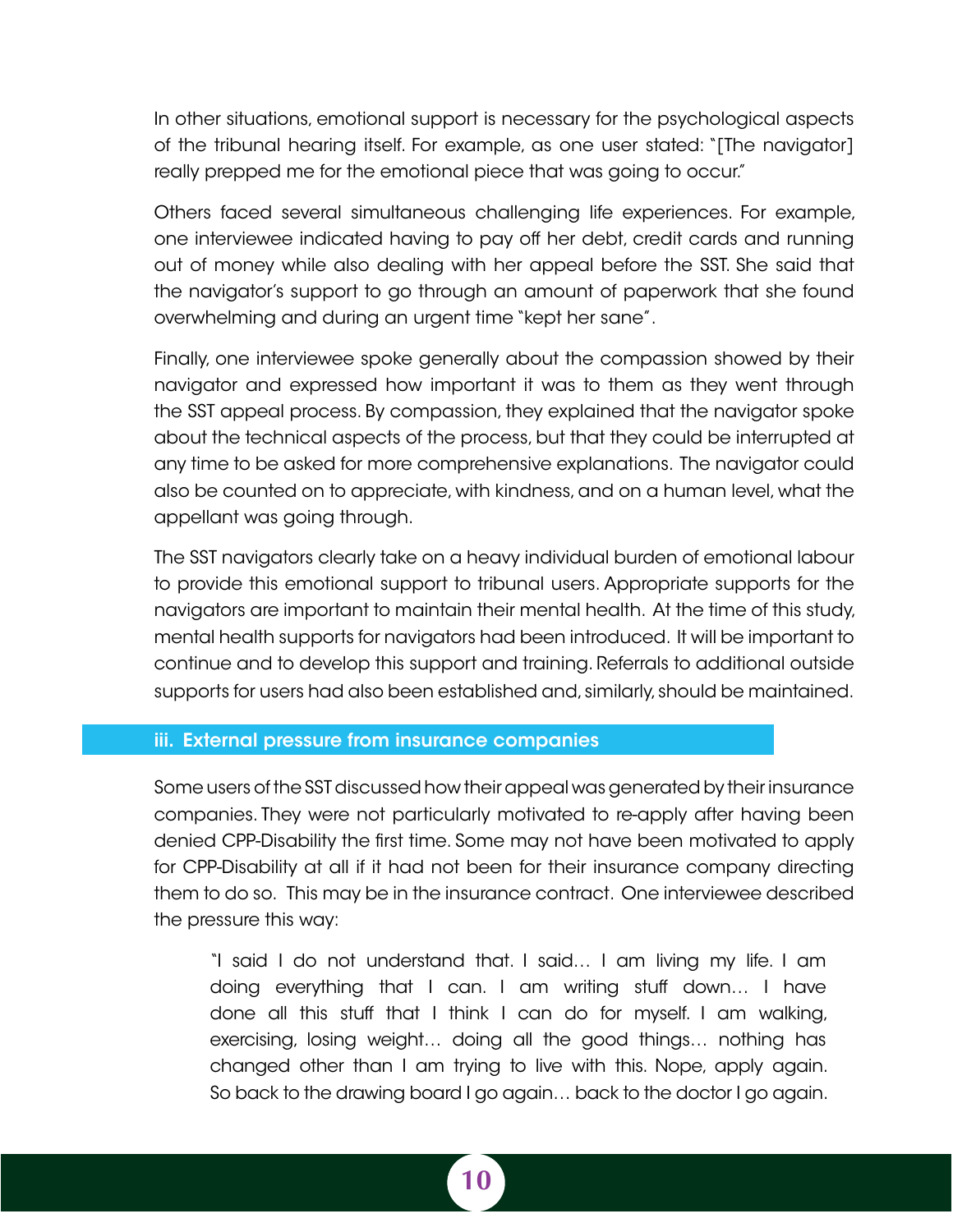Now [my insurance company] said I have to reapply or to fight it and I said I do not understand this…I have to fight again… okay so back I go again. So then I get another "you have been denied" again. I said oh here is a big surprise, they have denied me again. I am not surprised at all because this is no different than the first time. So he said okay, okay we have been denied twice and I said that is correct. So, then I get another email, another phone call saying you have to now go to the tribunal…. I have not lied about one darn thing and they keep putting me in this corner basically saying you are lying… or it felt like they were saying I was lying about my life."

Another interviewee expressed indifference about the receipt of CPP–Disability in light of the pressure to pursue it from their insurance company: "Whether she had the CPP or not, we didn't care. It doesn't matter to us if she has the CPP." *(our translation)*

Pressure from insurance companies means that users are not necessarily before the SST on appeal because of their own free will. They may have mixed emotions about pursuing the appeal and this approach deviates greatly from the desire to right a wrong or be vindicated that is typically associated with appeals. Navigators, in the context of benefits or other administrative regimes, should be aware that external pressures may be part of what motivates a tribunal user and may wish to develop ways of supporting tribunal users in such circumstances.

Interviewees in this position felt most comfortable when the navigator served as a middle person. As a middle person, the navigator did not push them to act in a particular way or to pursue a particular path; rather, the navigator supported them with the work for the appeal that they felt they wanted or were obliged to do.

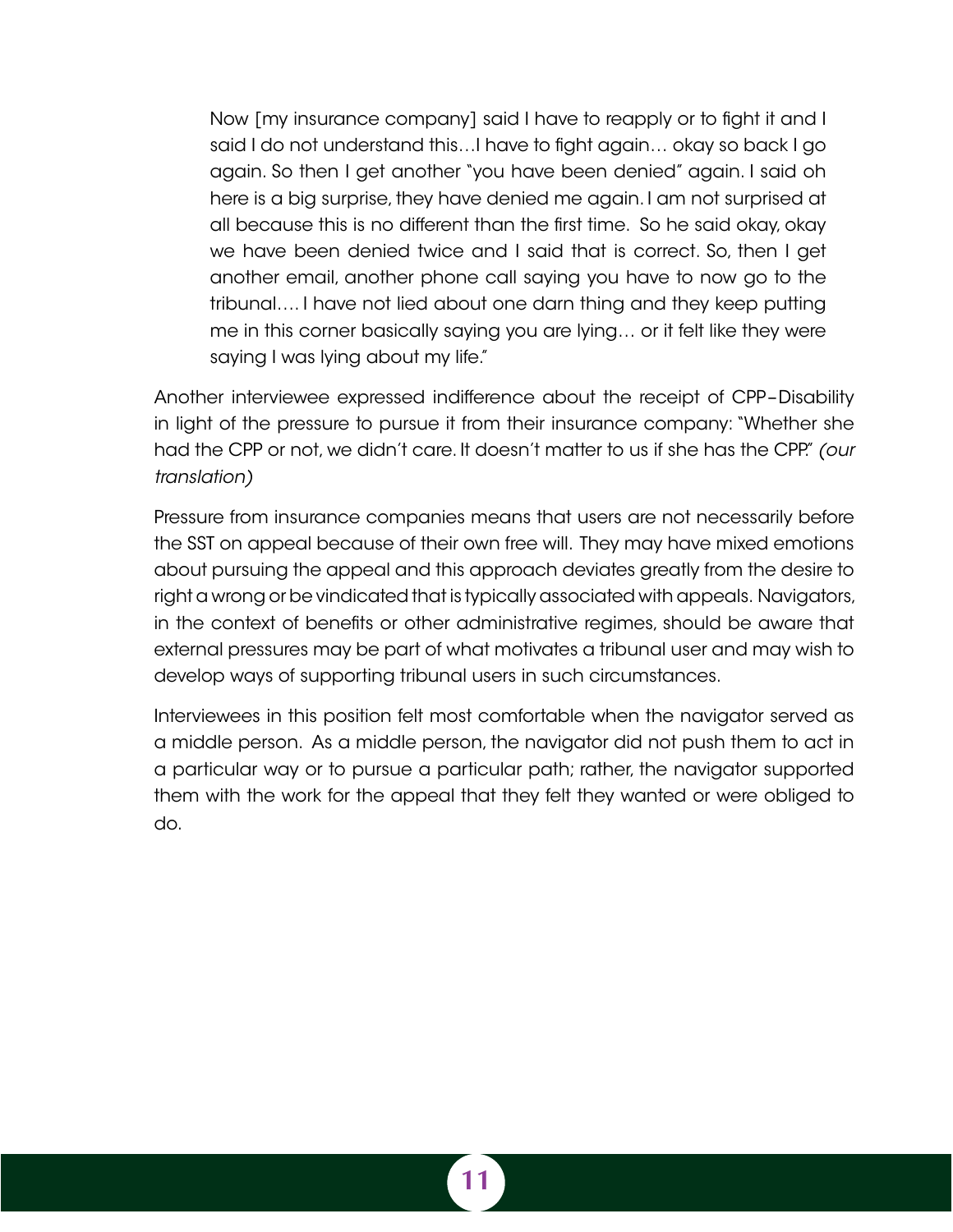## <span id="page-19-0"></span>b) User experiences – tribunal users from marginalized communities

In conducting the study, we did not seek out individuals from specific pre-identified marginalized communities to interview. Instead, we asked each interviewee if they self-identified as member of a marginalized community or marginalized communities, and, if so, to share any thoughts on how the Navigator Service could be improved for them in light of their demographic factors.17 We provided examples of communities that have been marginalized (e.g. people with disabilities, older people, people living with low income, people of colour, etc.) in formulating the question to assist respondents in thinking about how to answer it. Interviewees shared their experiences and reflections on living with a disability, experiencing inequities in the healthcare system and dealing with government departments.

## i. Being "newly disabled"

A number of interviewees described themselves as newly disabled persons. As a new member of this minority group, they found that they required service providers to be really patient with them as they adapted to their new lifestyle. As one user put it:

"[W]hen you deal with somebody that has like a new disability which is basically, probably a lot of people, they go from leading regular lives… to all of a sudden, this gets thrown at them and it's a big loophole. It's a big loop for them. …. [J]ust really be patient and try and understand where they're coming from 'cause they don't want to be doing this, at all. But, they don't have a choice really, they need income."

Navigators who were patient were very much appreciated during this transition. As the interviewee quoted above describes, patience means recognizing the abrupt change in life circumstance and offering time and understanding as the appellant adjusts. Patience also means recognizing that CPP – Disability benefits are often a form of income that places one in a circumstance that is uncomfortable, but can be a necessary reality for many newly disabled individuals.

Being newly disabled came with triumph and validation for some who felt as though they had disabilities or illnesses that rendered them unable to work, but that they were persistently disbelieved. For example, one interviewee stated that, with their successful appeal decision, they now had documented proof about their illness and they "no longer ha[d] to feel ashamed" about not being able to keep jobs. They felt that they could now say that they had legitimately faced barriers.

<sup>&</sup>lt;sup>17</sup> Unless it was clear from the interviewee's prior responses that they did not self-identify as part of a marginalized group, in which case this question was not asked.

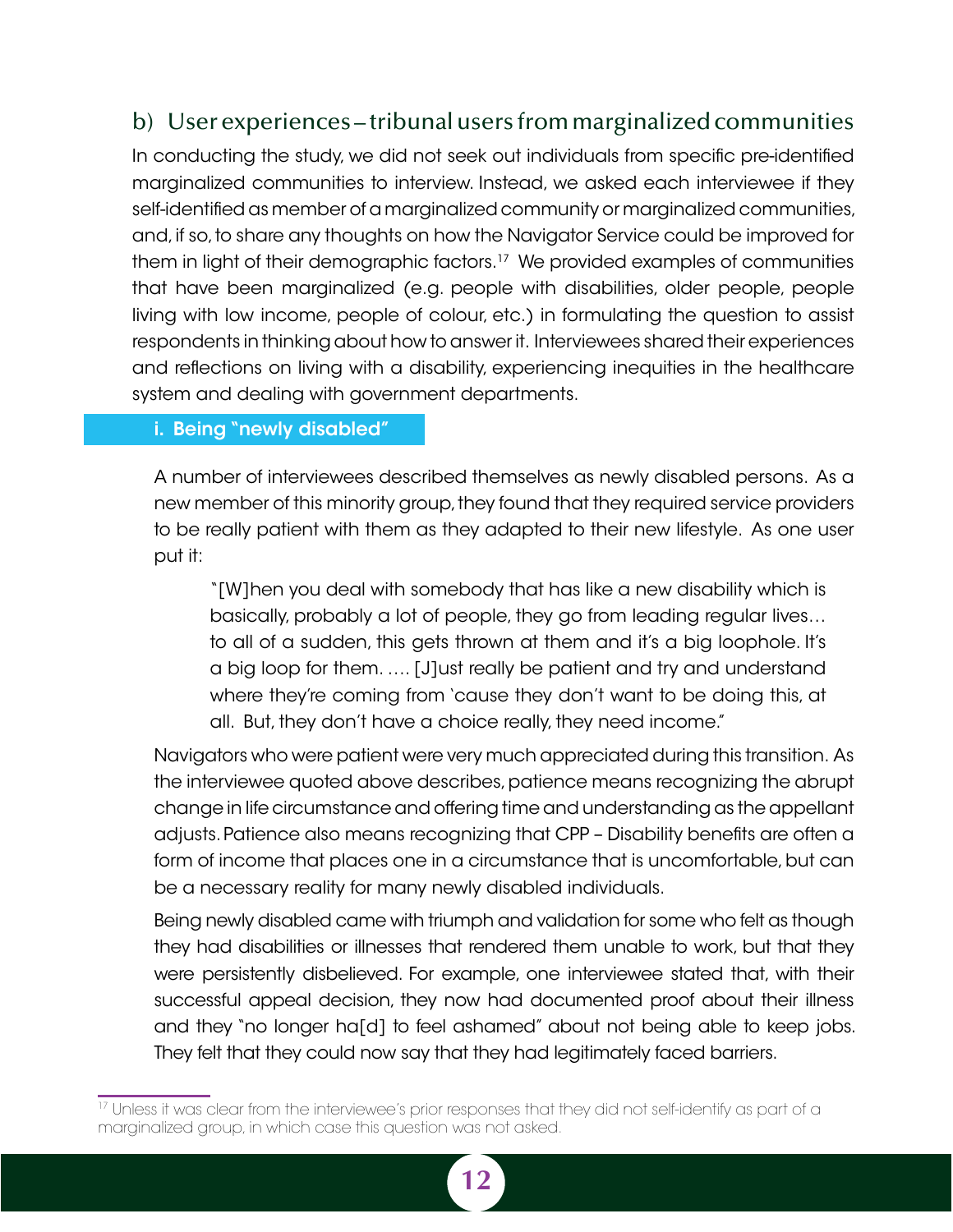<span id="page-20-0"></span>Although these are genuine reflections expressed by users of the tribunal, as discussed in the next section, they also raise concerns about ableism.

### ii. User perceptions of disability, and ableism

Although some of the users interviewed had pre-existing health issues that would be considered a disability under the CPP or the *Canadian Human Rights Act*, 18 most interviewees considered themselves to be newly disabled. This transition brought a certain amount of confusion about when one should be eligible for disability benefits. Most placed themselves within a category of needing to apply for CPP–Disability as a last straw. One had waited until after family breakdown to apply for disabilities that had existed for some time, some made a point to distinguish themselves from "scammers", and one stressed that they only took the benefits because they needed it and did not plan to stay on it once back to "normal" and they could work again. There were others who saw CPP – Disability as not designed for those who are educated and saw this as part of the reason for their denial of benefits.

Many of these ideas reflect stereotypes about the lives of people with disabilities. Although disability is a part of the spectrum of human variation, and a situation that we will all face, especially as we age, there was a strong theme that emerged from many respondents that they sought to avoid the life of the "disabled other", which was seen at times as desperate, tragic, uneducated, unproductive and possibly dishonest.

These stereotypes perpetuate ableism. Ableism is the privileging of able-bodied lives and experiences over the lives and experiences of people with disabilities. It has been addressed by Canadian courts on a few occasions. In a 2017 decision, for example, the Ontario Court of Justice denounced ableism in declaring unconstitutional a section of the Ontario *Family Law Act*19 that had the effect of denying child support for children over 18 living at home because their disabilities prevented them from obtaining gainful employment.<sup>20</sup> The Supreme Court of Canada has also rejected ableism in a number of key decisions.21 One of the harmful aspects of ableism when it is in the form of stereotypes is that it perpetuates stigma about members of the disability community.

<sup>18</sup> *[Canadian Human Rights Act](https://laws-lois.justice.gc.ca/eng/acts/H-6/)* (RSC 1985, c H-6).

<sup>19</sup> RSO 1990, c F3, s 31.

<sup>20</sup> *Coates v Watson,* 2017 ONCJ 454 at para 110.

<sup>21</sup> See e.g. *Eaton v Brant County Board of Education*, [1997] 1 SCR 241, *Eldridge v British Columbia (Attorney General)*, [1997] 3 SCR 624 and *Council of Canadians with Disabilities v VIA Rail Canada Inc*, [2007] 1 SCR 650.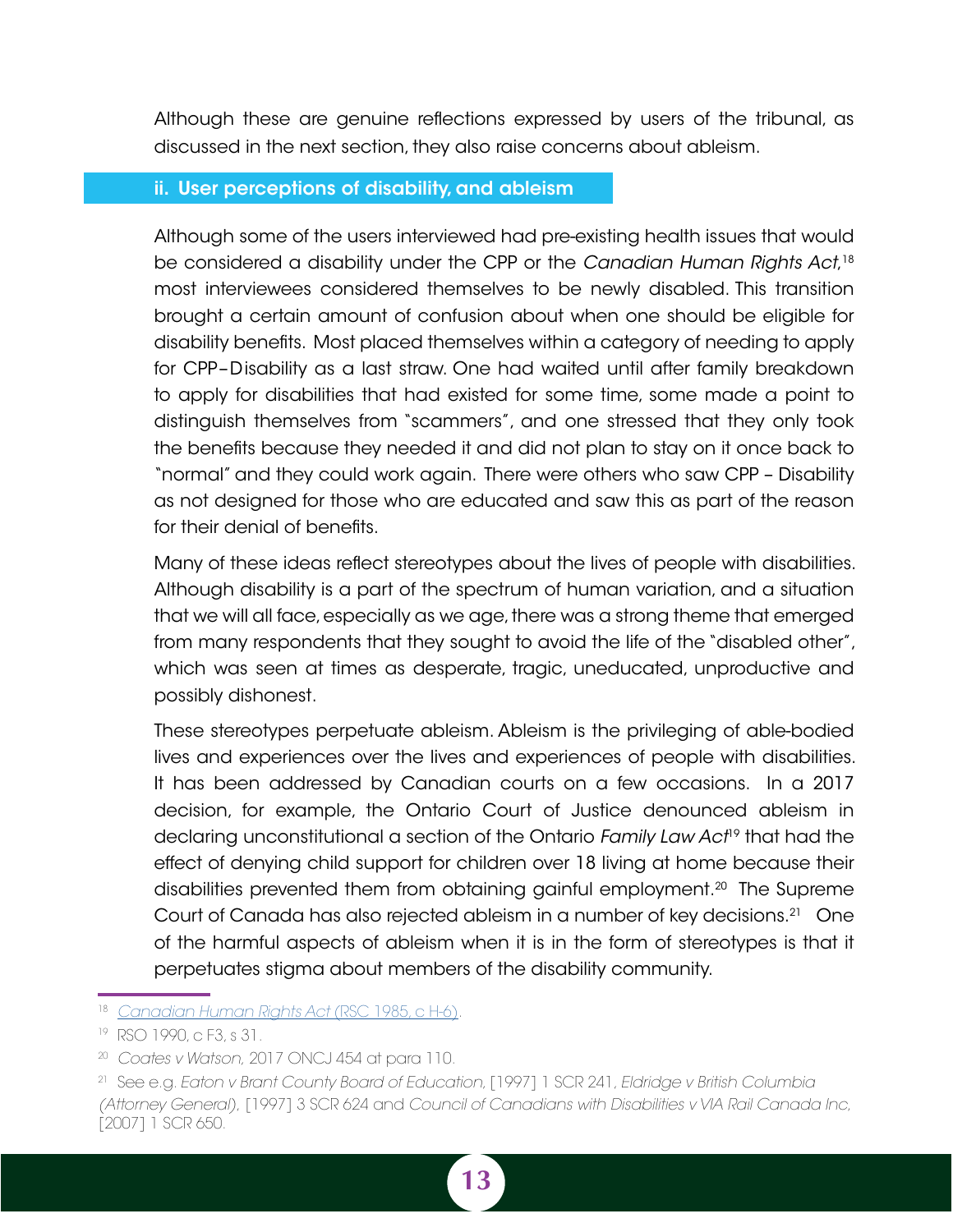Users' confusion about eligibility was further compounded by a lack of knowledge of disability equality rights. Some users did not realize that medical conditions could be accommodated, even within the SST Tribunal process. One interviewee, for example, blamed themself for their unsuccessful appeal, indicating that their disability simply did not allow them to respond well to the Navigator Service, but also indicating that they had not asked for accommodations. Another discussed accommodations generally in terms of undeserved charity.

The SST is in an excellent position to take the lead in denouncing ableist stereotypes. It should do so by ensuring that the language of all communications, including its decisions, does not perpetuate ableism and disability stereotypes. It may wish to obtain a consultant to review its decisions and public correspondence and to provide advice on ensuring disability inclusive language. It would also be beneficial to ensure that persons with disabilities and organizations dedicated to disability issues are included in its regular stakeholder consultation group.

The SST should also make a point to support tribunal users in recognizing their rights to disability equality under human rights legislation, the Charter<sup>22</sup> and the United Nations Convention on the Rights of Persons with Disabilities<sup>23</sup> and related UN documents on access to justice for persons with disabilities.<sup>24</sup> It can do so through the Navigator Service as the navigators are well placed to share information with tribunal users about accommodations both within the Navigator Service itself and at the tribunal hearing.



<sup>22</sup> *Charter supra* note 5, s 15.

<sup>23</sup> *[Convention on the Rights of Persons with Disabilities](https://www.ohchr.org/EN/HRBodies/CRPD/Pages/ConventionRightsPersonsWithDisabilities.aspx)*, 30 March 2007, 44910 UNTS 2515 (entered into force 3 May 2008) (CRPD).

<sup>24</sup> United Nations, *[International Principles and Guidelines on Access to Justice for Persons with Disabilities](https://www.ohchr.org/EN/Issues/Disability/SRDisabilities/Pages/GoodPracticesEffectiveAccessJusticePersonsDisabilities.aspx)* (2020).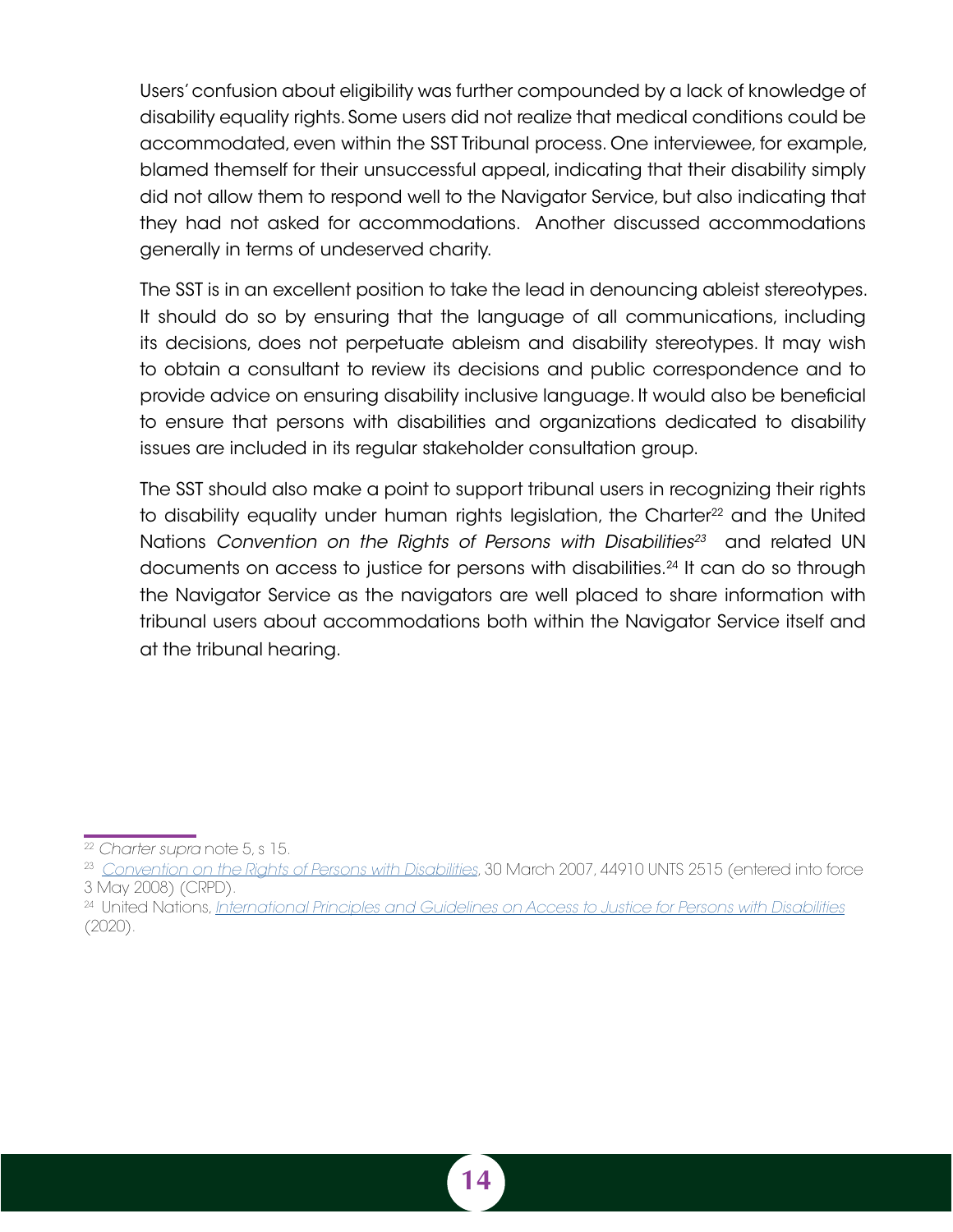### <span id="page-22-0"></span>iii. Experiences of systemic inequity within the healthcare system

Some tribunal users reported experiencing repeated issues within the healthcare

"I'm not asking for thousands of dollars, I'm just asking to exist."

system that could be seen as systemic inequities. These users typically had chronic and difficult to diagnose medical conditions. They spent years within the healthcare system either being told by doctors that they did not have a medical condition or receiving a misdiagnosis. In both cases, they spent a prolonged period with no certainty and experienced much frustration, physical pain and emotional stress because

of the issues with diagnosis. Furthermore, for these individuals, the challenges faced in the healthcare system made them even more marginalized than the average individual seeking CPP–Disability benefits.

The situation of marginalization due to issues with diagnosis is one that should be noted by navigators as they provide process-related and emotional support to the tribunal users.

The financial circumstances of many tribunal users bringing an appeal for CPP –Disability benefits are generally and concerningly dire. However, these issues of extended time to diagnose or misdiagnosis often contributed to the financial difficulties they experienced. Often, interviewees could not work because of their medical issues, but at the same time were unable to obtain a diagnosis to obtain benefits. Two interviewees related their financial concerns in the following ways:

"I'm not asking for thousands of dollars, I'm just asking to exist."

"I went to \$30 000 a year; I can't even pay the bills on that."

These quotes serve as an important and useful reminder that most CPP–Disability appellants are trying to exist within very low income brackets in comparison to the cost of living. They are often in precarious and stressful financial situations when they arrive at the SST to launch an appeal for CPP–Disability benefits. The situation becomes even more acute for appellants who have faced prolonged systemic inequities in the healthcare system dealing with their diagnosis. Navigators who make themselves aware of this situation and find ways to factor this into the service that they provide will be appreciated. This might include expanding the range of resources to which navigators can refer tribunal users.

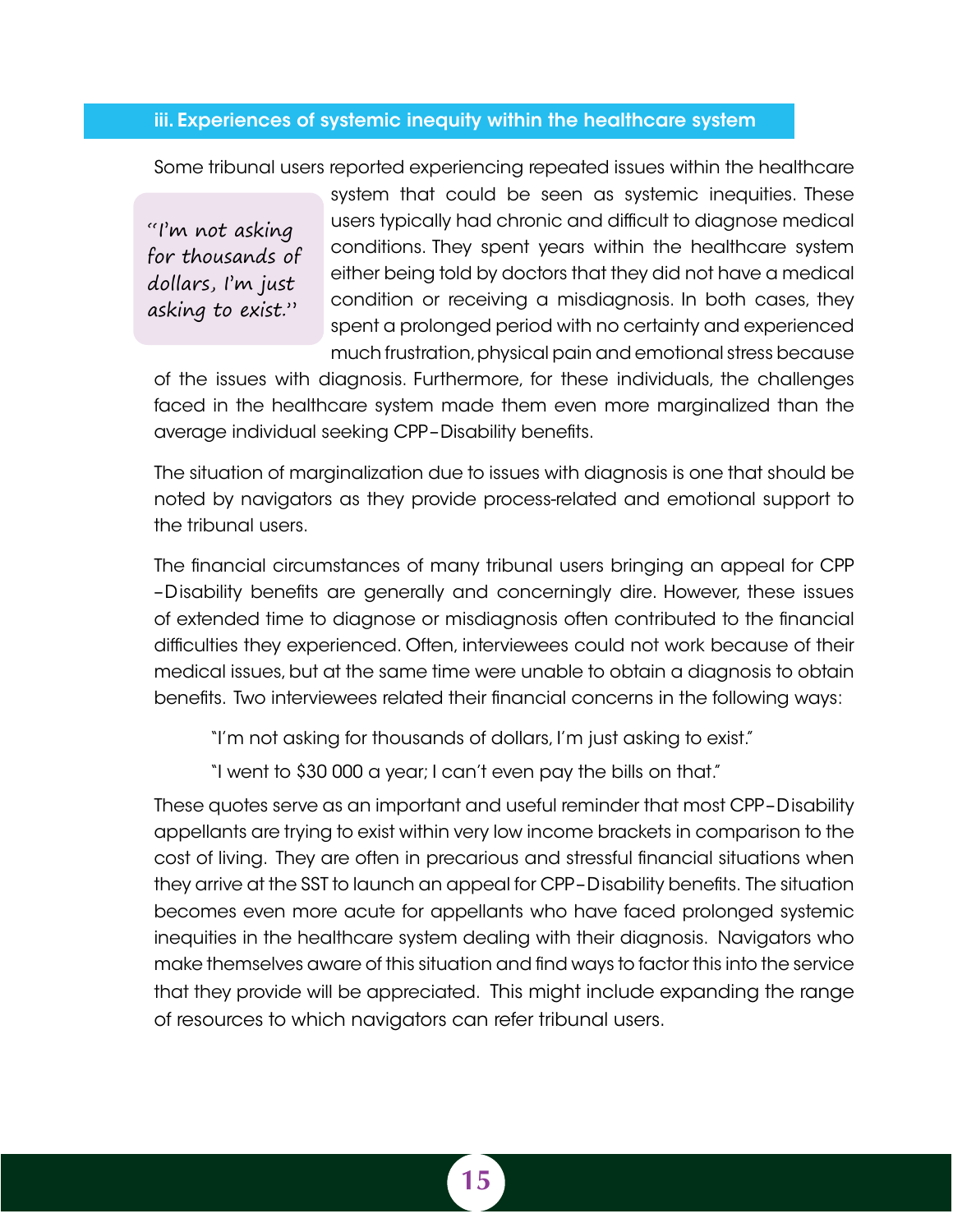### <span id="page-23-0"></span>iv. Unfamiliarity with government departments

Statistics Canada tells us that over 36% of individuals who live with low income have

come to Canada from another country. 25 The fact of joining a new society often comes with an unfamiliarity with its machinery of government. One interviewee expressed the fear that they had when their navigator made initial contact with them. This contact made them nervous, as they wondered why the government would make a point of reaching out to them. The interviewee

"In daily life, nobody knows government rules and regulations."

became worried that they may make an error in stating their information to this government worker, and initially was quite reserved with their navigator for this reason. As this interviewee aptly stated:

"In daily life, nobody knows government rules and regulations."

Another interviewee needed to rely on a relative within their home in order to communicate with their navigator. It was clear from the interview that they had had difficulty with the process, even with the navigator. They compared the SST process to a provincial benefit process which had fewer steps and which they found to be easier to understand as someone who did not fluently speak English or French. They suggested having interpreters for a few common languages for the SST Navigator service.

Another interviewee shared how discouraging the entire process can be. They indicated that they were deterred from appealing by government officials at the lower level. Although this interviewee was not from a marginalized community, they expressed concern that those who are new to the country and to the system may not have others around them who know better and who could encourage them to push on. Their comments connected to a comment that we heard from a number of interviewees who indicated that it was common knowledge that applicants for CPP–Disability benefits are denied the benefits at least twice, but tend to succeed after that.

<sup>25</sup> Statistics Canada, National Household Survey *supra* note 14 and accompanying text.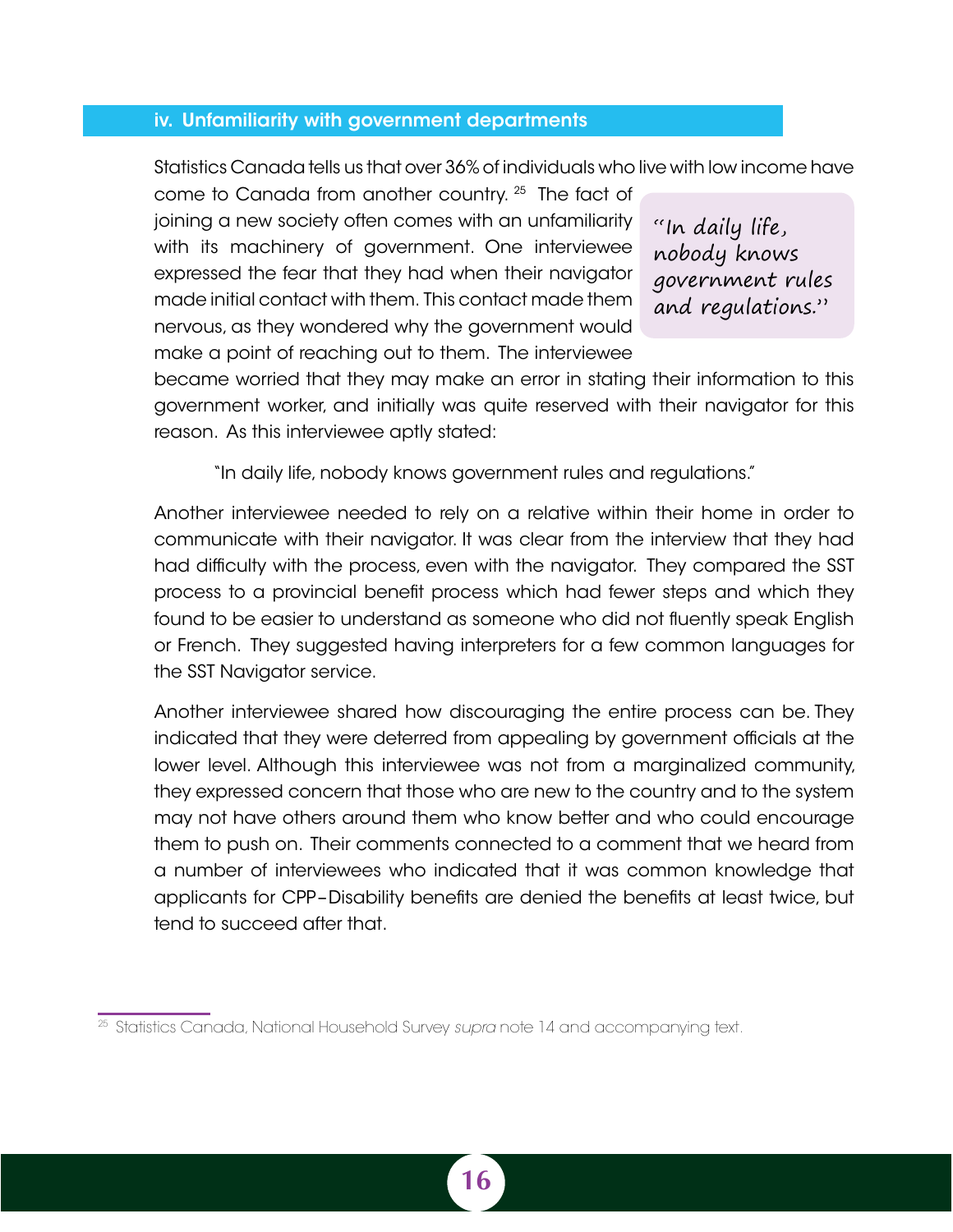<span id="page-24-0"></span>Finally, highlighting the extent of the general need for education generally about the SST legislation and processes, there were also interviewees who were not newcomers to Canada and who largely misunderstood how the CPP – Disability system works. One native English speaker said that, "the [statutory] language is confusing or we don't understand it", confirming the need for navigators to continue to assist in interpreting statutory requirements and processes into plain language, especially for those who are from marginalized communities, but also, generally, for all Navigator Service users.

## c) Navigator perspectives

All navigators with whom we spoke expressed passion and enthusiasm about their work. They found their role meaningful and saw it as an important one that makes a difference in access to the appeal process. They described the objective of the Navigator Service in the following terms: explaining the appeal process, giving the right information, providing guidance, educating the appellants, being their resource person, building their confidence, and helping them gain control of their file. Even though during the pandemic navigators conducted their work remotely, they emphasized the value of a supportive peer network and the availability of Tribunal management. While they gave numerous rewarding examples of their experiences with the users, they also described the emotionally taxing aspects of their job. This last aspect matches our earlier finding regarding the emotional support navigators offer to users.

While some navigators shared their experiences of providing support to users from marginalized communities others saw marginalization as a condition shared by all appellants they have served rather than attributing it to certain groups. This perception is in line with the intentions of the government officials who were in charge of the creation of Navigation Service in order to help all appellants who lack a professional representative.

This section presents the principal three themes navigators developed during interviews regarding their perceptions of the users, their relations with peers and management and the challenges of the navigator role. It concludes with a few suggestions navigators offered for improving the service.

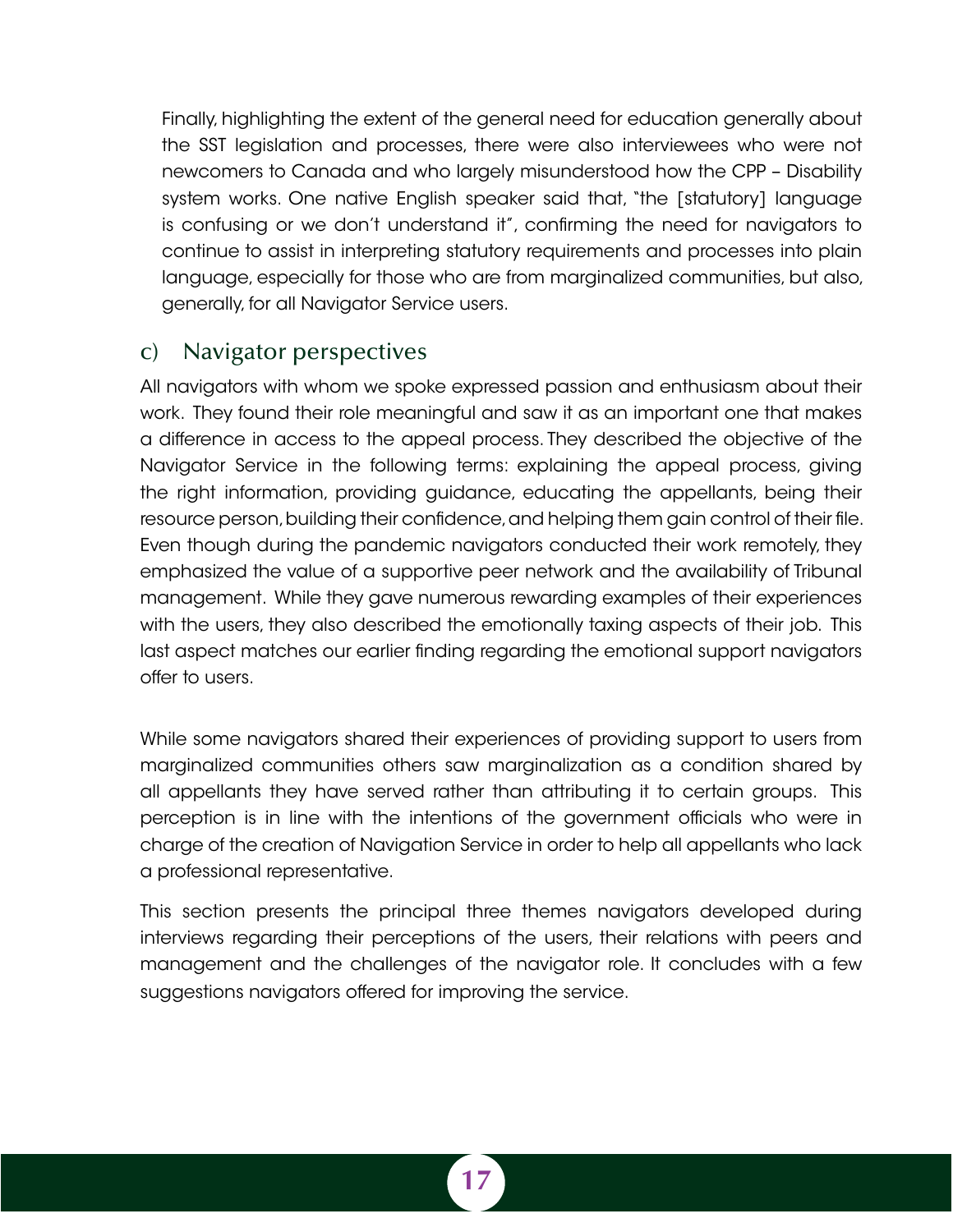### <span id="page-25-0"></span>i. Navigator perceptions of access to justice and marginalization

In this section, we look at what the Navigator Service entails, how user marginalization manifests in the appeal process and what navigators do to address it. Previous research on access to justice indicates that a wide cluster of attributes, many of which are not prospectively identifiable, can potentially obstruct the capacity of a user to fully engage with and participate in the justice system (Jacobson and Cooper 2020). The interviews with the Navigators allowed us to identify three main ways in which they help tribunal users' access to justice and to combat marginalization:

- *a) Explaining the appeal process and the key criteria,*
- *b) Empowering the users through information, and,*
- *c) Facilitating the hearing process.*

### *a) Explaining the appeal process and the key criteria*

Navigators described the steps they pursue with a typical file:

*Navigator 1st Call (Acknowledgement call):* When users who are not represented by a paid professional, file an appeal at the SST, navigators make the first call within a week to describe their role during the appeal process. During this call, they explain the Navigator Service, confirm the contact information of the user, provide a call centre number and clarify how they can be reached in the future. They describe the roles of ESDC, Service Canada (SC) and the difference between ESDC, SC and the STT. Afterwards, navigators request the ESDC file that gave rise to the appeal from the under s. 26 of Social Security Tribunal Regulations (SOR/2013-60). They answer the user's questions and set up their second call after the s. 26 file is shared with the user.

*Navigator 2nd Call (After s. 26):* The objective of this call is to explain the main aspects of the legal test with reference to the s. 26 documents. This includes the concept of "ready to proceed" (RTP), the meanings of key criteria such as "minimum qualifying period" and "severe and prolonged disability". Before this call, the navigators review the s. 26 file and ask the user to review it as well. In this call, navigators also describe the difference between evidence and submissions, the type of information the Tribunal member will need to make a decision, the types of documents that the user can submit that are not already on file. Further, navigators explain the different formats for hearings and confirm the user's format of choice.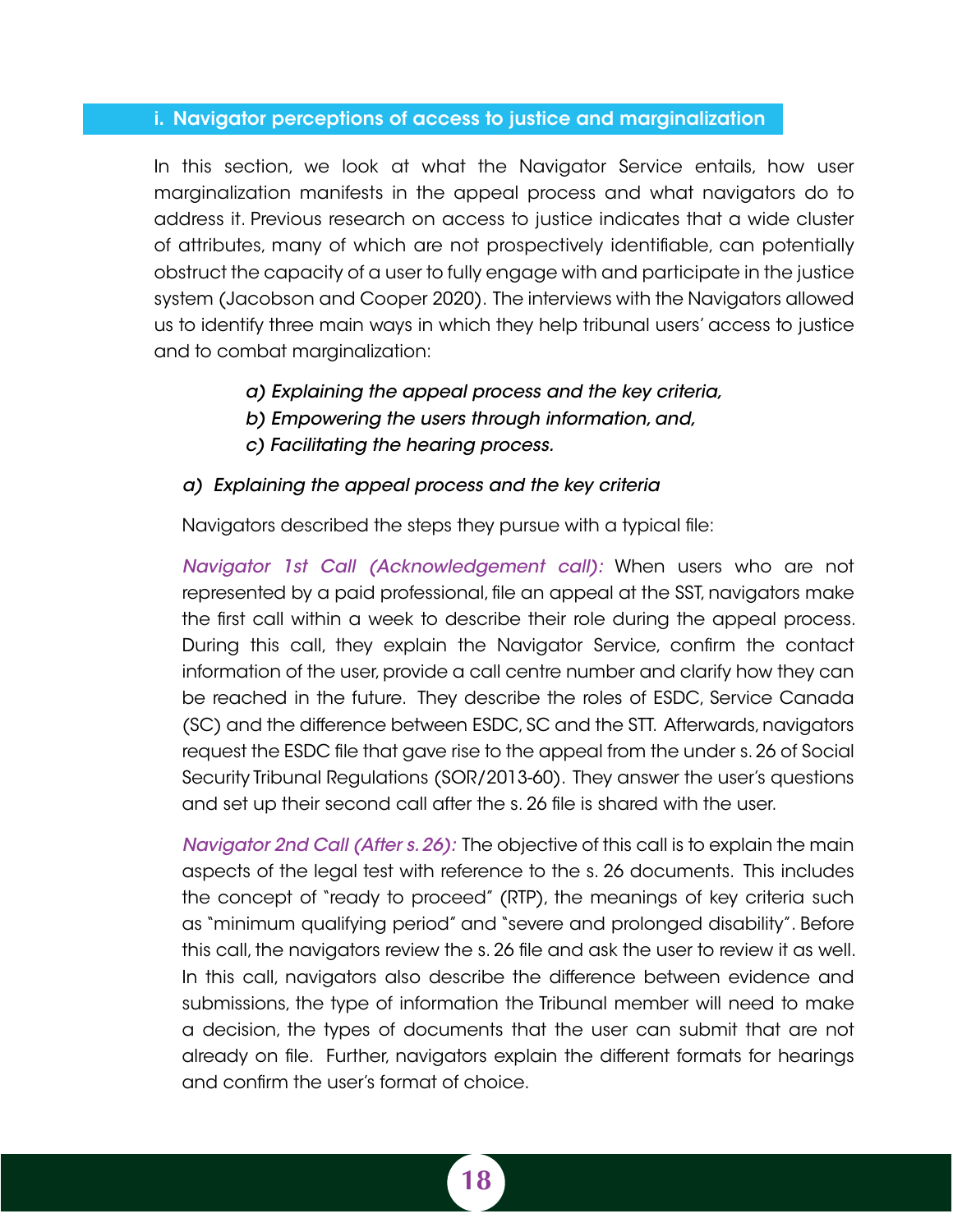After determining whether the user is RTP, Navigators go over possible timelines for a hearing date, describe what users can expect at the hearing, and the possible witnesses they can bring. They conclude the second call by explaining that the user will receive ESDC submissions and setting up the third call. At this stage, the Navigator generates and sends the letter to ESDC requesting the minister's submissions within 6 weeks. This letter is also shared with the user.

*Navigator 3rd Call (After ESDC Submission):* Navigators make the third call to the user 14 days after the ESDC sends in their submissions. The objective of this call is to ensure that the user is still RTP and to provide them with the information for their proposed hearing. Navigators explained that most users assumed this was a negative decision on their appeal and needed more emotional support during this call. Reviewing the content of the ESDC submission, navigators clarify that this is the ESDC's point of view, and it does not constitute evidence or a SST decision. They inform the user of their right to file responses to the ESDC submission within 30 days of receiving the submission. They explain that the user is going to the hearing and reiterate the purpose of the hearing. If the hearing date is confirmed, they set up the next call for 5 business days before the hearing.

*Navigator 4th Call (Reminder Call):* In this call, Navigators confirm whether the user will be present at their hearing, explain the logistics of the hearing, confirm the list of documents on file and to ensure that the user knows how to refer to these documents during the hearing. In sum, the aim of this call is to ensure that the user is ready for their hearing.

These steps were in conformity with the official Operational Instructions of the General Division.26 For some navigators, the official script for calls was very long as they had to cover a lot of information. They contended that some users were unable to focus and follow the call. They focused on providing the necessary information without being overwhelming. One navigator described their approach as the following:

"I just like to have an organic conversation with the person. And I don't know if you've ever gone to a dinner party and they are handing out mission cards, and it's like "you need to bring up this topic and talk about it. And I'm making my call and I have those five mission cards, and I'm like "I have to slip those in somewhere", and try to make it feel natural."

<sup>26</sup> Social Security Tribunal, 2019. *Navigator Program General Division – Income Security: Operational Instructions*, Director Registry Operations, pp.1-12 (Internal Tribunal document shared with researchers).

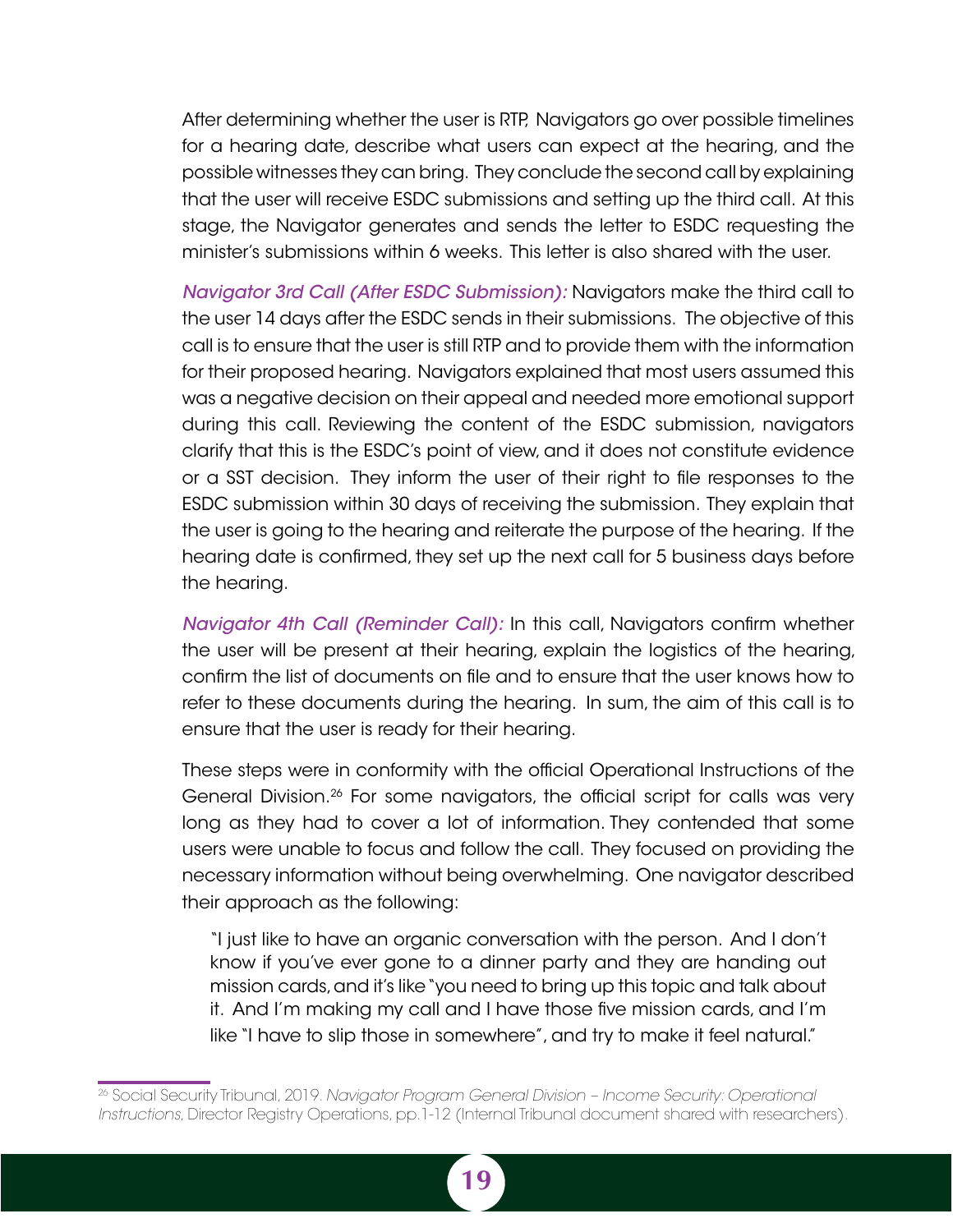Navigators also expressed that they feel that they have autonomy in their work to adjust their approach according to the needs of the user. For example, navigators regularly check in with users who need direction and planning for obtaining documents for their appeal. They emphasize that they can be contacted directly if users have some questions. As two navigators aptly put:

"You just have to give them that extra push."

"We are always there. They have our number."

Finally, navigators help users designate a personal representative such as a family member or a friend. All navigators described cases where they could not communicate with the users - especially the ones with mental health issues and those labelled with intellectual disabilities as well as the ones who could not communicate in English or French - and how the process went smoothly once they confirmed a personal representative with the user. One navigator offered the following answer when asked what they do when a user is unable to answer the phone or communicate:

"I ask point-blank if there is someone else I can talk to. It's just the easiest way. I want to make sure they get the information, or, most of the time, they have that person attend the hearing with them. On our forums, when they ask if they are going to have a representative, most of the time, they automatically think of a lawyer, so they say no. Then, if I explain to them "no, representative can be a family member, it can be a friend, anyone like that", then they are like "oh, my wife is going to be, she is the one who deals with all this paperwork", or, my husband, my daughter etc."

However, not all users could fully benefit from this solution. As one navigator explained, sometimes they had to speak to the user's minor child "who is maybe twelve and not fully understanding what's is happening on the phone to explain these concepts". The interviewee added that they navigated some users who needed support but "they don't want to bother their family and friends who could be of assistance because they are working and they don't have the choice to take time off".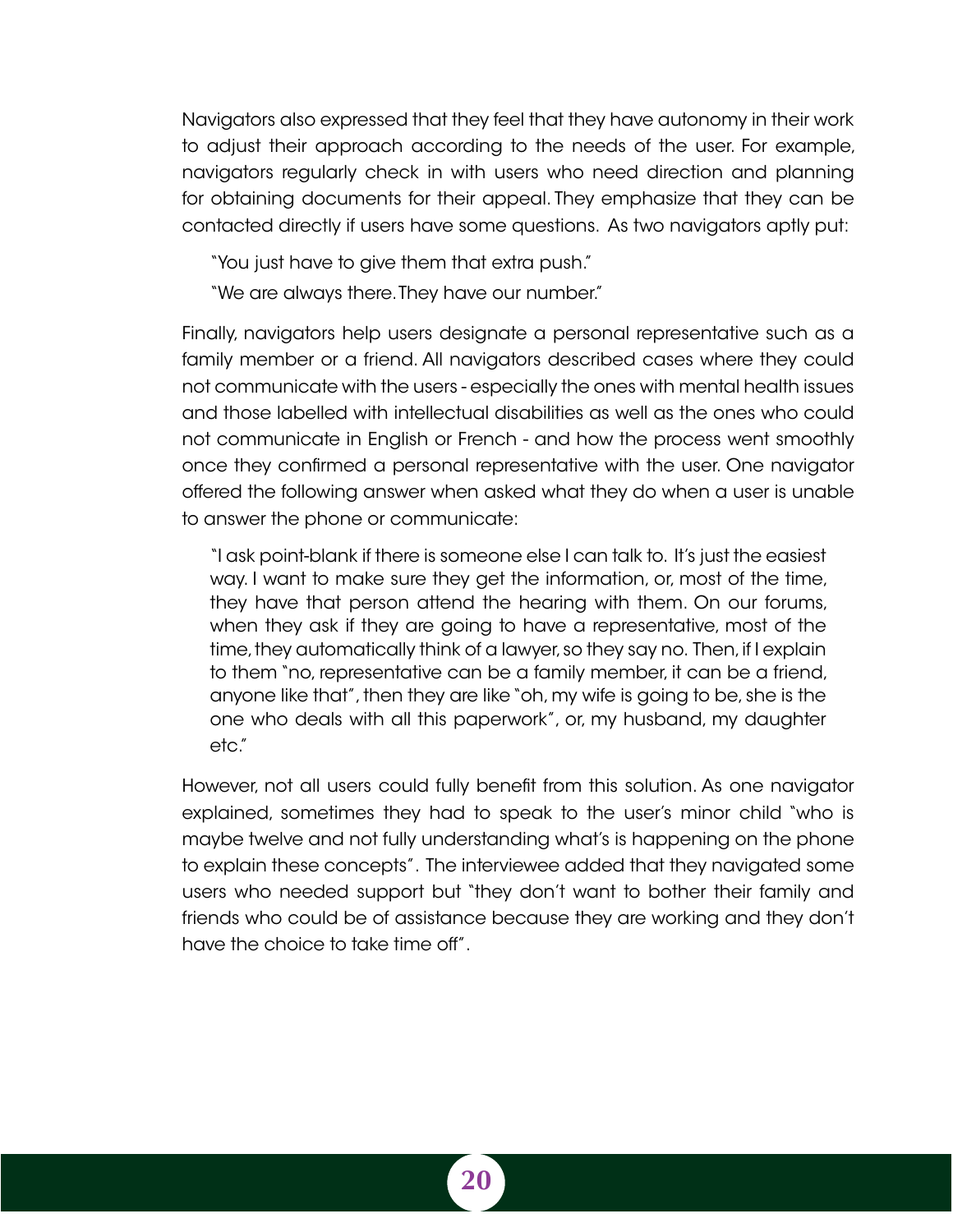### <span id="page-28-0"></span>*b) Empowering the users through information*

Other than explaining and providing guidance through the appeal process and supporting the user without giving legal advice, the navigators' role in the appeal process can be described as empowering the users through information. As they lend an ear to the users' problems and act as their point of contact, navigators

"The biggest challenge I face is to see how unfairly they feel that they have been treated ... the lack of information ... they got from other organizations or ... trying to get them back on track ..."

described several situations where they helped users build their confidence and make their best case. All navigators we spoke to emphasized that before they filed their appeal for CPP-Disability benefits, users lacked information, had a very negative perspective of the government and never had the opportunity to see their entire file. Four navigators explained their experiences with the users in the first call:

"The biggest challenge I face is to see how unfairly they feel that they have been treated. The lack of information. Or misinformation they got from other organizations or it is just trying to get them back on track or give them the right information."

"In some of our appellants' minds, "I am disabled, the government should know."

"With Service Canada, you know, sometimes they weren't aware of the decision or sometimes the decision wasn't in the mail and you know they feel that they weren't given guidance and by the time they come to us it's like they're beat up. They are like 'I'm just appealing because I was told to appeal.'"

"[T]hey get very emotional. Very emotional that somebody finally cares, somebody's finally listening, somebody's finally reaching out, that they can talk to a real person."

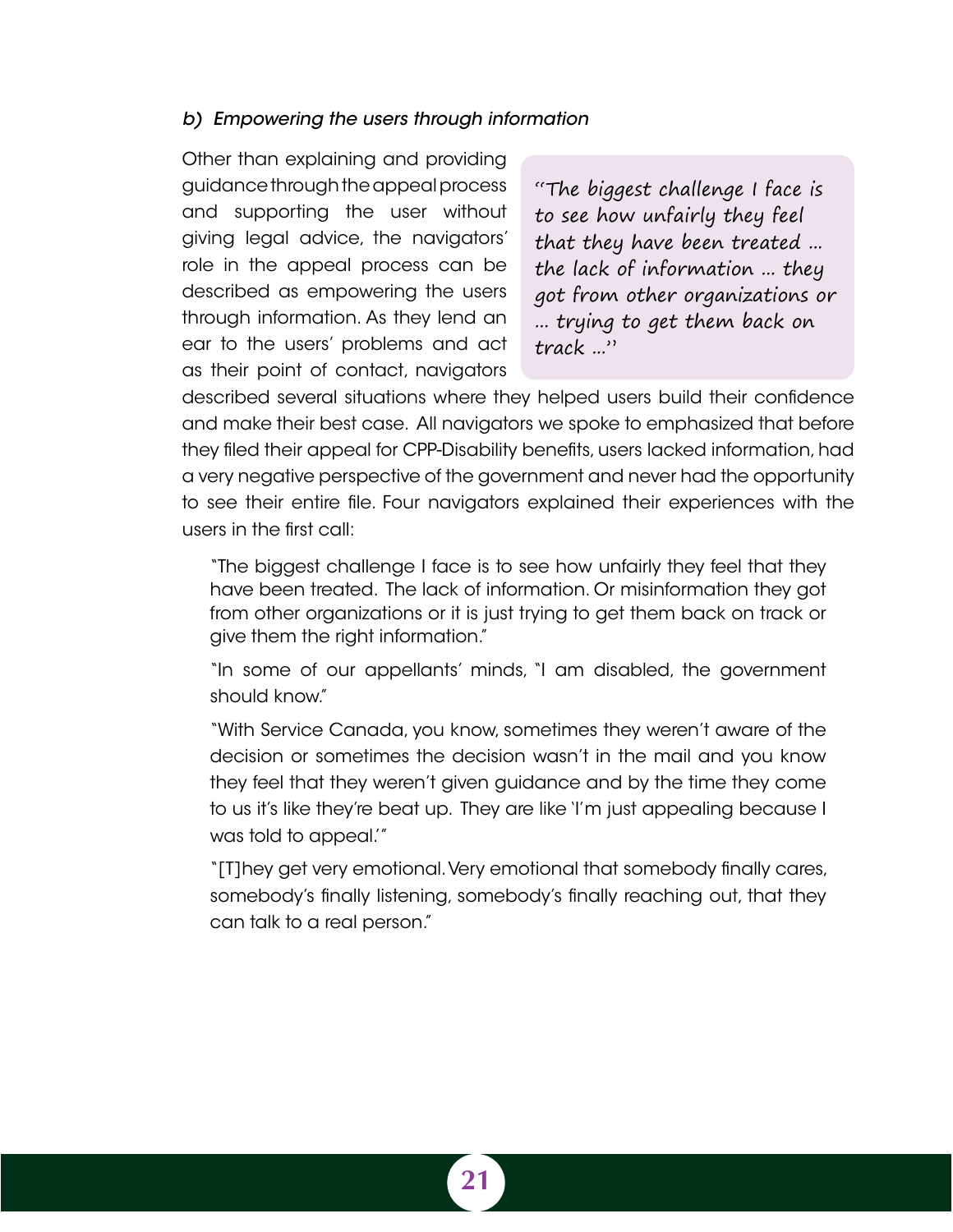Offering an opportunity to the users to "talk to a real person" who knows the nuts and bolts of the appeal process, navigators play an educational role and instill confidence in users regarding their ability to challenge a government decision. The emphasis on putting the user in the driver seat regarding their file was a consistent theme that emerged in navigator interviews. One navigator explained that they openly tell the user that their role is to navigate, "I'm not here to tell you what to do, you tell me". Another navigator emphasized the importance of the guidance they offer to users:

"You tell them what, what they can submit: medical reports, evaluations, capacity evaluation reports, stuff like that. But, it is not you who will go and get them but at least let them know" *(our translation)*.

One navigator explained that the best part of their job was "to see someone going from, "I basically don't see a point in living" to empower themselves slowly but surely". Other navigators also reiterated the emphasis on user empowerment. As one aptly put:

"I am not their advocate, as I explain to them, right. But, I also say to them: '"You know, the role of a navigator, why I have this job and why I am calling you, is because, you know, you are appealing a decision from the department. The department is very familiar with the rules, with the Canada Pension Plan Act, the Legislation, and, so, you know, we're just trying to make it sort of more even so that you can understand, as well, all of those things, as a regular citizen who's never been through this process. You know, so you can have the information, the same information that the department has."'

Navigators stressed the users' negative experiences with ESDC; how they had lost trust in government and how users believed that their applications were not adequately examined. As one navigator stressed:

"A lot of people are like, "our information got there and they already submitted a decision". Now we can tell them, "you have a year". So we're giving them a time frame, of a year, - some people aren't happy about a year -, but by telling them that they have this amount of time and we won't do anything unless that year has passed or they tell us they are ready to move forward, it puts them at ease to know that "okay, no decision is going to be made without me", and they'll be present at the hearing which is something that they didn't have at the other levels."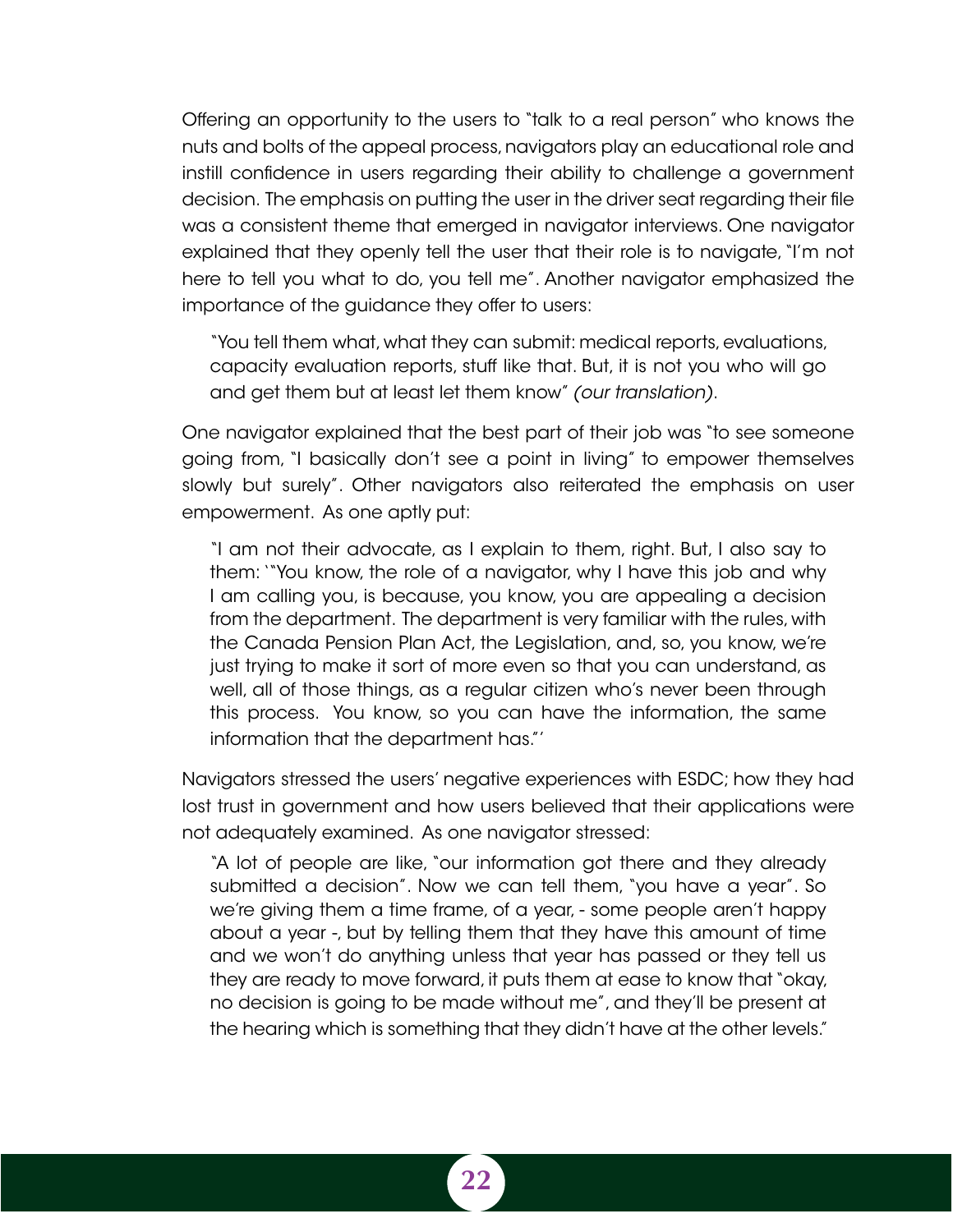<span id="page-30-0"></span>Users re-experience distrust towards ESDC when they receive the submissions from the Department. Navigators explained that while ESDC typically does not attend the hearing, the language used in the submissions often makes users feel misunderstood and discredited. The Navigator Training Notes has a section on addressing users' feelings about the Department's submission and helping them refocus on their hearing. "One of the things that gets appellants very upset is the harsh language e.g. "It is irrelevant that their condition deteriorated".27 In this situation, navigators are asked to put the user at ease by explaining that the submissions are simply ESDC's view; the Department has no power over the decision of the SST member and users can explain the points they disagree with in writing or raise it with the member at the hearing. It appears that receiving ESDC submissions is a very stressful moment for the users according to navigator interviews. They explained that many users broke down at this stage and the navigators had to remind the roles of key institutional actors and the Tribunal decision-making process.

## *c) Facilitating the hearing*

We identified three main ways navigators help users who are members of marginalized communities in preparation for their hearing. Taking into account the financial and health challenges users face, navigators expedite the appeal and organize the hearing at an earlier date. They also inform the Tribunal member and the Vice Chair about the particular difficulties the user faces before their hearing.

Navigators explained that they can expedite hearings for two reasons: when the user faces financial hardship or when they are terminally ill. One navigator elaborated:

"[I]f they mention either of these [financial hardship or terminal illness], I'm able to get approval to expedite it. So, what that means is the Tribunal will do everything possible to make sure they get to the hearing as soon as possible. We send a letter to ESDC, so hopefully they can expedite on their part as well, but we are a separate department, so we cannot control them. But, we do everything on the tribunal that they need to get them to a hearing."

<sup>27</sup> Navigator Training Notes, Undated. (Internal Tribunal document shared with researchers).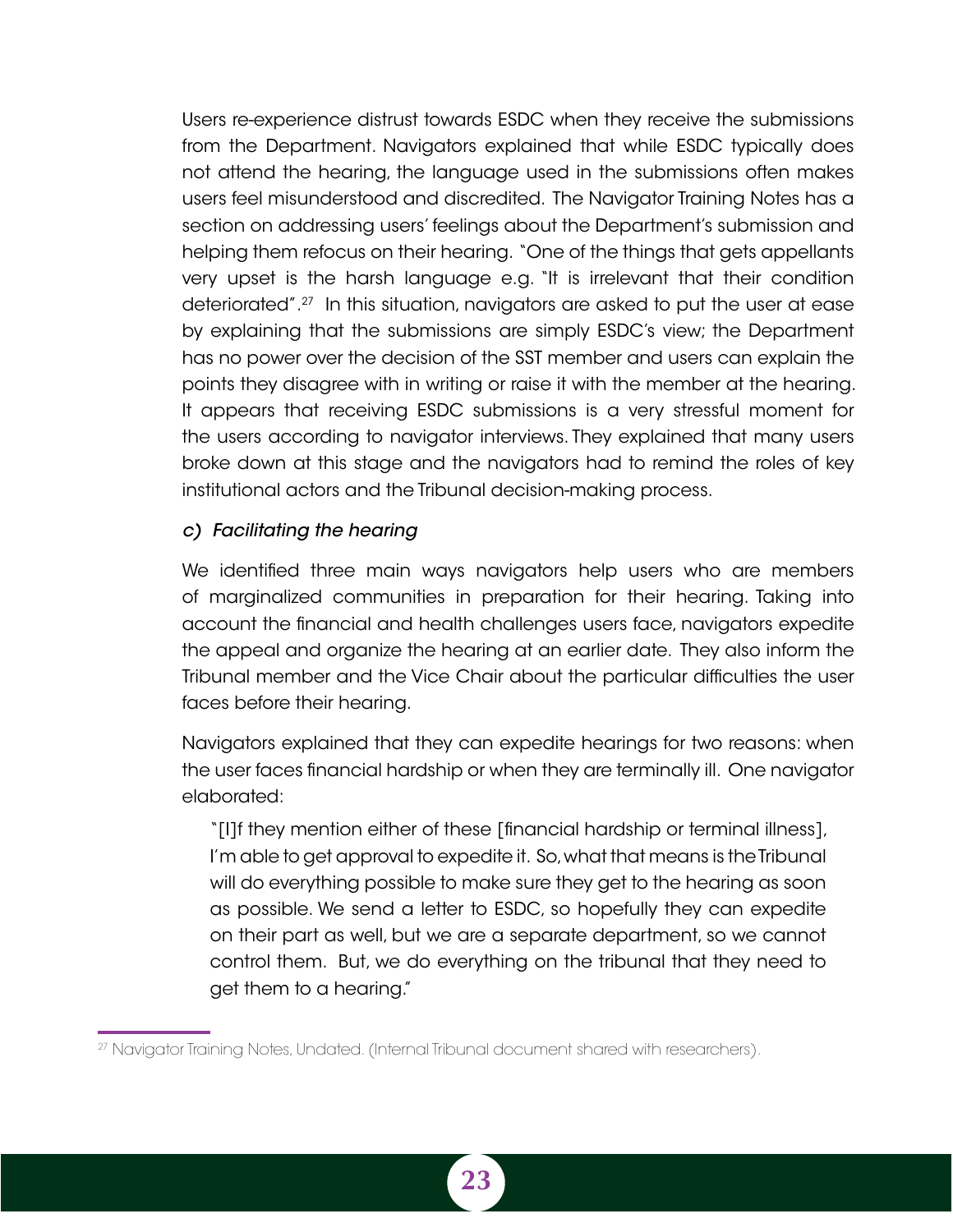Navigators shared several examples of expediting hearings for users living with terminal illness such as advanced cancer. They also described the extreme financial hardship some appellants went through: some had no income for the last few years, some faced eviction, while others defaulted on their mortgage or lost their house. One navigator explained:

"Going back to one of my expedited files, the appellant, we had a little bit of a relationship, and then, all of sudden, he completely fell off the grid. His phone would go to voicemail, so I tried calling him several times. I finally sent him a letter, saying I'm unable to reach him and asked him to call us. So, he called me a couple days later after he received the letter, saying he can no longer afford… he lost his phone, and he can't afford to replace it. So that's why it kept going to voicemail, and that he… was evicted, so he had nowhere else to go. This was all new information to me. And he told me to call his friend's number, but he wouldn't always be with his friend. So, I was able to expedite his file. We got him to a hearing as soon as possible. With his phone situation and his living situation, he consented to have an on-the-record decision. So, what that means is he didn't actually have to go to the hearing because he didn't have a phone to get him to the hearing. That was a little bit unorthodox. Typically, Tribunal members like to have the appellant at the hearing, but, because of his situation, I was able to talk to the Tribunal member and he ultimately did get approved for a CPP disability. "

This navigator's testimony illustrates the transformative contribution the Navigator Service offers for users from marginalized communities. It shows that navigators can facilitate the appeal process in important ways by playing a coordination role among different key institutional players.

Navigators also described situations where they informed the Tribunal member about the challenges the user faces that would impact their testimony regarding difficulties with memory and literacy. One navigator expressed:

"Whenever I have somebody… that's illiterate, I always make sure to inform the member, because normally in the hearing they would say ''oh, go to G-D-2-4, and tell me what you think of paragraph A''. So… they are always notified in advance, at least from me, and I know I do that to give them that heads-up so then they can read it out."

Despite these examples of accommodation of users by the Tribunal member, one navigator stressed that some Tribunal members had difficulty grasping the challenging lived-experiences of the users from marginalized communities.

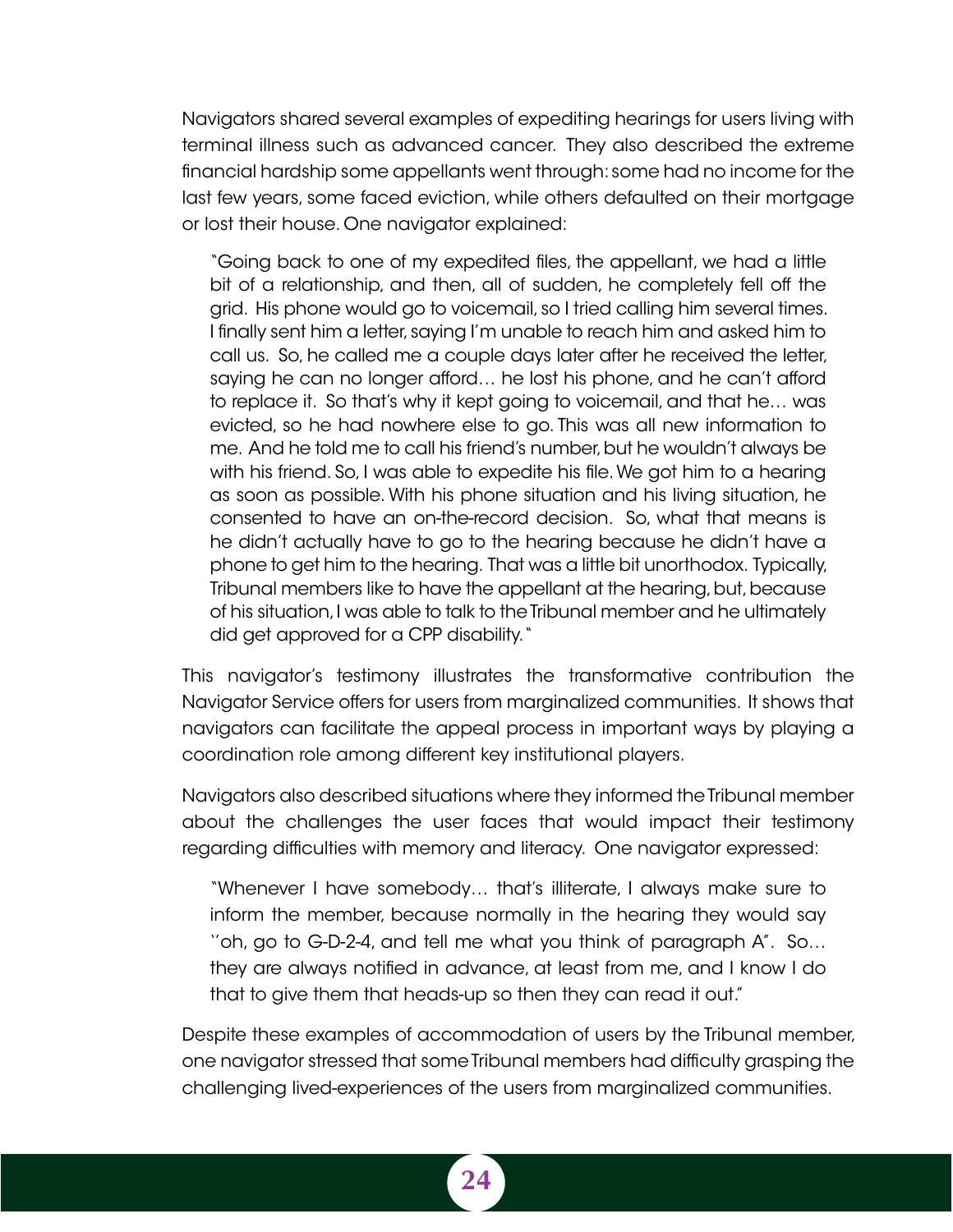<span id="page-32-0"></span>Finally, one navigator explained that they are asked to refer the users who they believe are incapable of representing themselves to the Tribunal Vice Chair (VC). While they did not elaborate the exact role of the VC in these files or the outcome of the decision, they explained:

"I had one case, it was pretty far along. It was obvious to me that the person could not represent themselves because he was uh, severely depressed and he just didn't care if he lived or died. Didn't care about the process, didn't care if he was successful or not. Um, suicidal. He said the only reason he stayed alive was for his 21-year-old daughter. So, it got to the point, it had been scheduled already so, it's not for another few weeks. But, the VC advised me to reach out to the member and talk to the member."

Therefore, navigators employ several tools and practices to render the appeal process more accessible for users who face particular challenges.

## ii. Training, Peer Support and Availability of Tribunal Management

While navigators come from different educational and professional backgrounds, the majority had previous experience in customer service and regularly interacted with people in a public-facing position. As navigators, they spend most of their work hours on the phone with users explaining the appeal process and providing guidance. Despite their remote work conditions, they explained that they received satisfactory training and they had opportunities for regular exchanges with their peers and the management.

Navigators expressed very positive views regarding the training they received. They explained the contribution of the peer-to-peer training model, as well as small group discussions for the preparation of their role. They stressed that this model facilitated their learning and contributed to exchanges among navigators.

It is important to indicate that the concepts of marginalization or marginalized do not appear in the operation instructions for the navigators nor in their training notes. The officials who designed the service considered how the Navigators could provide support for all CPP-disability appellants who do not have access to professional representation, rather than how users deemed to be members of marginalized communities could be better supported. At the same time, navigators described regular group discussions on how they could better support specific groups of users. They explained that they felt very comfortable with asking questions and offering their perspectives.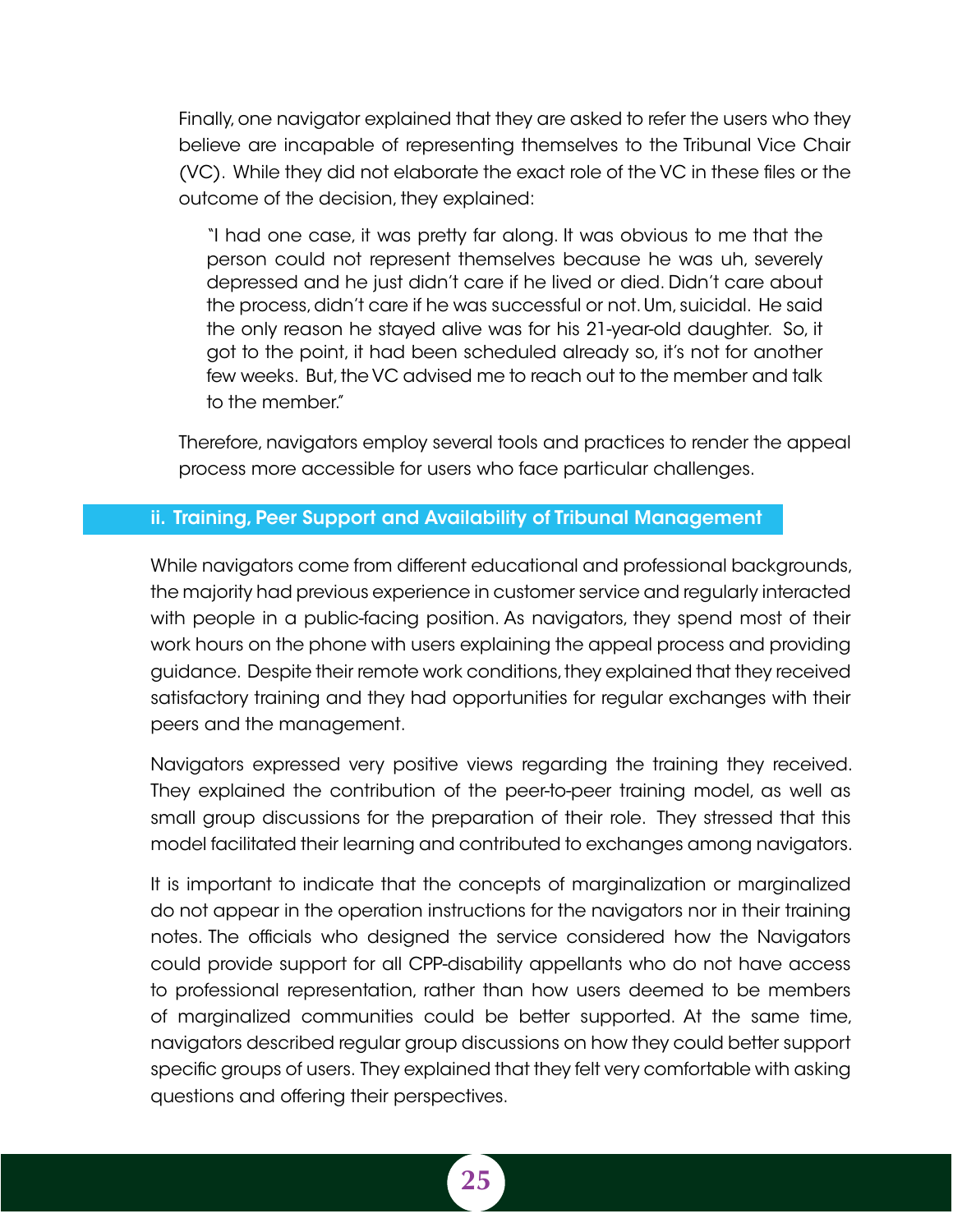<span id="page-33-0"></span>One key point that was regularly mentioned in the interviews was the availability of Tribunal management for the navigators' questions and comments. Collectively, navigators believed opportunities for harmonious exchanges among peers and the management allowed them to talk through their experiences with peers and discuss different possibilities for improvement. One navigator elaborated:

"The department has been amazing in, pretty well, every respect about adapting and improving procedures. The IT portion is great. Legal is very responsive. Policies and procedures, they will… they will do it, sometimes we have to wait for the approval, but it takes, that part, it's the only part that takes a while, but... yeah, everyone is very responsive, and they work together. Yeah, I love working here."

#### iii. Challenges of the Navigator role

This section documents the challenges the Navigators face in their communications with the users. These difficulties relate to engaging in emotional labour in public service. Emotional labour is a necessary aspect of service work and includes efforts made by service workers to create desired emotional states in themselves and their clients.28 For service workers, person-to-person interaction is at the core of their work. Navigators fit this description. Their job requires contact with users who may be uncooperative or hostile and whose needs and changing situation rarely conform to the typical file. While emotional labour is a necessary aspect of service work, the persistent engagement and management of emotions can have harmful consequences for the service workers such as psychological stress, low job satisfaction and burnout unless they have the necessary support system in place.<sup>29</sup>

<sup>28</sup> Sloan, Melissa M. 2014. "The Consequences of Emotional Labor for Public Sector Workers and the Mitigating Role of Self-Efficacy". *The American Review of Public Administration* 44 (3):274-290. <sup>29</sup> Guy, Mary E., Meredith A. Newman, Sharon H. Mastracci, and Steven Maynard-Moody. 2009. "Emotional Labor in Human Service Organizations" in *Human Services as Complex Organizations*, edited by Yeheskel Hasenfeld, 291-310. Thousand Oaks, CA: Sage Publications. Mastracci, Sharon H. 2021. "Dirty Work and Emotional Labor in Public Service: Why Government Employers Should Adopt an Ethic of Care." *Review of Public Personnel Administration* 0 (0): doi: 10.1177/0734371x21997548.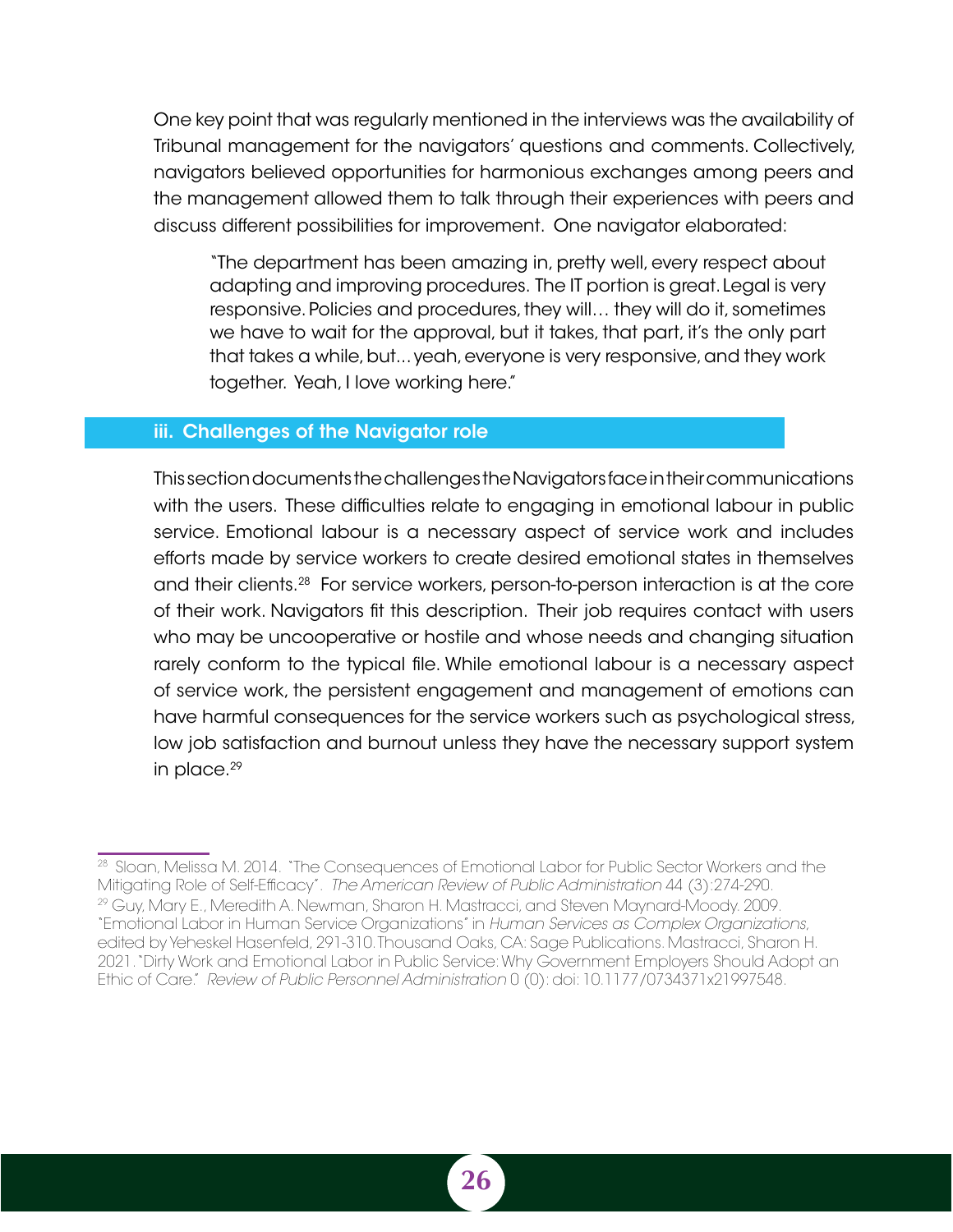Overall, all navigators provided examples of difficulties they faced with gaining the trust of some users. They explained that the SST sends an acknowledgement letter to the users that indicates the name of their assigned Navigator, but some users were surprised to receive the very first call. They explained that some users were frustrated by applying, being denied, and waiting for their benefits. They attributed some users' aversion to talk to them to fears of spam calls or identity theft. In these situations, the navigators clarified to the users that they launched the appeal process and the navigator's role was to help them make their case. They also gave a few examples of a few users who did not want to benefit the Navigator Service despite their explanations.

Some navigators also explained that even after a few calls, a number of users had difficulty understanding what concrete role the Navigator plays during the appeal process. They were often mistaken for one of three officials: official at the ESDC, legal counsel or advocate, or the tribunal member. In these situations, they clarified to the users that Navigators are non-partisan; they do not take sides, they cannot record evidence, and cannot make a decision.

The most common challenge navigators mentioned concerned users who refused to listen and were uncooperative during the call. Even though they felt uncomfortable during these calls, they explained that their training prepared them to handle these situations. One navigator explained:

"I've had one experience where I had to actually hang up on someone because they were being very verbally abusive. But then, you know, you just remind yourself that they are angry at the situation and not you. And I have to protect myself first and foremost, so if it's reaching a point where I am no longer comfortable, then I, I'm confident that I can cut it off. But, again, you, you're able to, sort of, not reach that point by, by directing them and saying, like, ''you know, I understand''. You know, once they know that you don't work for Service Canada, they tend to be like "oh, ok", and they take their guard down. You know, you tell them that they are getting a fresh new decision on their appeal, and then, you can see that they are getting more relaxed. And, yeah, so, I feel like we did have good training to, sort of, deescalate that aspect of the job."

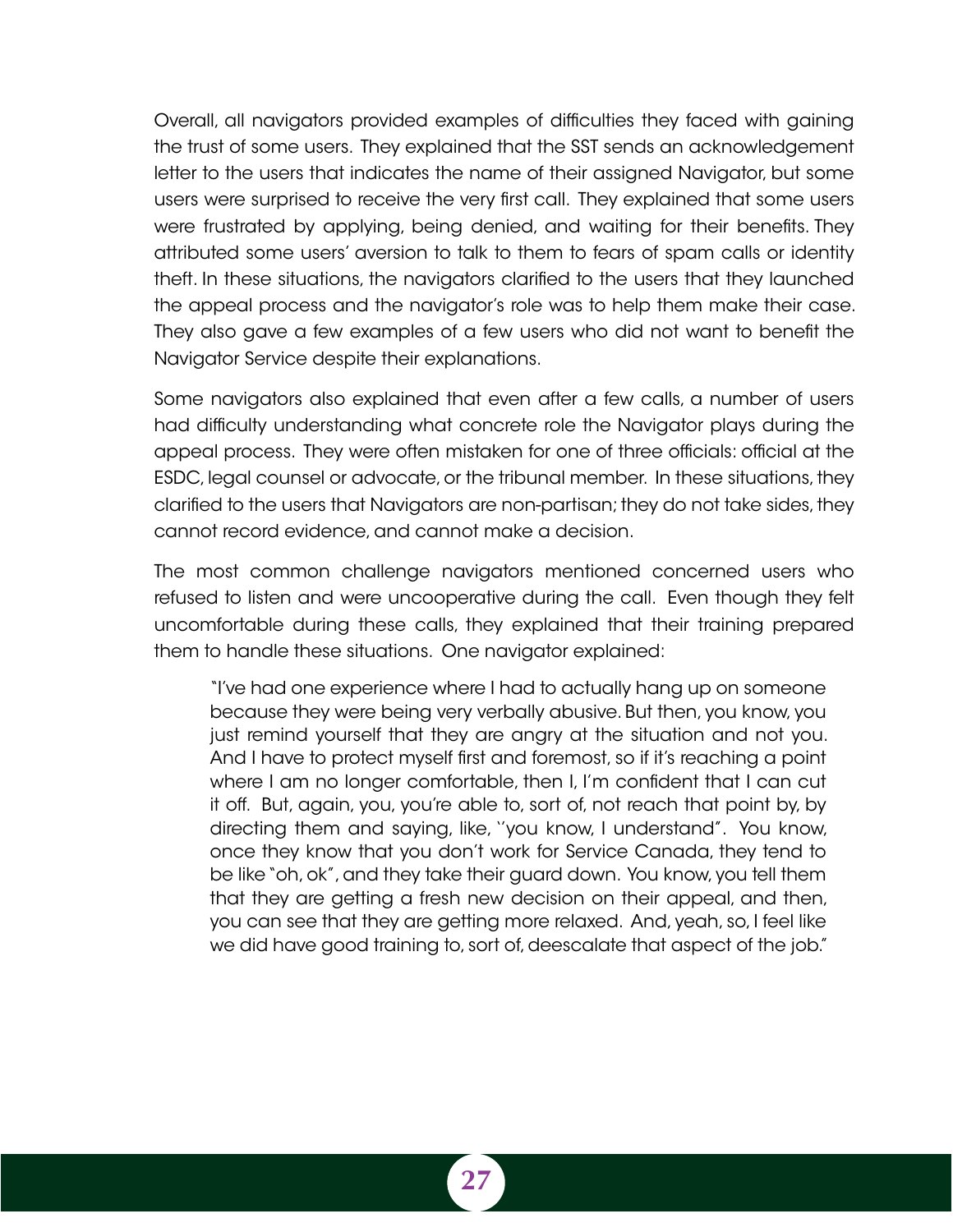Another navigator reflected on the challenges of communicating on the phone:

"I am not sure I really realized that before I took the job. So, it is a lot more time on the phone, and we are reaching out to people much earlier in the appeal process, so… which I thought people would be happier about. But, I mean sometimes they are, but I think they do not know what this experience could have been if we didn't reach out to them, of course. So, they don't have anything to compare, they are going through this for the first time, but I think… Unexpectedly, to me, people are more angry and aggressive on the phone than I expected them to be at the beginning."

As users explained how they benefited from the emotional support navigators offered, similarly navigators noted the importance of providing space for users who need to express their emotions. One navigator elaborated:

"[There] are people who come, sometimes, there are people who tell you, there are appellants who cry, and you are there to listen to them, you do not judge them, you listen to them, you let them talk..." *(our translation)*

Ultimately, navigators described the most significant challenge they face as the emotionally taxing element of their work especially in their work with users who face significant health issues and/or severe financial distress. One navigator noted that within six months of offering the Navigator Service:

"I had already two cases of someone who, you know, we would like to flag them in the beginning of the appeal of someone pretty much stating they are going through severe mental health issues and there's been attempt of you know, trigger warning, of suicide right and stuff like that. So, a lot of the times I flag it to my manager and that's when they make the call for me to refer them or try to offer them services that we have. If they need someone to talk to separate from the Tribunal, it's private, confidential. You know through Health Canada, the Employee Assistance Program or that you know they can talk to someone about their mental health because there is only so much we can do. You know, we're not mental health professionals."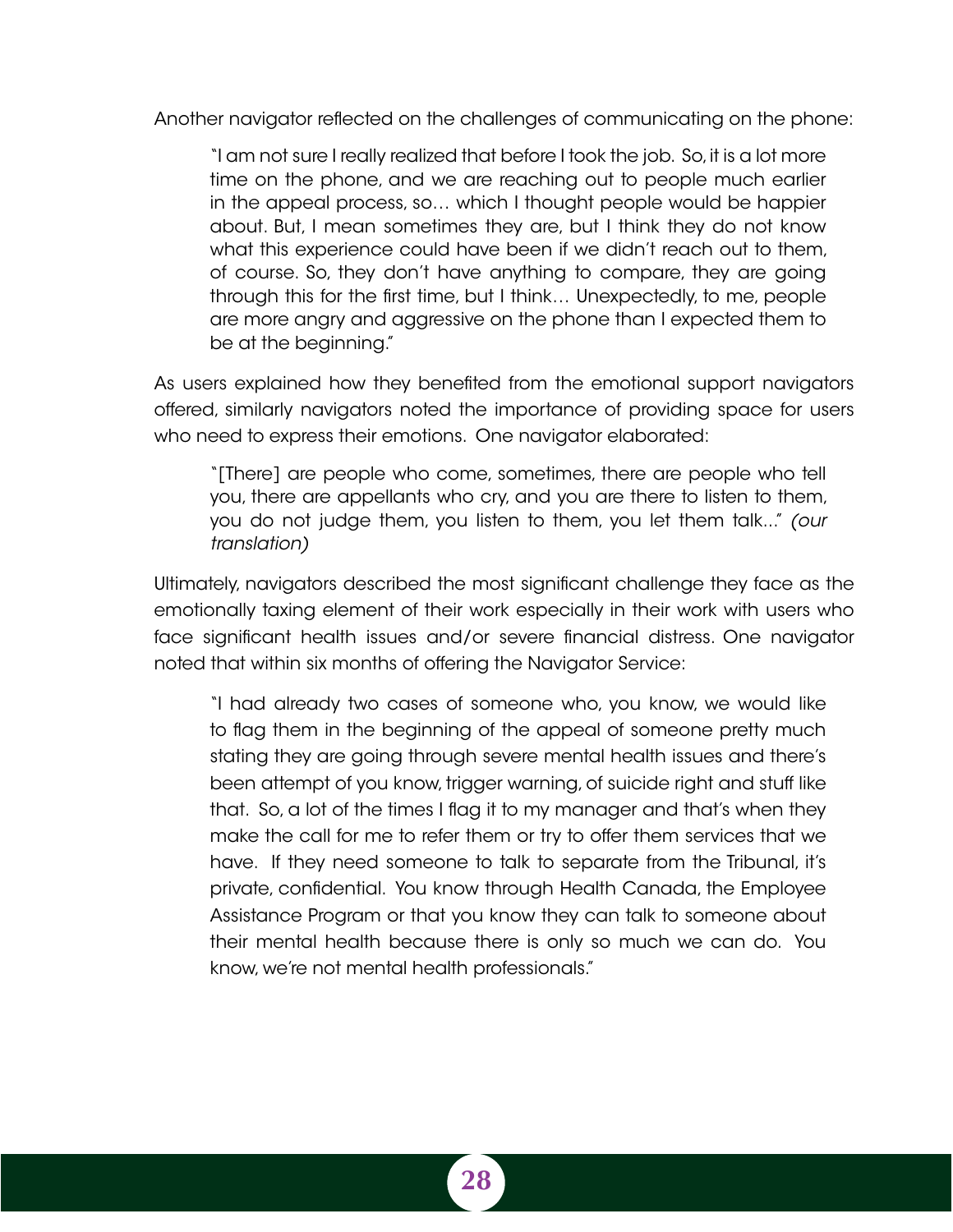This testimony offers a good example of how emotional labour can be shared among the management and the workers. Rather than loading the emotional burden on the individual navigator, offering them official support can prevent exhaustion, alienation and burnout.<sup>30</sup> On the other hand, we heard from navigators who, on their own initiative, went the extra mile to help the users. One navigator explained:

"[W]e have a list on our website on legal aid, and uh we also have a list of food banks. And when I talk to appellants and they have like no money coming in, I just take it upon myself to research the programs and benefits in their particular province and I'll send them a link… I provide a women's helpline. Because we do have people, especially during COVID, the domestic violence has increased. So, whatever resources I can give, that are available to everybody in Canada, I will give it."

All navigators we spoke to emphasized that their job definition has boundaries "we are not mental health workers," as well as the need to protect their own health. The emotional support that they provide the users requires them to engage in significant emotional labour. To consolidate and maintain the Navigator Service, the Tribunal needs to invest in a strong mental health support program for the navigators.

In conclusion, while the majority of the navigators emphasized that the service they are offering is adequate, a few made the following suggestions for improving access:

- 1. Diversifying and enhancing mental health services for the Navigators,
- 2. Having bilingual Navigators who speak languages other than English or French,
- 3. Creating an infographic that explains the steps and the duration of the appeal process,
- 4. Providing users other means for filing their documents (such as video recording),
- 5. Fostering the training program for Tribunal members to eliminate bias.

<sup>30</sup> Mastracci, *ibid*.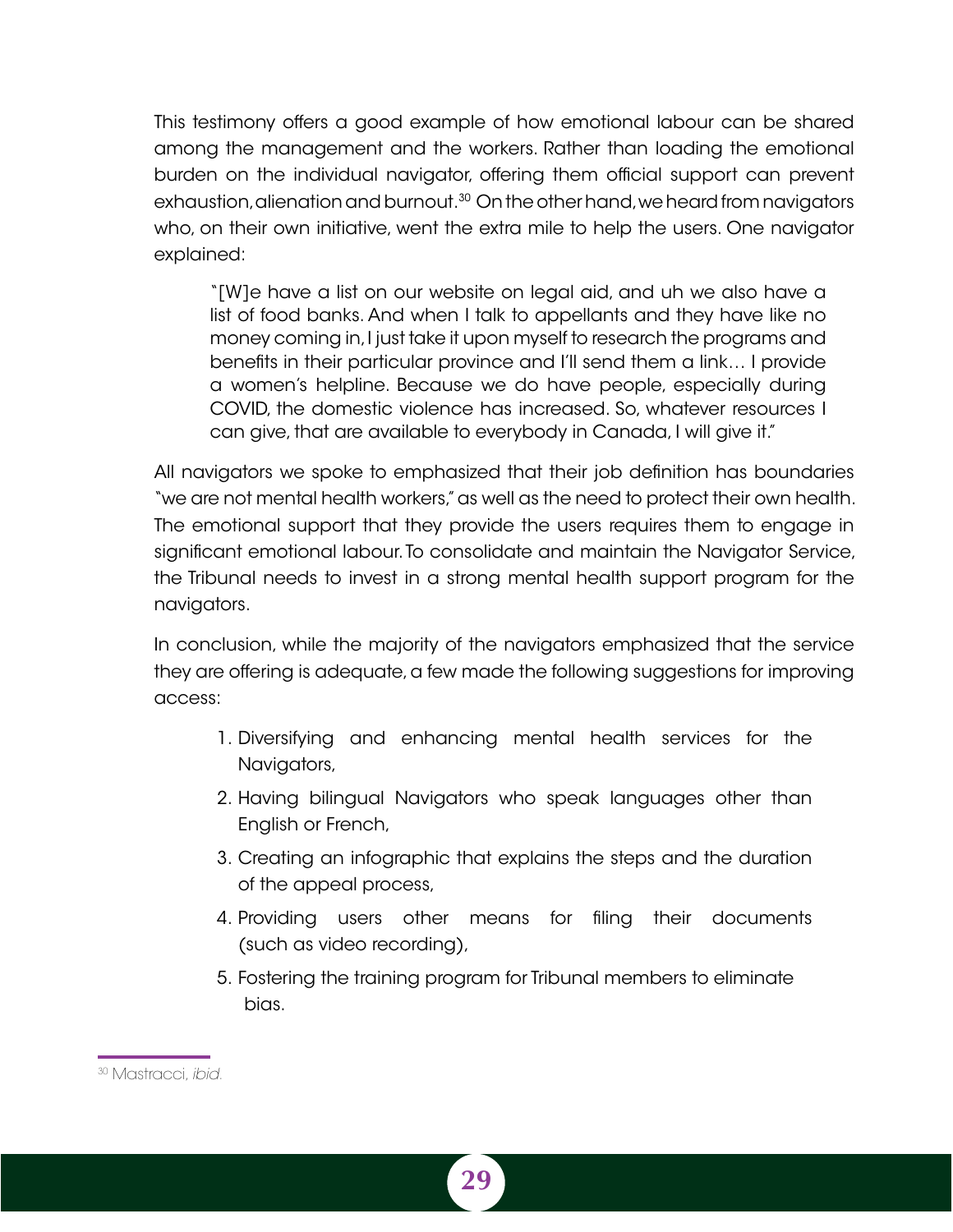# <span id="page-37-0"></span>*Conclusion and Recommendations*

In conclusion, the SST Navigator Service is a high water mark in services provided to selfrepresented tribunal users in Canada. It has deservedly received praise from users and the pride of navigators. From interviewing users and navigators, and from documentary analysis, the researchers offer the following recommendations as a means of continuing and strengthening this valuable service:

- 1. Provide navigational services in additional languages and consider collaborating with community organizations that may be able to provide additional in-home assistance.
- 2. Navigators clearly take on a heavy individual burden of emotional labour in order to provide emotional support. Appropriate supports for the navigators are important to maintain their mental health. It will be important to continue and to develop the mental health support and training already being provided. Referrals to additional outside supports for users had been established and should also be maintained.
- 3. To ensure a disability inclusive lens, obtain a consultant to review SST decisions and the language of all communications, and to provide advice on disability inclusive language. Moreover, the SST should make sure that persons with lived experiences of disability as well as organizations dedicated to disability rights form part of its regular stakeholder consultation group. While identifying disability-related issues should not be the responsibility of these individuals and organizations alone, they can shed valuable insights on the ongoing work of the Navigator Service (and Tribunal) from the perspective of disability inclusion.
- 4. Consider providing infographics and other means of filing documents for Tribunal users applying for CPP–Disability.

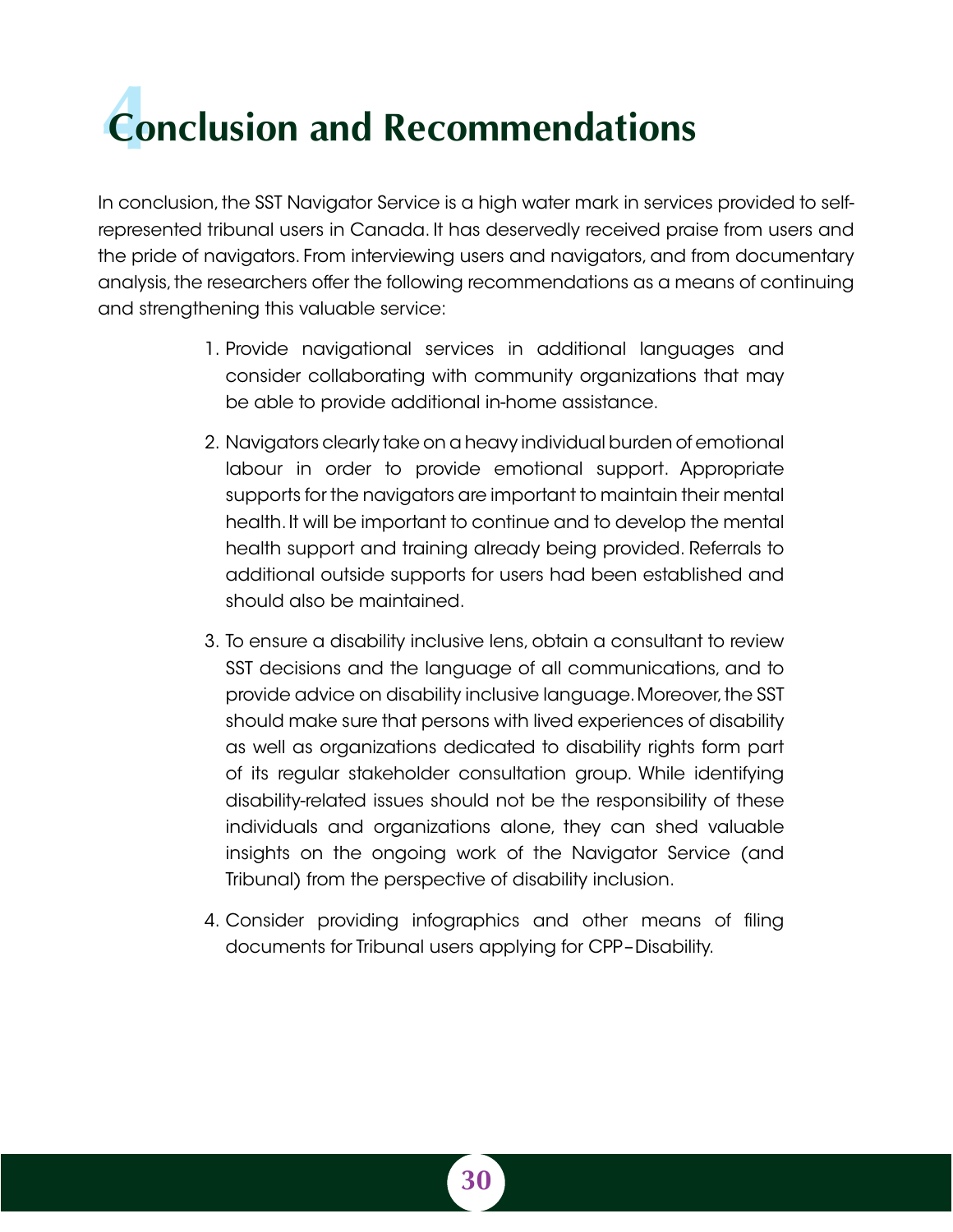<span id="page-38-0"></span>

## **Questions for User Interviews**

## Preliminary matters

- · Consent to participate, to be recorded
- · Background of this study (researchers are independent not in a position to continue or stop the Navigator Service, not part of the government or the SST, independent University professors and interested in how this service may be expanded to other tribunals, its positive aspects and how it may be improved)

## · Overview of the types of questions

- o one question deals with your other experiences dealing with a tribunal (e.g. landlord and tenant Board, Worker's Compensation, benefit elsewhere, even insurance) or government bureaucracy. We are interested in people's experiences with process. We are interested for comparison's sake – to compare with SST Navigator service.
- o another question deals with how the Navigator Service might be improved for individuals from marginalized communities. We are interested in how the service works generally but also particularly for marginalized communities. Communities of interest include people with disabilities, elderly, people from lower income, people of colour. If you identify with any of these marginalized communities or others we would be interested in hearing your perspective on this question

### · Any questions before we begin?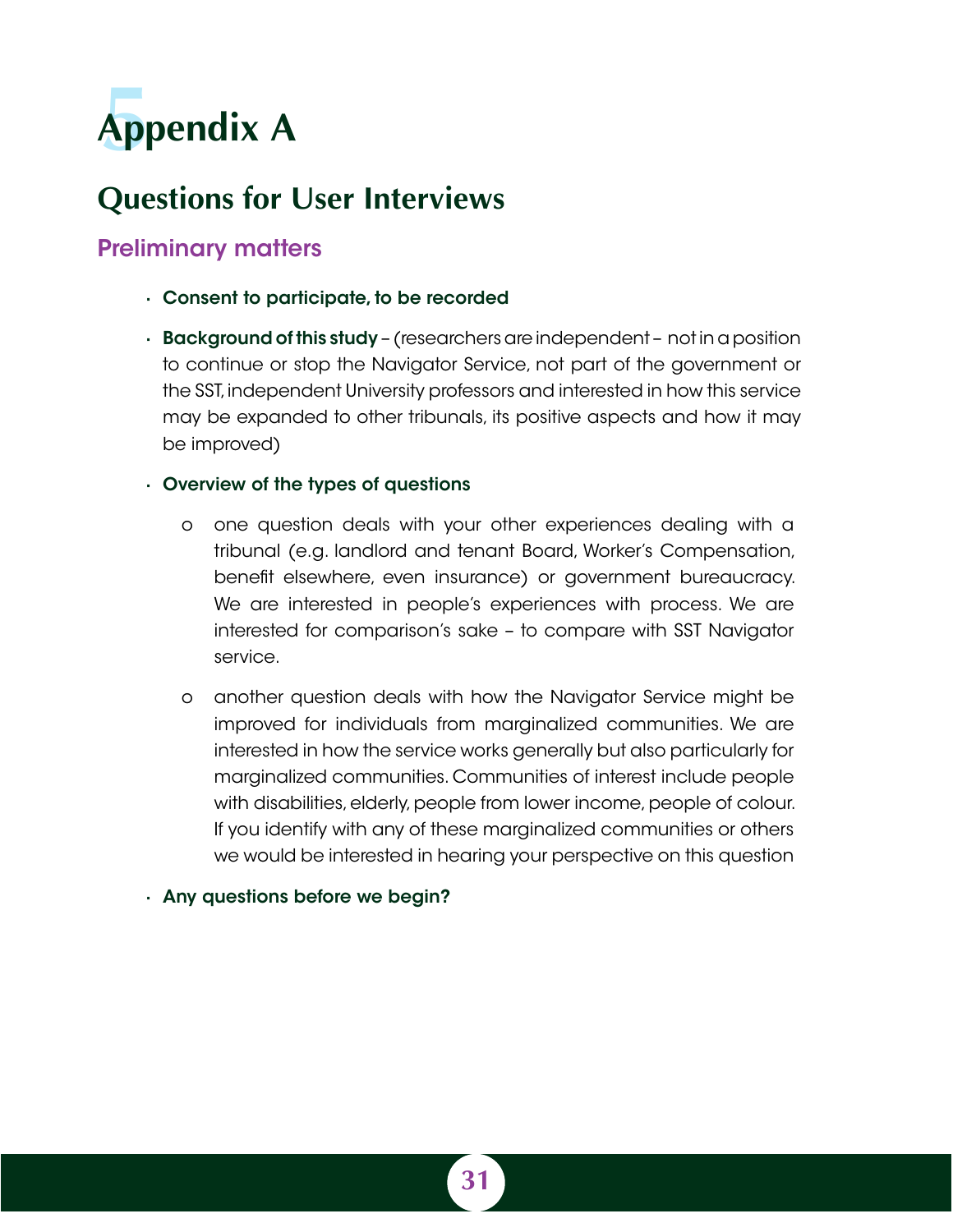## Semi-structured Interview Questions

*The researchers elaborated on each question asked.*

### Case background

- Tell me about your case What was your case about?
- What made you decide to appeal?
- Have you read the decision-does it adequately capture your situation?/Do you agree with the decision?

## Experience with the SST Navigator Service

- How did you learn about the Navigator Service?
- What were your expectations of the Navigator Service/ Navigator?
- How did the Navigator help you to prepare and present your case?
- Have you ever had to deal with an administrative tribunal or government bureaucracy before in the past? If so, how did your experiences with the Navigator Service compare to that experience?
- If you could tell one thing to officials who are responsible for this service, what would it be?
- Is there anything that the SST Navigator Service could have done that would have had more relevance to you in light of your age, disability, income level or other demographic factors? Please explain.
- Is there anything else you would like to tell us?

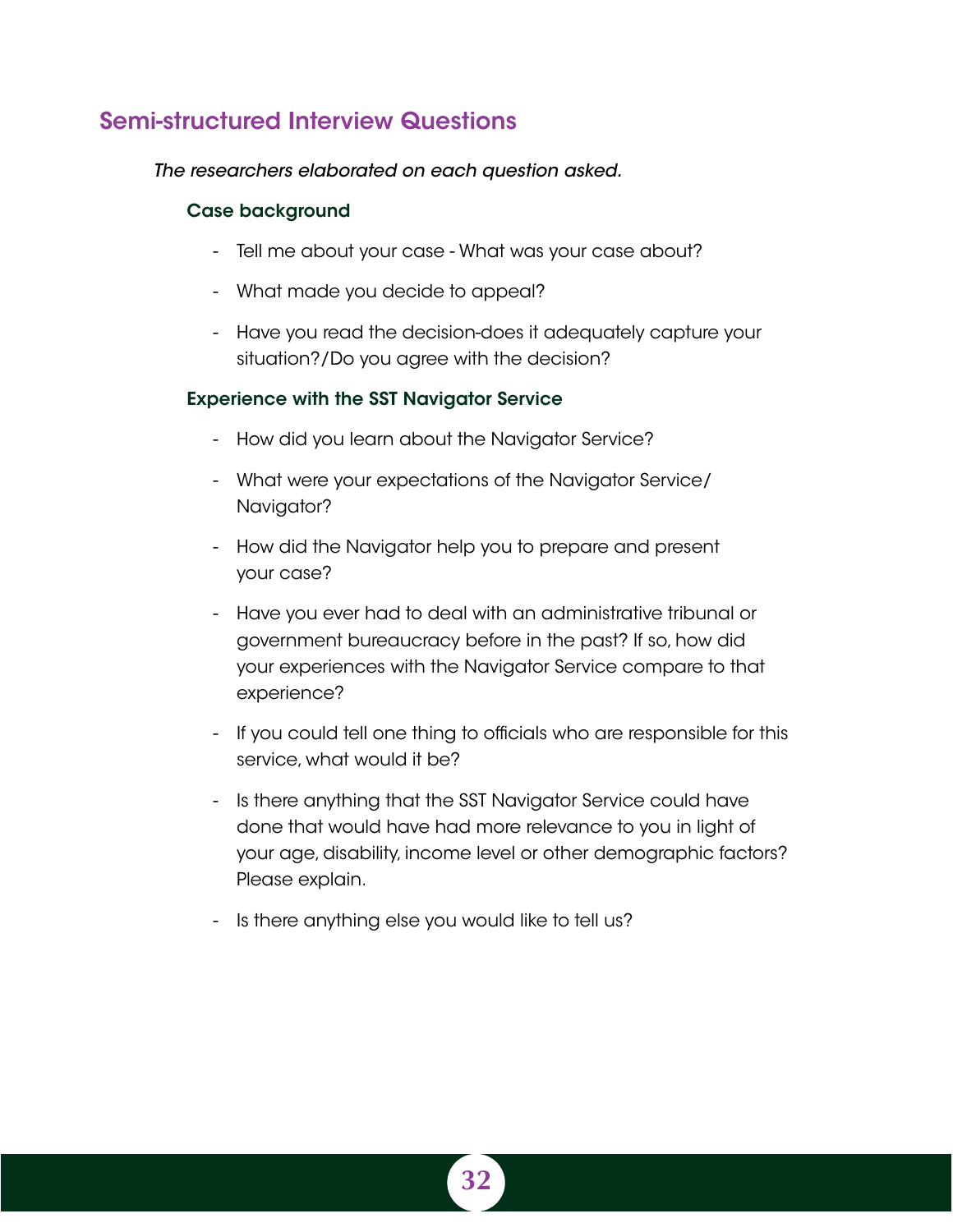<span id="page-40-0"></span>

## **Questions for Navigator Interviews**

## Professional background and experience

- Can you tell me a bit about yourself? Have you had any past experiences similar to working as a Navigator?
- How did you become a Navigator?
- What do you enjoy about your job as a Navigator?
- What are the biggest challenges that you have experienced in your work?
- Tell us about a time you felt you made a real difference for a tribunal user. Are there any other memorable cases you would like to share?

## Tribunal users

- Can you tell us about the Tribunal users who benefited from the Navigator service? What were their expectations when you first communicated with them?
- Have you encountered Tribunal users who experienced difficulties in using the Navigator service? How do you know that they experienced difficulties?
- From your perspective as a Navigator, have you ever heard from a Tribunal user that they encountered challenges in their experiences with the SST that relate to their existence as part of a marginalized community?"31

<sup>&</sup>lt;sup>31</sup> We elaborated our interest in the following manner: The marginalized groups and communities that we are particularly interested in are people with disabilities, the elderly, people from racialized backgrounds, and people living with low-income. But, there may be others and if you feel that you have experiences relating to other types of marginalization, please feel free to let us know.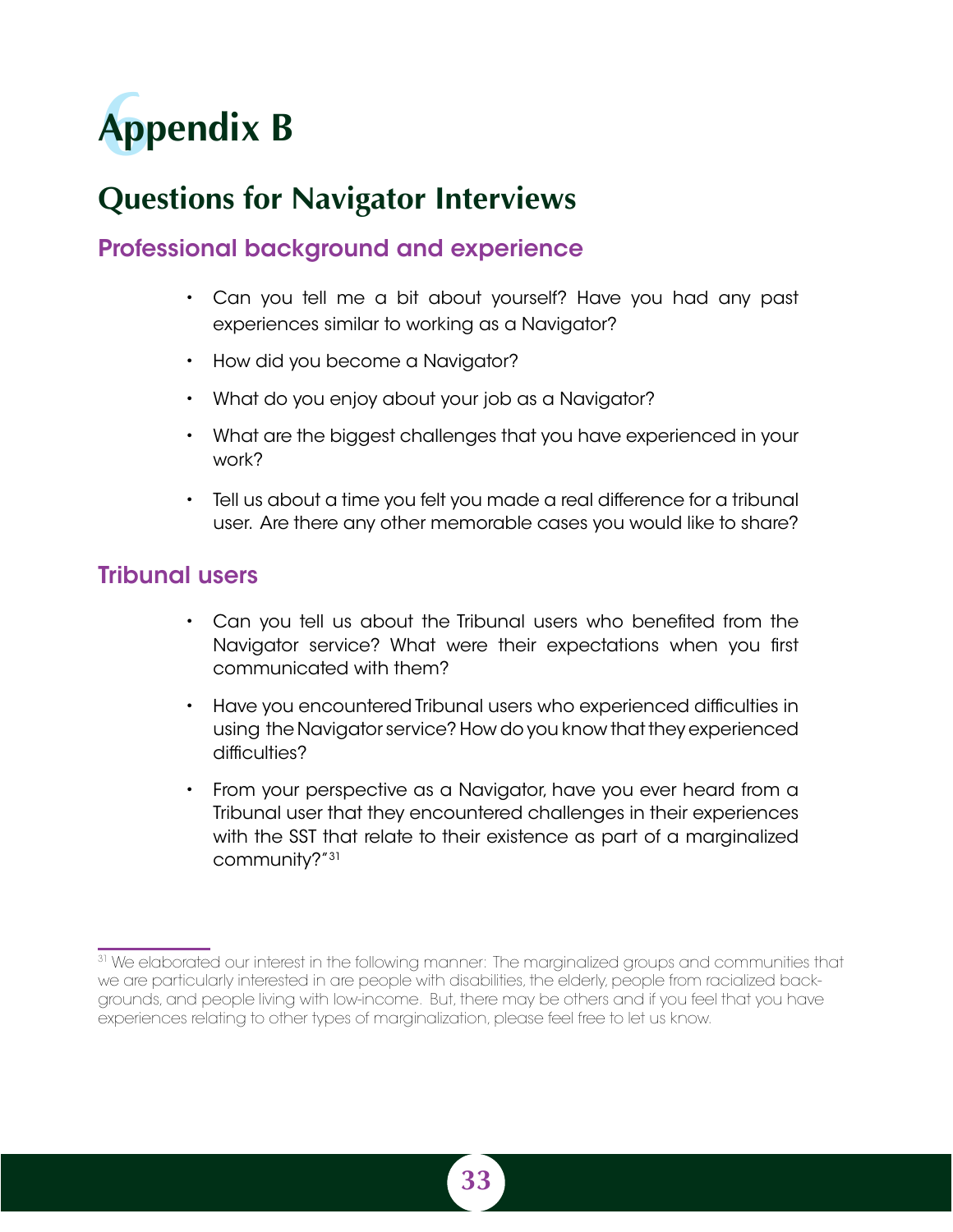- In your opinion, who is most likely to benefit from this service? Who faces difficulties? What "groups" specifically?
- In what ways could the Navigator Service be improved for marginalized individuals?
- Finally, thinking about the Navigator service more generally, in what ways could it be improved?
- Is there anything else you would like to tell us?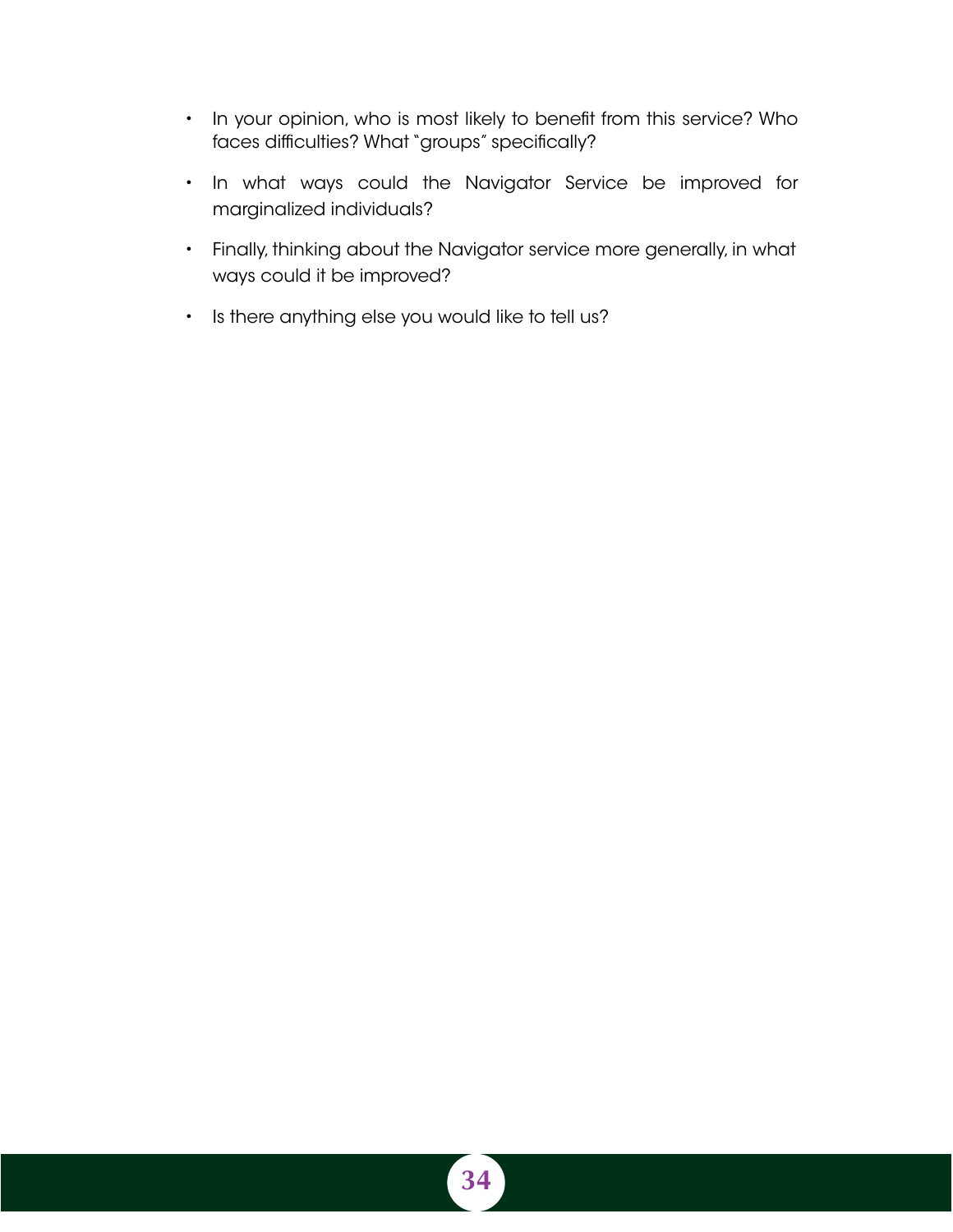<span id="page-42-0"></span>

*[Canada Pension Plan](https://laws-lois.justice.gc.ca/eng/acts/C-8/index.html)* (RSC 1985, c C-8) .

*[Canada Pension Plan Regulations](https://laws-lois.justice.gc.ca/eng/regulations/C.R.C.,_c._385/index.html)* CRC, c 385 .

*Canadian Charter of Rights and Freedoms,* Part I of the *Constitution Act, 1982*, being Schedule B to the *Canada Act 1982* (UK), 1982, c 11.

*[Canadian Human Rights Act](https://laws-lois.justice.gc.ca/eng/acts/H-6/)* (RSC 1985, c H-6) .

*Cardinal v Director of Kent Institution*, [1985] 2 SCR 643.

*Coates v Watson*, 2017 ONCJ 454 at para 110.

*Council of Canadians with Disabilities v VIA Rail Canada Inc*, [2007] 1 SCR 650.

*[Department of Employment and Social Development Act](http://Department of Employment and Social Development Act (SC 2005, c 34))* (SC 2005, c 34) .

*Eaton v Brant County Board of Education*, [1997] 1 SCR 241.

*Eldridge v British Columbia (Attorney General)*, [1997] 3 SCR 624.

*Family Law Act* RSO 1990, c F3, s 31.

Farrow, Trevor C. W. 2014. "What is Access to Justice?" 51(3) *Osgoode Hall Law Journal*  957-988.

Government of Canada, Information about the Canada Pension Plan Program, available at: [https://www.canada.ca/en/employment-social-development/corporate/contact/](https://www.canada.ca/en/employment-social-development/corporate/contact/cpp.html) [cpp.html](https://www.canada.ca/en/employment-social-development/corporate/contact/cpp.html) .

Guy, Mary E., Meredith A. Newman, Sharon H. Mastracci, and Steven Maynard-Moody. 2009. "Emotional Labor in Human Service Organizations." In *Human Services as Complex Organizations*, edited by Yeheskel Hasenfeld, 291-310. Thousand Oaks, CA: Sage Publications.

KPMG LLP, *[Review of the Social Security Tribunal of Canada for Employment and Social](https://www.canada.ca/content/dam/esdc-edsc/documents/corporate/reports/evaluations/social-security-tribunal-review/Review-of-the-SST-AF-EN.pdf) [Development Canada](https://www.canada.ca/content/dam/esdc-edsc/documents/corporate/reports/evaluations/social-security-tribunal-review/Review-of-the-SST-AF-EN.pdf)* (October, 2017).

Mastracci, Sharon H. 2021. "Dirty Work and Emotional Labor in Public Service: Why Government Employers Should Adopt an Ethic of Care." *Review of Public Personnel Administration* 0 (0): doi: 10.1177/0734371x21997548.

Navigator Training Notes, Undated. (Internal Tribunal document shared with researchers).